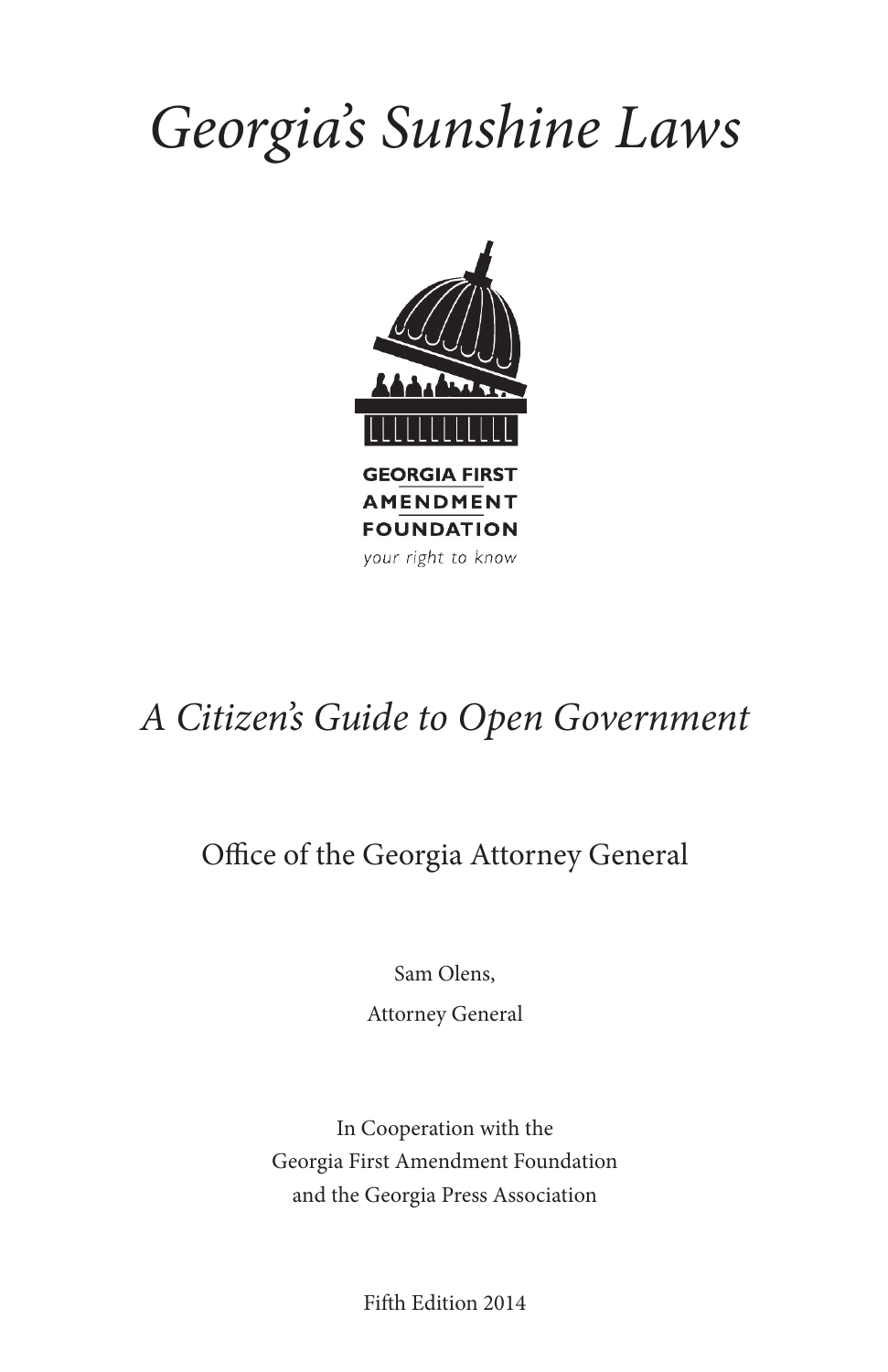Cobserve the workings of their government. This edition of "the Red Book" reflects the important changes made to the open government laws as a result of a collaborative effort undertaken observe the workings of their government. This edition of the Red Book" reflects the important changes made to the by my office, key legislators and representatives of various interested groups, including the media. The new law, the first significant rewrite of the Sunshine Laws in over a decade, first became effective on April 17, 2012. I am hopeful that these changes and this publication will make it much easier for everyone – citizens, the media and public officials – to understand and comply with the law. After all, transparency and access to government are critical to a thriving democracy.

> Sam Olens Attorney General of Georgia January 2014

The Georgia First Amendment Foundation received funding for this project from Cox Media Group, Inc., the Georgia Press Association, and the Marietta Daily Journal Community Foundation. This document was prepared by the Attorney General Sam Olens, Senior Assistant Attorney General Stefan Ernst Ritter, Peter Canfield of Jones Day, Kristen Rasmussen, David Hudson of HullBarrett, P.C., and by Hollie Manheimer of the Georgia First Amendment Foundation.

> Hollie Manheimer, Executive Director Georgia First Amendment Foundation 150 E. Ponce de Leon Avenue, Suite 230 Decatur, Georgia 30030 (404) 525-3646 • (404) 377-0486 (Fax) info@gfaf.org • www.gfaf.org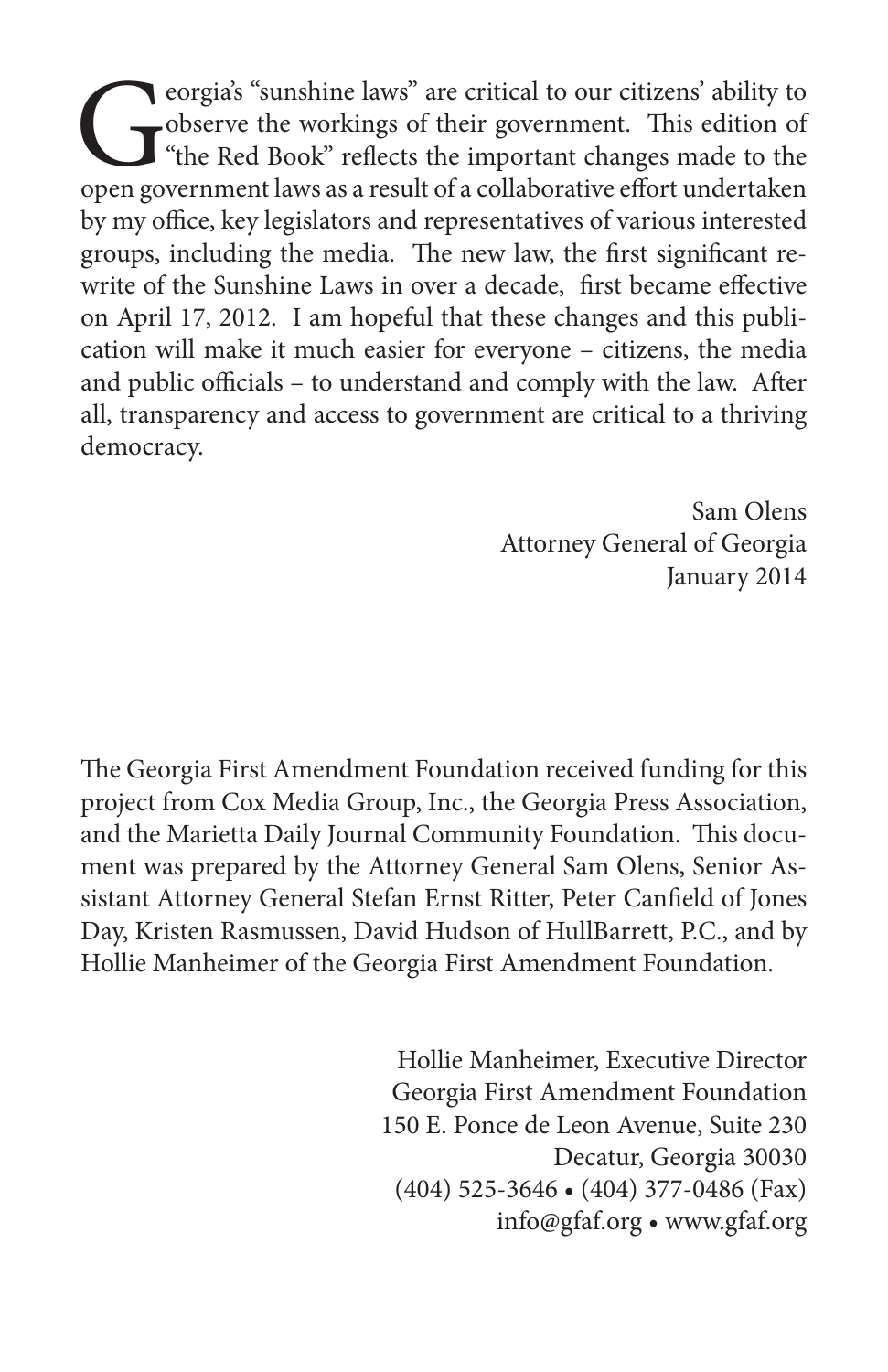## *Table of Contents*

| I.   |           |                                             |  |
|------|-----------|---------------------------------------------|--|
|      | A.        | What Records Are Available To The Public? 3 |  |
|      | В.        |                                             |  |
|      | C.        |                                             |  |
|      | D.        |                                             |  |
| II.  |           |                                             |  |
|      |           |                                             |  |
|      | <b>B.</b> |                                             |  |
|      | C.        |                                             |  |
|      | D.        |                                             |  |
| III. |           |                                             |  |
|      | 1.        |                                             |  |
|      | 2.        | The Open and Public Meetings Law 28         |  |
|      | 3.        | Sample Open Records Request35               |  |
| IV.  |           | Open Government Resources 36                |  |

*Those statutory materials reprinted or quoted verbatim on the following pages are taken from the Official Code of Georgia Annotated, Copyright 2013 by State of Georgia, and are reprinted with the permission of the State of Georgia. All rights reserved.*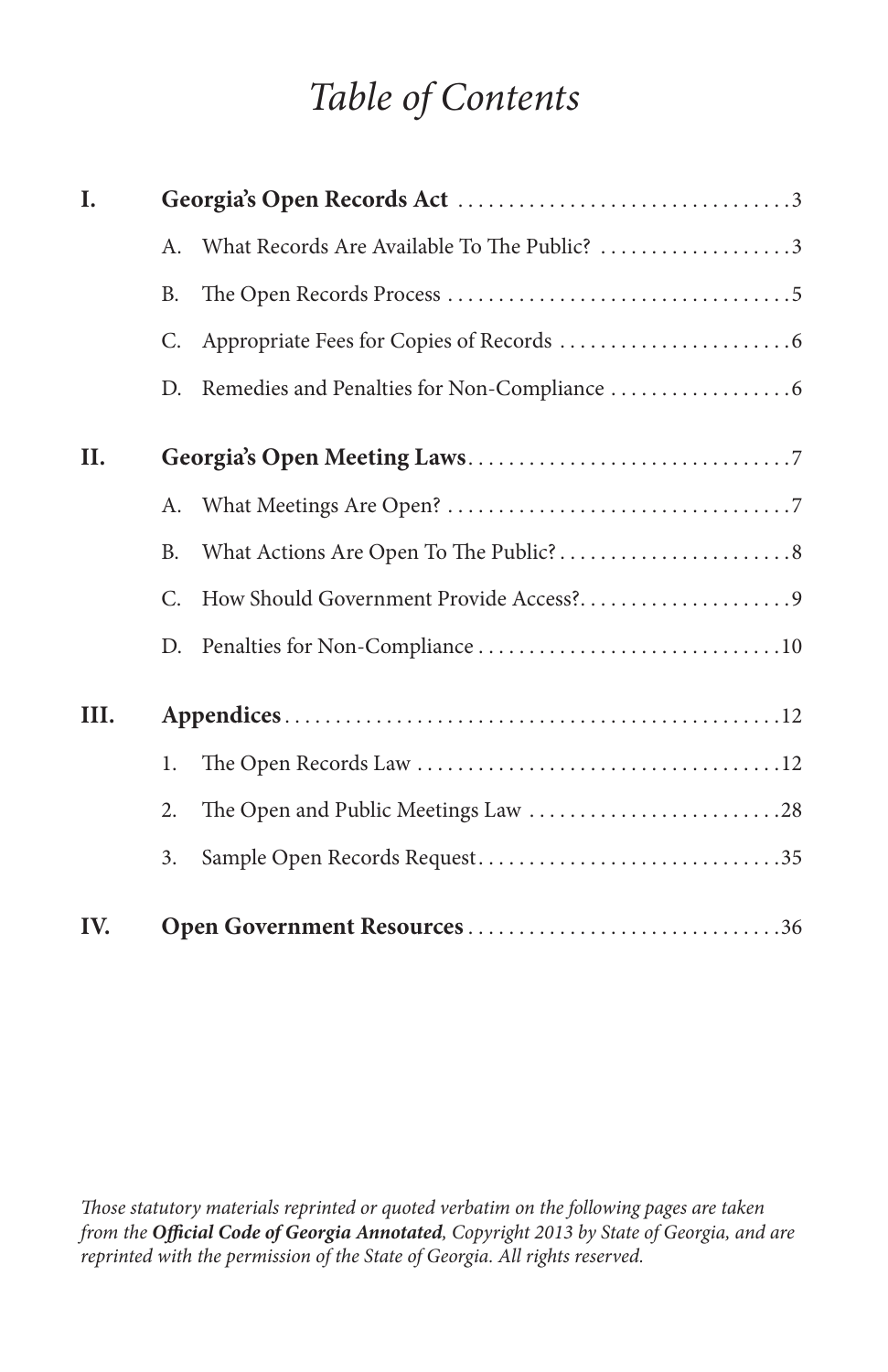## *Georgia's Sunshine Laws*

### A CITIZEN'S GUIDE TO OPEN GOVERNMENT

eorgia has a long and proud tradition of encouraging openness in governmental meetings and records. As Chief Justice Weltner stated in the case of Davis v. City of Macon: "Public men and women are amenable 'at all times' t ernmental meetings and records. As Chief Justice Weltner stated in the case of Davis v. City of Macon: "Public men and women are amenable 'at all times' to the people, they must conduct the public's business out in the open."1 The Georgia Constitution states that public officials are "servants of the people."2

A democratic government assumes that those who elect public officials will have free access to what those public officials are doing. Access to government meetings and records provides citizens with the information they need to participate in the democratic process and to insist that government officials are held accountable for their actions. Justice Brandeis once said, "Sunlight is the best disinfectant."3

Principles of openness in government are found in the Constitution of Georgia, the common-law of the State of Georgia, and our state statutes. The two Acts that apply to most meetings and records are known as the "Sunshine Laws," which in 2012 underwent their first major revision in more than a decade. These consist of the Open and Public Meetings Act (O.C.G.A. §§ 50-14-1 through 6) and the Open Records Act (O.C.G.A. §§ 50-18-70 through 77). Complete copies of these statutes are found in the Appendices to this booklet.

The starting place under Georgia law for citizens seeking to attend meetings of governmental bodies or to inspect governmental records is the presumption that the meetings and records are open. For instance, O.C.G.A. § 50-14-1(b)(1) states: "Except as otherwise provided by law, all meetings shall be open to the public...." Similarly, O.C.G.A. § 50-18-70(a) declares "a strong presumption" in favor of inspection, stating that public records should be made available "without delay." The Act should be broadly construed to allow inspection, and its exceptions interpreted narrowly. The Attorney General has, historically, helped citizens enforce their rights under the Sunshine Laws and has issued numerous opinions concerning them. In 1998, the General Assembly of the State of Georgia amended both the Open Meetings Law and the Open Records Law to give the Attorney General specific authority to enforce the Sunshine Laws (O.C.G.A § 50-14-5 and § 50-18-73, as amended) in his discretion. That authority has been enhanced by the sweeping revisions enacted in 2012.

The purpose of this booklet is to provide a brief, general and non-technical discussion of Georgia's Sunshine Laws, so that the citizens of Georgia may better participate in open government.

2 | Georgia's Sunshine Laws

<sup>1</sup> 262 Ga. 407 (1992) (Weltner, C.J., concurring)

<sup>2</sup> Ga. CONST. art. I, § 2, para. 1.

<sup>3</sup> Louis D. Brandeis, *What Publicity Can Do*, HARPER'S WKLY., Dec. 20, 1913, reprinted in Louis D. Brandeis, OTHER PEOPLE'S MONEY AND HOW THE BANKERS USE It 92, 92 (1932)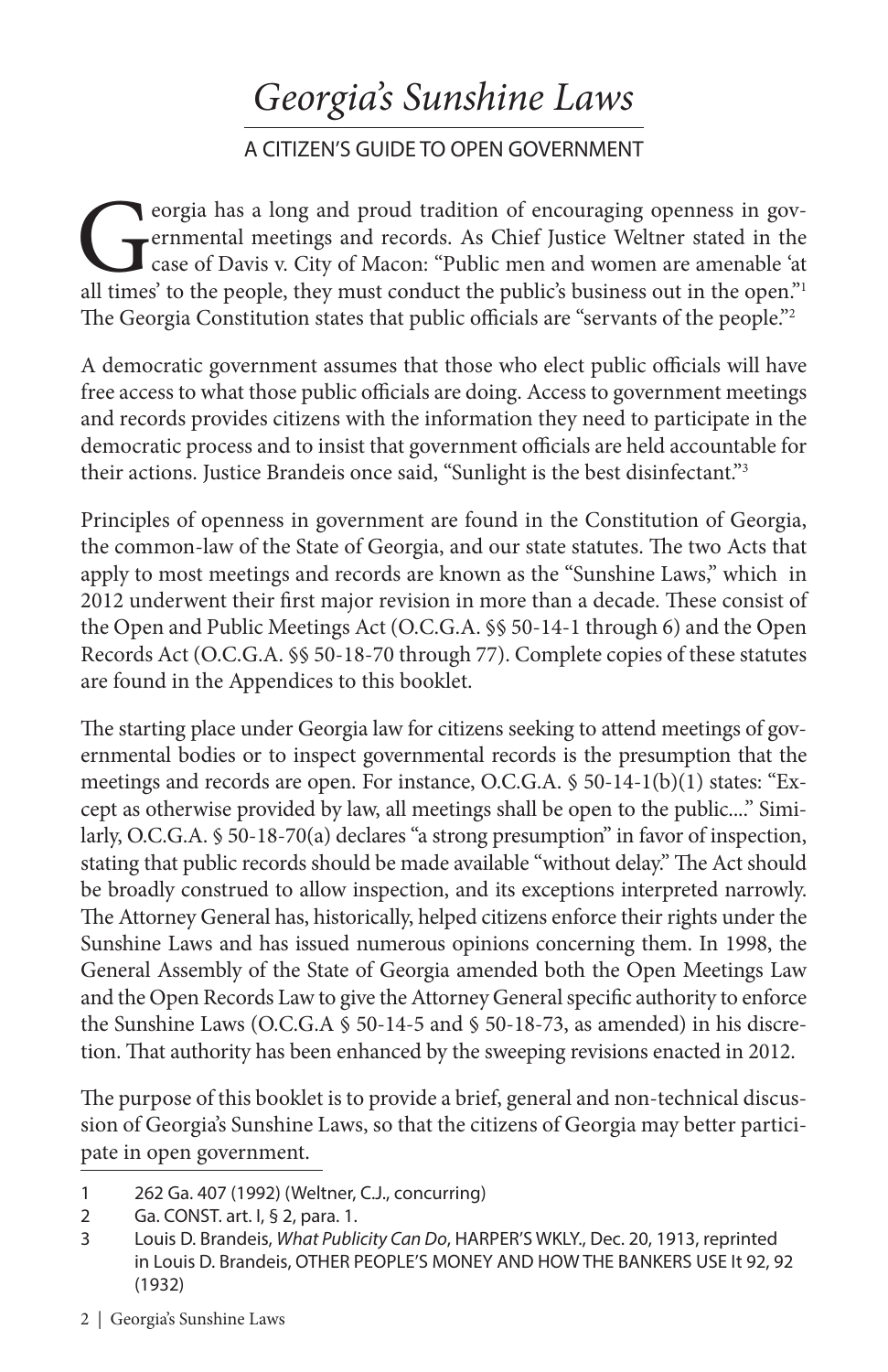## *Sunshine Laws*

Both the Open Meetings Law and the Open Records Law apply to all entities<br>which are an "agency" of the state or local government in Georgia. In addi-<br>tion, they apply to associations whose members are themselves "agencies" which are an "agency" of the state or local government in Georgia. In addition, they apply to associations whose members are themselves "agencies" if the association itself receives a substantial part of its budget from agencies.

The term "agency" is broadly defined in O.C.G.A. § 50-14-1(a)(1) to include the following:

- Every state department, agency, board, bureau, commission, public corporation and authority;
- Every county, municipal corporation, school district and other political subdivision;
- Every department, agency, board, bureau, commission, authority and similar body of each county, municipal corporation or other political subdivision of the state;
- Every city, county, regional or other authority established pursuant to state law; and
- Non-profit organizations that receive more than one-third of their funds from a direct allocation of state funds from the governing authority of an agency.

All private entities that carry out governmental functions are subject to Open Records provisions of the Sunshine Laws.4

## *Open Records*

### **A. What Records Are Available To The Public?**

Georgia's Open Records Law provides the public with broad access to governmental records and documents.5 The public has a right to see, inspect and copy all "public records." "Public records" are broadly defined to include the following:

- Documents;
- Papers;
- Letters:
- Maps;
- Books;
- Tapes;
- Photographs;

<sup>4</sup> *Cent. Atlanta Progress, Inc. v. Baker,* 278 Ga. App. 733 (2006)

<sup>5</sup> O.C.G.A. § 50-18-70; *Cent. Atlanta Progress*, 278 Ga. App. at 734–35 ("[T]he Act must be broadly construed to effect its remedial and protective purposes.")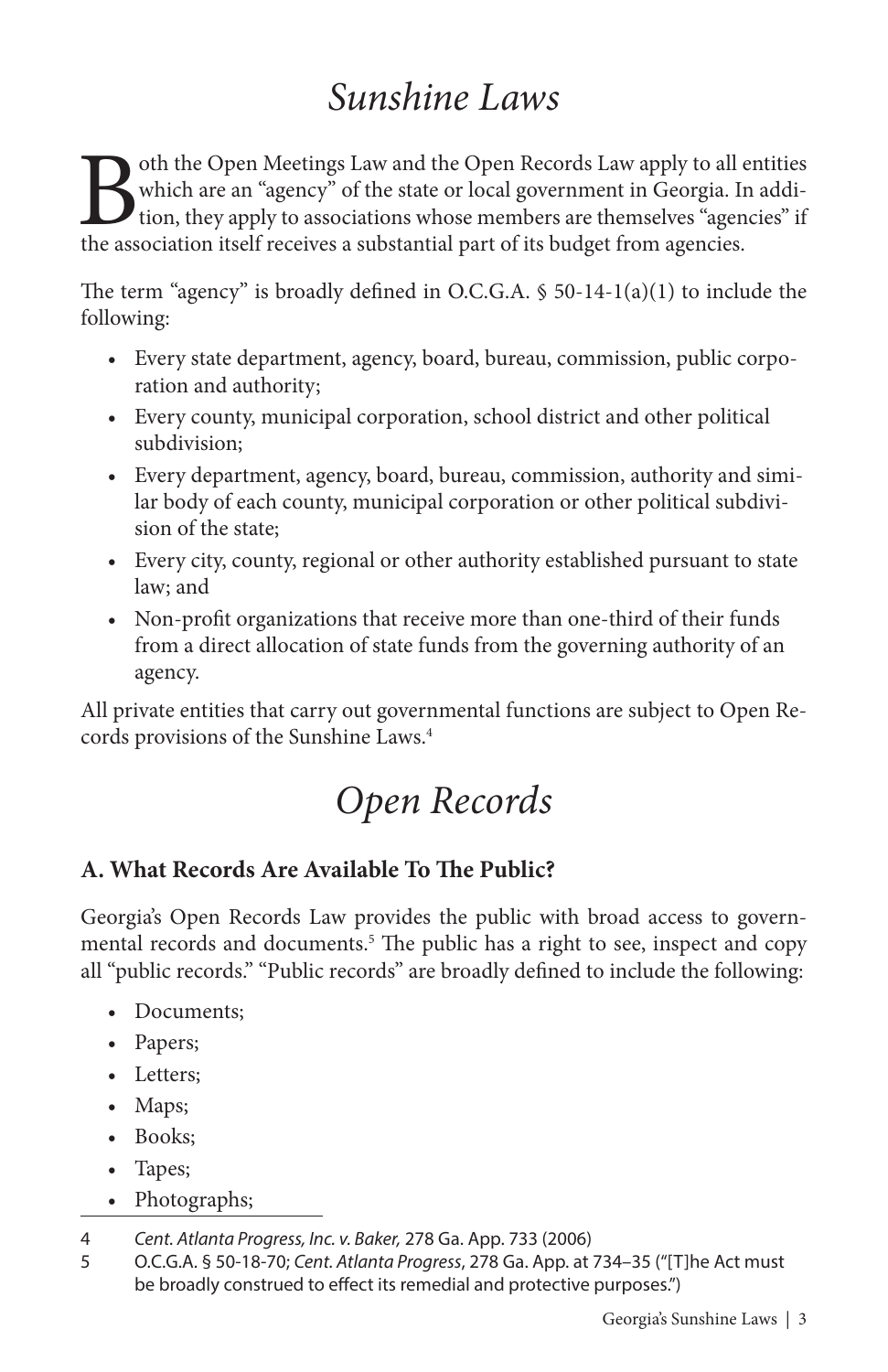- Computer-based or generated information;
- Data;
- Data fields; and
- Similar material prepared and maintained or received by an agency.6

Public records also include records prepared and maintained or received by a private person or entity in the performance of a service or function for or on behalf of an agency or when such documents have been transferred to a private person or entity by an agency for storage or future governmental use.<sup>7</sup> Records prepared or maintained by a private entity in cooperation with public officials, or contemplating the use of public resources and funds are considered public records and are subject to the Open Records Law.<sup>8</sup>

The Law specifically designates "computer records" as public records subject to the Law. The Open Records Law mandates that if a county maintains a computerized index of county real estate deed records, the index must be printed and made available for public inspection no less than every 30 days.<sup>9</sup> Additionally, courts have held that agencies may not keep details of litigation settlements secret.<sup>10</sup>

A diverse array of information useful to citizens for a variety of purposes is available for public inspection and copying. Just a few examples of documents subject to the Open Records Law are: police incident reports; public officials' salaries and expense reports; municipal bid offers; licensing, permitting, and zoning regulations and decisions; reports of restaurants' sanitation conditions; campaign contributors and amounts; and education budgets.

The Open Records Law provides a range of limited exceptions; See O.C.G.A § 50- 18-72 in Appendix 1. Under the Open Records Law, these exclusions are subject to a narrow construction and only that portion of a public record to which the exclusion is directly applicable is exempted.<sup>11</sup>

The recent amendments to the Law make clear that the right of access extends to individuals outside the state.<sup>12</sup> It is irrelevant what the purpose of a particular request is. But describing the need for or planned use of the requested records, if that need or use is not sensitive, may sometimes facilitate access. Articulating why, consistent with the Act's purpose, access will further public understanding

- 12 O.C.G.A. § 50-18-71(a)
- 4 | Georgia's Sunshine Laws

<sup>6</sup> O.C.G.A. § 50-18-70(b)(2)

<sup>7</sup> O.C.G.A. § 50-18-70(b)(2); *United HealthCare of Ga., Inc. v. Ga. Dep't of Cmty. Health*, 293 Ga. App. 84 (2008); *Hackworth v. Atlanta. Bd. of Educ.,* 214 Ga. App. 17 (1994)

<sup>8</sup> *Cent. Atlanta Progress, Inc. v. Baker,* 278 Ga. App. 733 (2006)

<sup>9</sup> O.C.G.A. § 50-18-71(i). Similarly, images of deeds, liens and plats available through a statewide online information system and an index of that data satisfy the definition of a public record subject to the Law. 2012 Op. Atty. Gen. 12-5

<sup>10</sup> *Mullins v. City of Griffin*, 886 F. Supp. 21 (N.D. Ga. 1995)

<sup>11</sup> O.C.G.A. § 50-18-72(b); *City of Brunswick v. Atlanta Journal-Constitution,* 214 Ga. App. 150 (1994); *City of Atlanta v. Corey Entm't*, *Inc.,* 278 Ga. 474 (2004)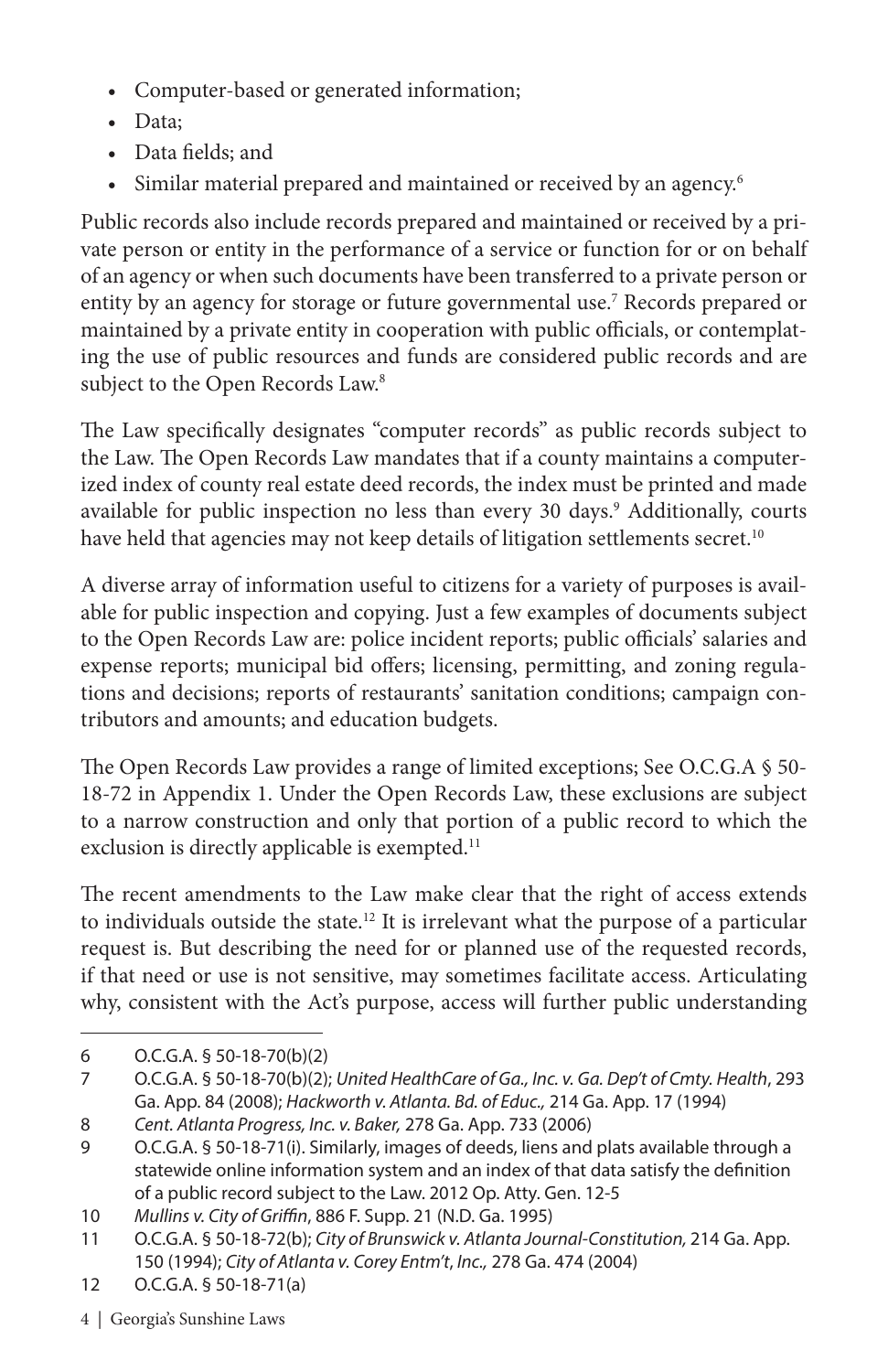of government activities and operations or enable a community to hold its leaders accountable for the expenditure of public funds can be important.<sup>13</sup>

### **B. The Open Records Process**

Open records requests may be made to any custodian of the desired records. A written request is not required but is advisable to eliminate any dispute as to what was requested or when the request was made. Only requests made in writing are subject to criminal and civil enforcement proceedings and penalties in the Law.<sup>14</sup> In addition, an agency can require that all written requests go to a specifically designated records custodian who must be identified on the agency's website if it has one.15 *A sample open records request is attached as Appendix 3 to this booklet.*

The agency must produce for inspection the records requested within three business days of receiving the request except as noted below.16

If the records exist and are subject to inspection but are not available within three business days, a description of the available records and a timetable for their inspection and copying must be provided within the three day time period, and the records themselves or access thereto must be provided "as soon as practicable."17 The new Law provides detailed guidelines related to requests for records maintained electronically. Specifically, agencies must provide electronic or printed copies of electronic records using the computer programs that the agency uses, and individuals may request production in the format in which the agency keeps the record or in a standard export format such as ASCII.18 Alternatively, an agency may provide access to records through a publicly accessible website.<sup>19</sup>

If access to a record is denied in whole or in part, the agency must provide in writing the specific legal authority (the relevant statute's code section, subsection, and paragraph) exempting such record from disclosure.<sup>20</sup>

<sup>13</sup> The recently amended Open Records Act's "legislative findings and declaration," which is the first provision of the Law, states: "The General Assembly finds and declares that the strong public policy of this state is in favor of open government; that open government is essential to a free, open, and democratic society; and that public access to public records should be encouraged to foster confidence in government and so that the public can evaluate the expenditure of public funds and the efficient and proper functioning of its institutions.... " O.C.G.A. § 50-18-70(a)

<sup>14</sup> O.C.G.A. § 50-18-71(b)(3)

<sup>15</sup> O.C.G.A. § 50-18-71(b)(1)(B), (2)

<sup>16</sup> O.C.G.A. § 50-18-71(b)(1)(A); *Unified Gov't of Athens-Clarke Cnty. v. Athens Newspapers, LLC ,* 284 Ga. 192 (2008); *Wallace v. Greene Cnty.,* 274 Ga. App. 776 (2005)

<sup>17</sup> O.C.G.A. § 50-18-71(b)(1)(A)

<sup>18</sup> O.C.G.A. § 50-18-71(f)

<sup>19</sup> O.C.G.A. § 50-18-71(h)

<sup>20</sup> O.C.G.A. § 50-18-71(d); *Unified Gov't of Athens-Clarke Cnty. v. Athens Newspapers, LLC ,* 284 Ga. 192 (2008); *Hoffman v. Oxendine,* 268 Ga. App. 316 (2004)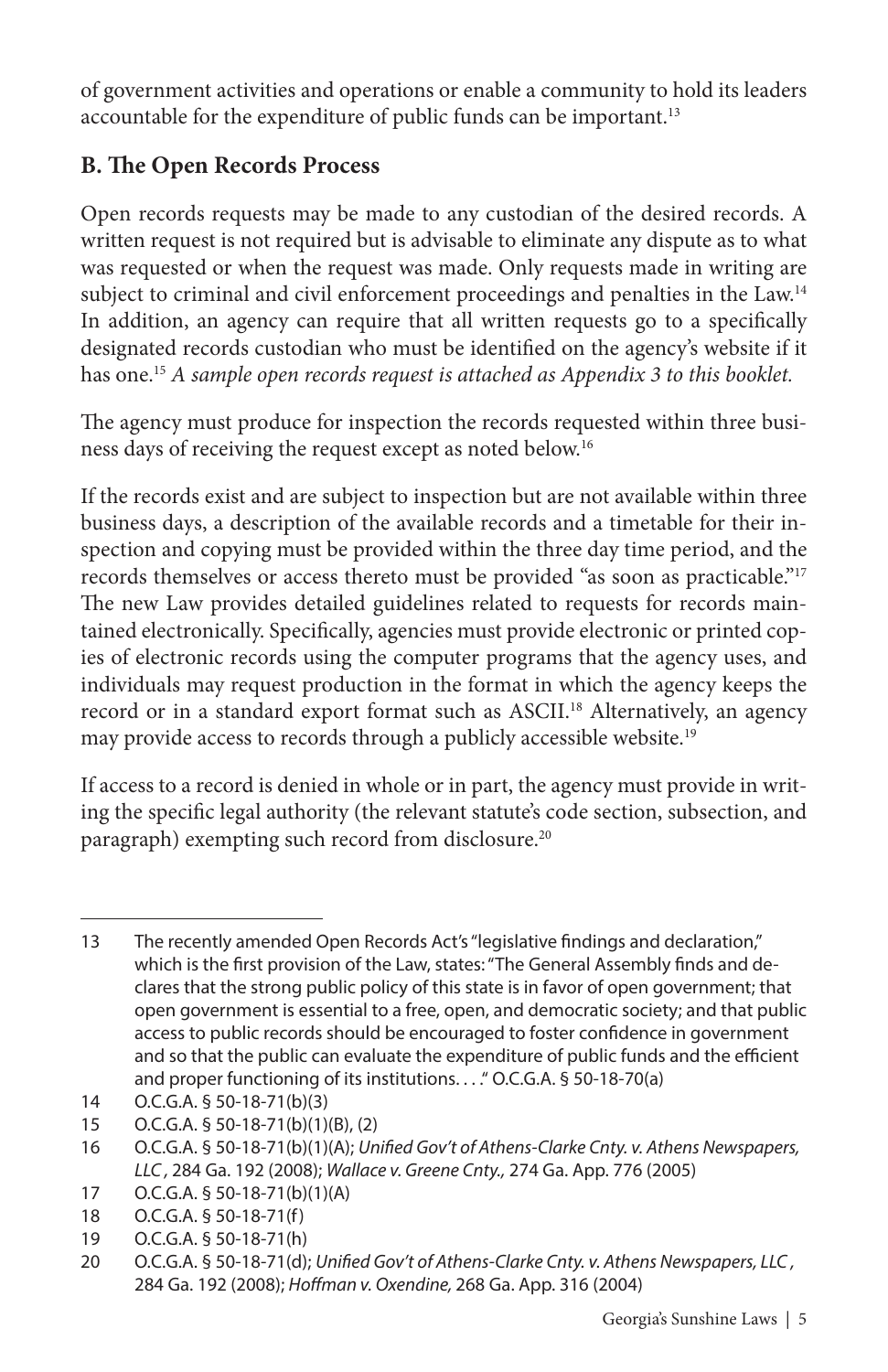### **C. Appropriate Fees for Copies of Records**

Public agencies may charge a reasonable fee for copies of public documents but usually may not charge more than 10¢ per page.<sup>21</sup> Agencies may also charge those requesting documents for search, retrieval, redaction and other administrative costs. Hourly charges for administrative tasks may not exceed the salary of the lowest paid, full-time employee who, in the discretion of the custodian of the records, has the necessary skill and training to perform the request. No charge may be made for the first quarter hour of administrative time. And, agencies must provide copies of the requested documents in "the most economical means reasonably calculated to identify and produce responsive, nonexcluded documents." The Georgia Supreme Court has held that no fee may be charged when a person seeks only to inspect records that are routinely subject to public inspection, such as deeds, city ordinances and zoning maps.<sup>22</sup> An agency also may not charge for time its attorneys spend advising whether records should be disclosed.

### **D. Remedies and Penalties for Non-Compliance**

Oftentimes, citizens find that agencies take longer than anticipated in processing public records requests. Although the Open Records Law does not address informal methods of following up on requests, inquiries to the agency's custodian of records as to the status of a particular request may be helpful in expediting the process. Informal negotiations with the records custodian also may help reduce the costs associated with the request initially cited by the agency.

The Attorney General's Office has established an informal mediation program that enables attorneys with the Law Department to answer questions and address concerns about a local government's response to a public records request and its obligations under the Open Meetings Act. Upon receiving a complaint, these lawyers will contact the local government involved to attempt to resolve the dispute if they believe that a colorable claim exists that the open records or open meetings laws have been violated. While they do not represent the citizens in such disputes, their goal is to make sure the citizen involved is receiving all the records to which the requester is entitled under the Open Records Law, thereby helping citizens and agencies resolve disputes without resorting to legal action.

If informal discussions with agency officials and the Attorney General's mediation program fail to resolve disputes, the Open Records Law allows any person, firm, corporation or other entity to bring a civil action to enforce compliance with the Law. Moreover, the Attorney General may in his discretion bring a civil or criminal action to enforce compliance with the Law.23 An attempt to mediate an open government dispute does not preclude the Attorney General's Office from taking

<sup>21</sup> O.C.G.A. § 50-18-71(c)(2)

<sup>22</sup> *McFrugal Rental v. Garr,* 262 Ga. 369 (1992); *Theragenics Corp. v. Dep't of Natural Res.,* 244 Ga. App. 829 (2000)

<sup>23</sup> O.C.G.A. § 50-18-73(a)

<sup>6 |</sup> Georgia's Sunshine Laws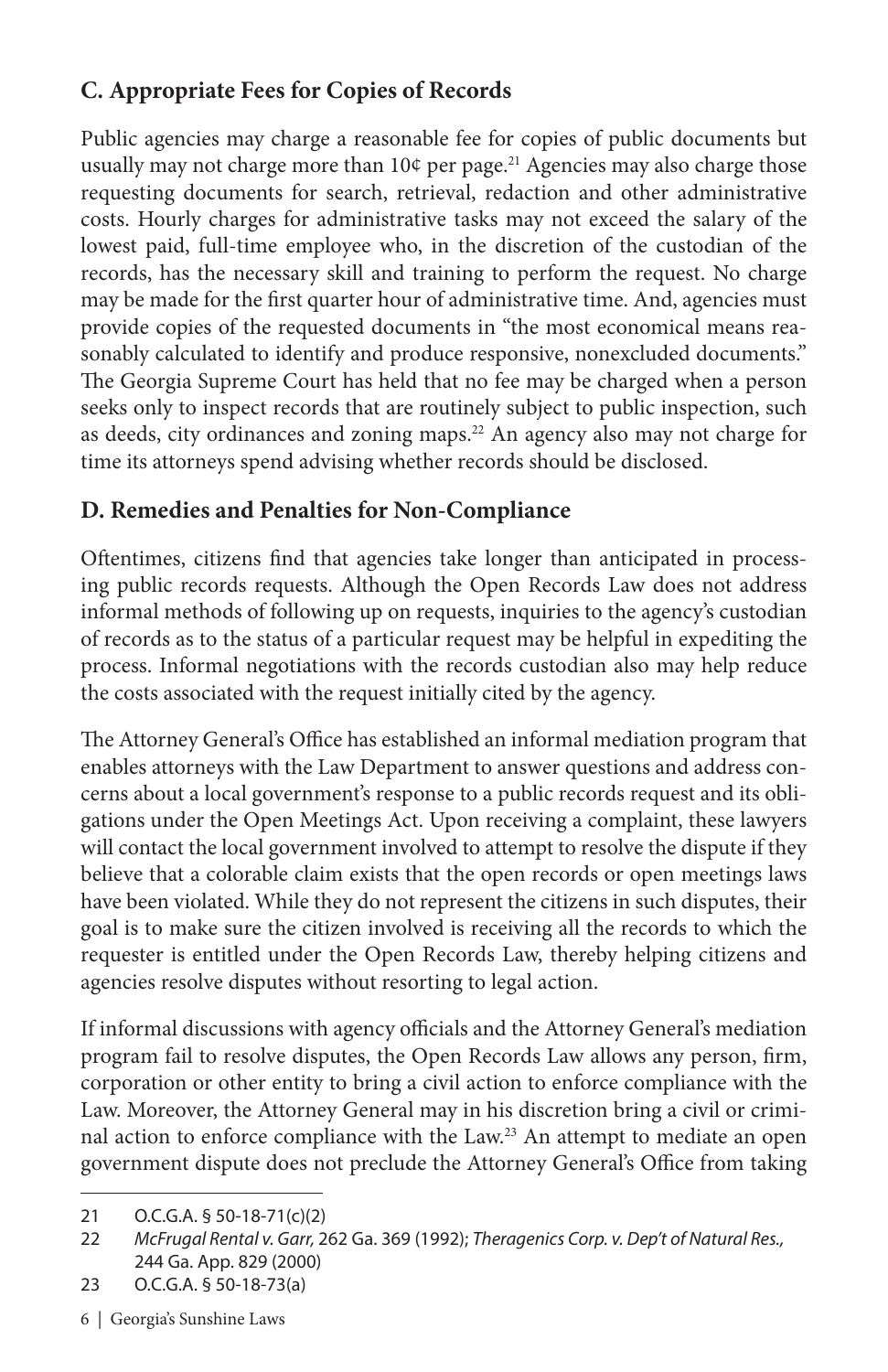legal action on the dispute if it believes such action is warranted. Courts have the authority to address any and all issues related to compliance with the Law, including whether an agency's denial of a request was improper, and whether the fees assessed for and any delays in processing a request violated the Law. In the course of bringing such action, the cost of attorney's fees may be imposed on either party if the court determines that the party acted without substantial justification either in not complying with the Law or in instituting the litigation.<sup>24</sup>

Anyone who the court finds "knowingly and willfully" failed or refused to timely provide access to records not subject to exemption is guilty of a misdemeanor punishable by a fine not in excess of \$1,000.00.25 Alternatively, a court may impose a civil penalty not to exceed \$1,000.00 against anyone who negligently fails or refuses to timely provide access to such records. The court also may impose a criminal fine or civil penalty not in excess of \$2,500.00 for each additional violation committed within a year of the first violation.

## *Open Meetings*

Georgia's Open Meetings Law<sup>26</sup> requires that state and local governmental bodies conduct their business so citizens can review and monitor their elected officials and others working on their behalf. The Law requires that government meetings be open to the public. The Law also requires governmental bodies to provide reasonable notice of all meetings.

### **A. What Meetings Are Open?**

Because of the Open Meetings Law, each of the following must transact business in the open:

- City councils;
- County commissions;
- Regional development authorities;
- Library boards;
- School boards:
- Commissions or authorities, such as hospital authorities, established by state or local governments;
- Planning commissions;
- Zoning boards;
- Most committees of the University System of Georgia (such as those involving grievances, disciplinary matters, athletic matters and other student-related matters not specifically related to education); and

<sup>24</sup> O.C.G.A. § 50-18-73(b)

<sup>25</sup> O.C.G.A. § 50-18-74(a)

<sup>26</sup> O.C.G.A. § 50-14-1(a)(3)(A)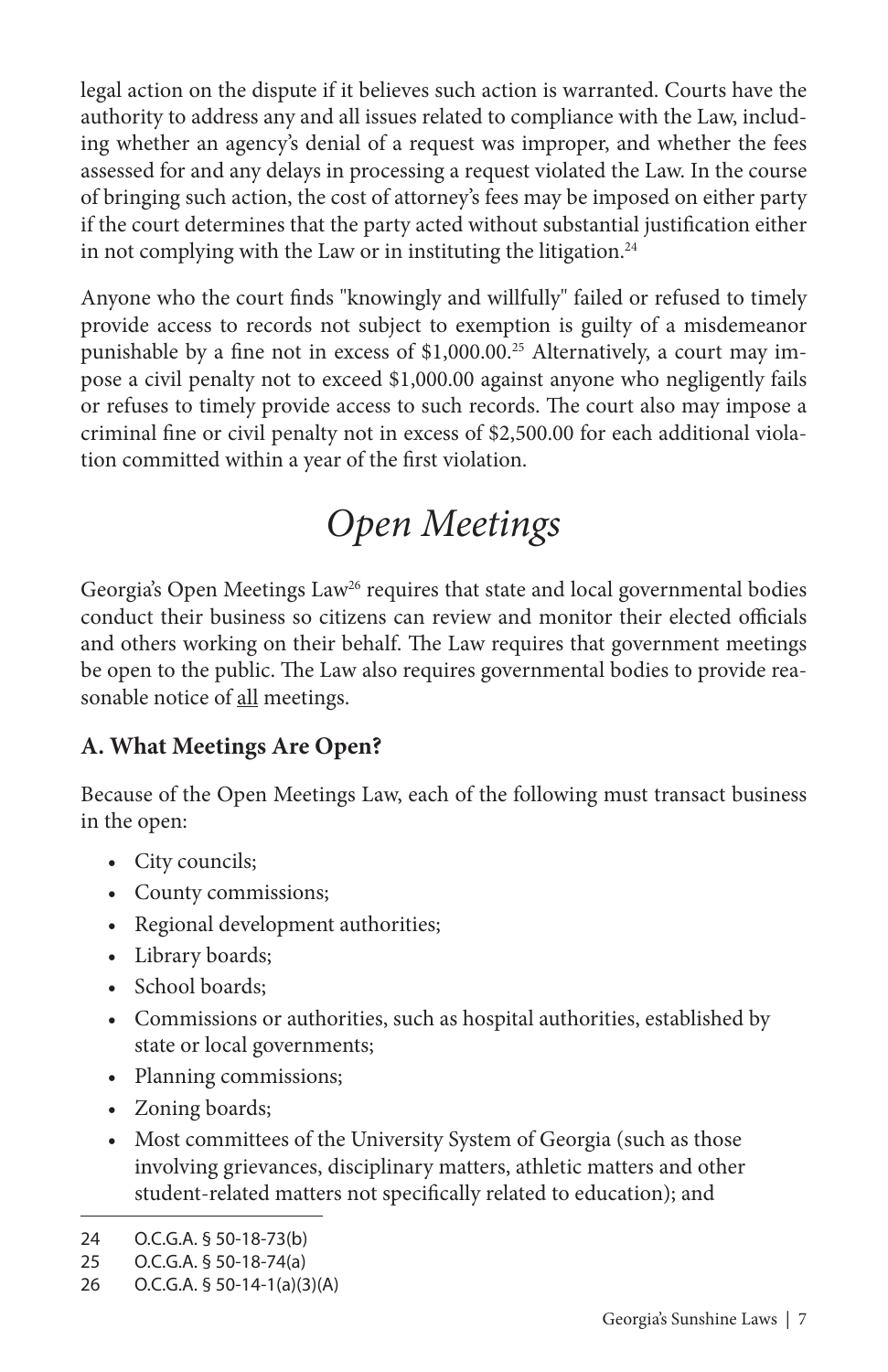• Non-profit corporations operating public hospitals.

In short, the Law applies to nearly every group that performs any function of a government entity. Very few governmental bodies are exempt from coverage. The following, however, are not explicitly covered by the Sunshine Laws, and Georgia courts have determined that they are governed by separate legal standards:

*The Georgia General Assembly or its committees (under the State Constitution, Art. III, Sec. IV, Para. XI, legislative sessions must be open to the public);27 and*

*Judicial proceedings including judicial branch agency and committee meetings (under State and Federal constitutional law, most court proceedings must be open to the public).28*

### **B. What Meetings Are Open To The Public?**

Most meetings of entities covered by the Law must be open to the public. Whenever a quorum of the members of an agency (again, broadly defined) meets for the discussion or presentation of official business or policy or takes official action, the meeting must be open to the public. This means public officials may not exclude the public from work shops, fact-finding and purely deliberative sessions simply because no final action is taken or anticipated. Even meetings conducted by telephonic, electronic, wireless or other virtual means must be open.<sup>29</sup>

Courts have held that committee meetings relating to policy or official business must be open to the public. The courts have also stated that a committee need not be exclusively composed of members of the agency to be deemed an "agency" subject to the Law.<sup>30</sup> Any official action of any type taken at a meeting which is not open is invalid, and may be set aside if an action is brought promptly.<sup>31</sup>

Although some law enforcement meetings and some meetings involving personnel discussions are exempt from the Law, the Law does not generally exempt agency adjudicative sessions. It also does not exempt budget sessions, coroner's inquests or meetings regarding business or industry relations, federal programs, financial data, gifts, trusts, honorary degrees, licensing examinations, negotiations, collective bargaining of public employees, national or state security (subject to the law enforcement exemption) or student discipline and other student-related matters not specifically related to education. Federal and state laws, however, prohibit disclosure of the identity of students in certain instances.

<sup>27</sup> *Coggin v. Davey,* 233 Ga. 407 (1975)

<sup>28</sup> 1979 Op. Atty. Gen.79-25; *Page v. Lumpkin,* 249 Ga. 576 (1982); I*n re Motion of the Atlanta Journal-Constitution,* 271 Ga. 436 (1999)

<sup>29</sup> *Claxton Enter. v. Evans Cnty. Bd. of Comm'rs,* 249 Ga. App. 870, 875 (2001)

<sup>30</sup> *See Jersawitz v. Fortson,* 213 Ga. App. 796 (1994)

<sup>31</sup> *See* O.C.G.A. § 50-14-1(b)(2)

<sup>8 |</sup> Georgia's Sunshine Laws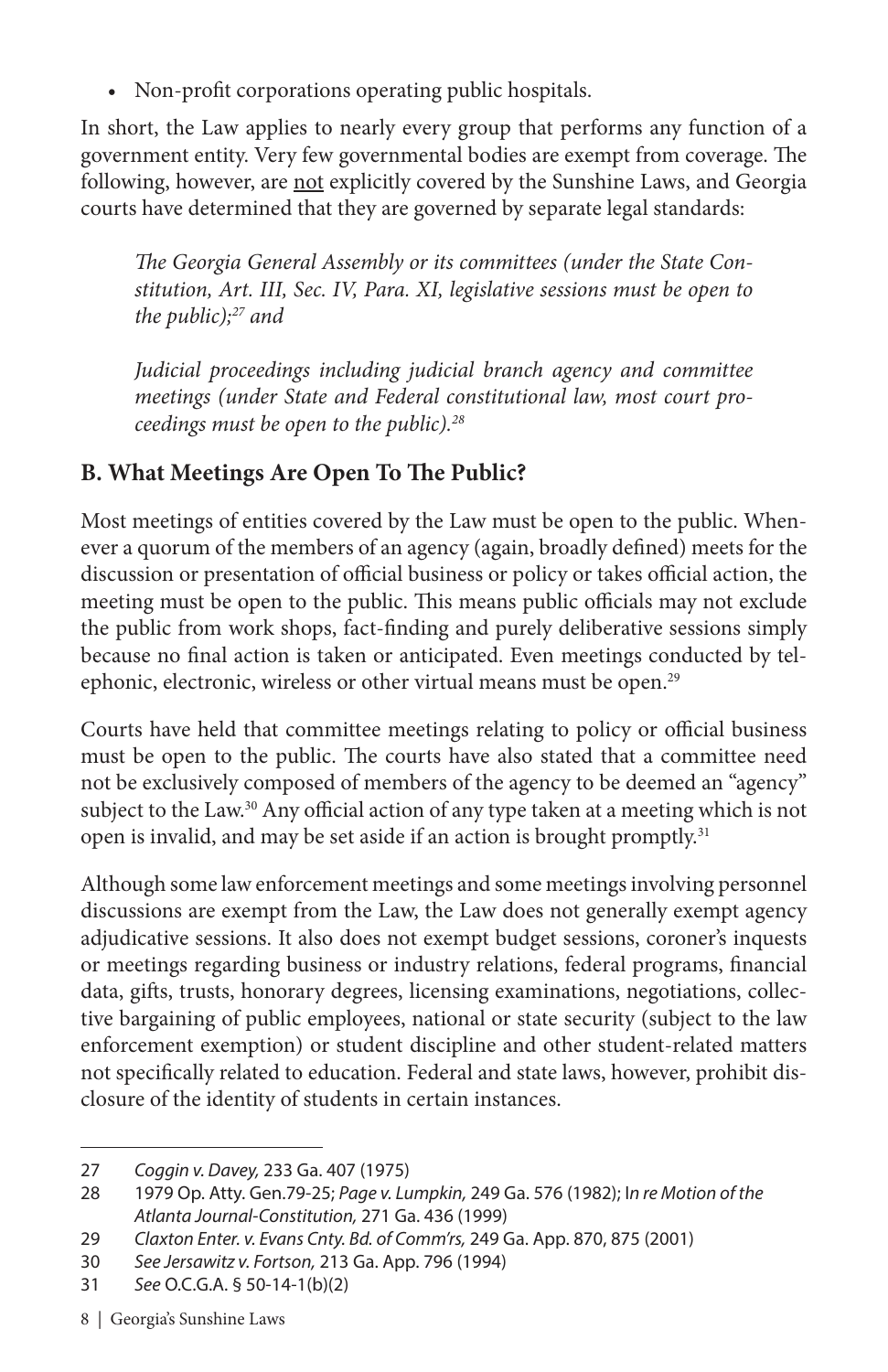The Open Meetings Law provides exceptions that allow certain closed meetings and some confidential actions, and a government entity may close a meeting only if a specific statutory exception applies.32 *See O.C.G.A § 50-14-3 in Appendix 2*. A meeting can be closed to the public only by majority vote taken in a properly noticed and open meeting. Like the exceptions to the Open Records Law, exceptions to the Open Meetings Law should be narrowly construed so as not to undermine the general purpose of the Law.33 The most commonly used exceptions are for personnel matters (but only for discussion and deliberation by the governmental entity, not for votes); attorney-client discussion of actual or potential lawsuits or claims;<sup>34</sup> and real estate. In a closed meeting, an agency may take preliminary votes regarding real estate, but a transaction does not become binding until a public vote is taken. Agencies may also close a meeting for the discussion of matters made confidential by statutes other than the Open Meetings Act.<sup>35</sup>

### **C. How Should Government Provide Access?**

The public must be given full access to all open meetings and may make video and audio recordings of all open meetings.<sup>36</sup>

In addition to mandating open meetings, the Law requires that agencies provide notice to the public in advance of all meetings, even emergency meetings.<sup>37</sup> That means agencies must make information available to the general public by, in the case of regular meetings, posting at least one week in advance a notice containing the information in a conspicuous location at the agency's regular meeting place and on its website if the agency has one. The notice must do more than simply meet the technical requirements of the Law. It must be sufficient to reasonably apprise a concerned party of an upcoming meeting and must not be misleading.

Special or emergency meetings that are not held at the regularly posted time and place require more rigorous notice procedures. Such notice includes the posting at

- 35 *See* 1995 *Op. Atty. Gen. U95-22*
- 36 O.C.G.A. § 50-14-1(c)
- 37 O.C.G.A. § 50-14-1(d)(1)–(3)

<sup>32</sup> *Claxton Enter. v. Evans Cnty. Bd. of Comm'rs,* 249 Ga. App. 870, 873 (2001)

<sup>33</sup> *Decatur Cnty. v. Bainbridge Post Searchlight, Inc.,* 280 Ga. 706, 707 (2006)

<sup>34</sup> The Georgia Supreme Court has determined that the attorney-client exception to the Open Meetings Law applies to discussions of potential litigation in limited circumstances. The Court has stressed that "potential litigation" does not include an "unrealized or idle threat of litigation." Rather, to close a meeting under the attorneyclient exception to discuss potential litigation, the government entity must show "a realistic and tangible threat of legal action against it or its officer[s] or employee[s], a threat that goes beyond a mere fear or suspicion of being sued." The Court provided a non-exhaustive list of factors for determining whether a tangible threat of litigation exists, including: (1) a formal demand letter or other writing showing an intent to sue; (2) prior or ongoing litigation between the parties; or (3) proof that a party has retained an attorney and expressed an intent to sue. *Decatur Cnty. v. Bainbridge Post Searchlight, Inc.,* 280 Ga. 706, 708 (2006) (quoting *Claxton Enter. v. Evans Cnty. Bd. of Comm'rs,* 249 Ga. App. 870, 873 (2001))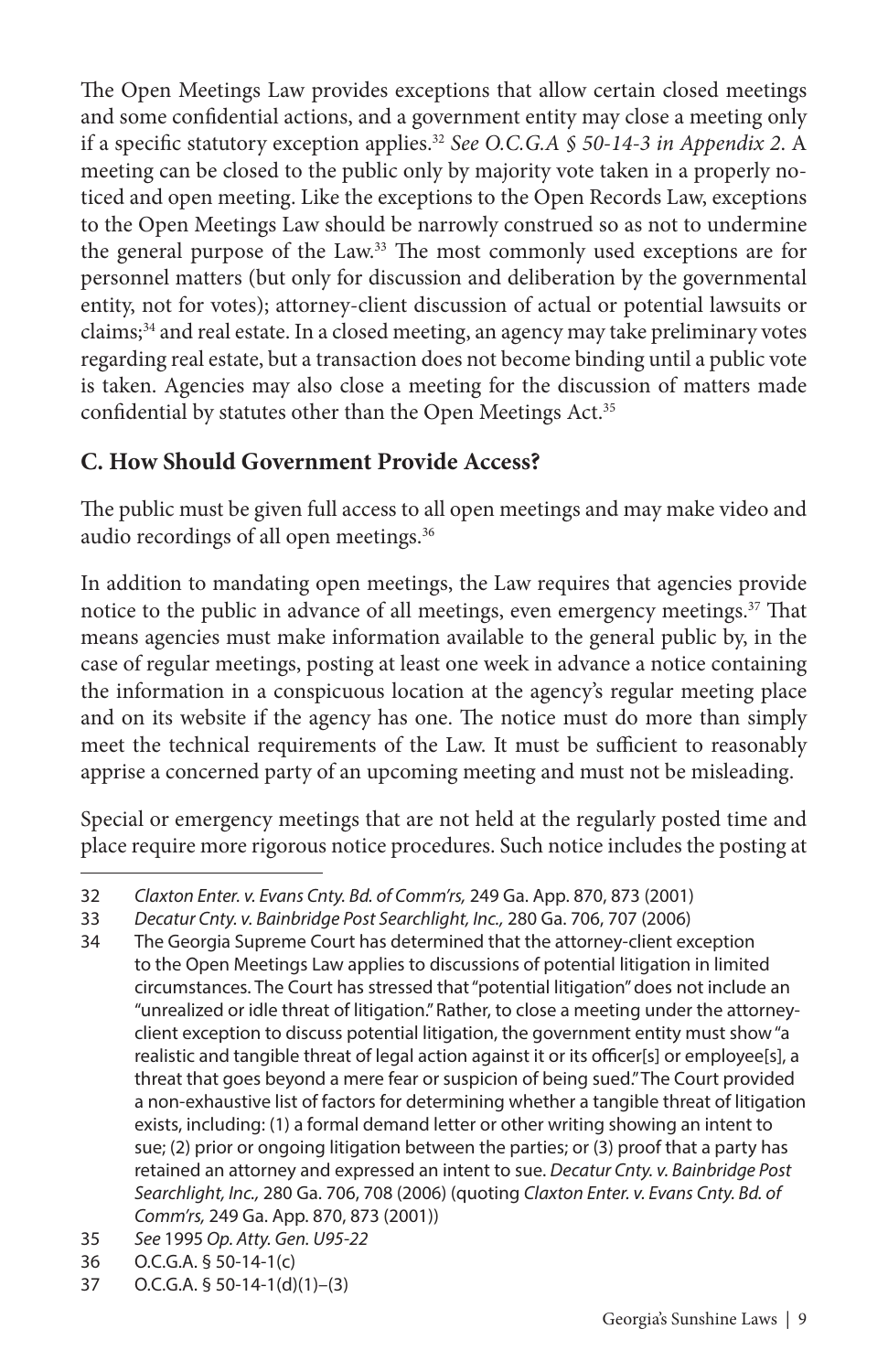least 24 hours in advance at the regular meeting place and oral notification to the newspaper which serves as the legal organ for the county. In counties where the legal organ is published less than four times a week, notice also must be given to any local media outlets that make a written request to be so notified. Such outlets must be notified at least 24 hours in advance of the called meeting. In those rare circumstances where a meeting must be held upon less than 24 hours' notice, either the county's legal organ or a newspaper having a circulation at least as high as that of the legal organ must be notified, as well as other media that have requested to be notified by the agency.

Prior to all meetings, including emergency meetings, the agency holding such meetings must make an agenda of all matters expected to be considered available upon request and must post the agenda at the meeting site as far in advance as possible within two weeks prior to the meeting.38 Items not on the agenda may be considered at a meeting where it becomes "necessary" to do so and such items were not anticipated in advance and deliberately omitted from the agenda.

Minutes of all public meetings must be kept in writing and made available to the public for inspection no later than immediately following the next regular agency meeting. Such minutes must contain, at a minimum, the names of the members present at the meeting, a description of each motion or other proposal made, the identity of the individuals making and seconding the motion or other proposal and a record of all votes. These minutes are subject to the Open Records Law after approval, unless voluntarily released before approval. A summary of the meeting also must be provided by the agency within two business days.

### **D. Penalties for Non-Compliance**

All actions taken during a meeting closed in violation of the Law are void and can be set aside by a court if challenged within ninety days of discovery.<sup>39</sup> Anyone who "knowingly and willfully" conducts or participates in a meeting without complying with every part of the Law is guilty of a misdemeanor punishable by a fine not in excess of \$1,000.00.40 Alternatively, a court may impose a civil penalty not to exceed \$1,000.00 against anyone who negligently conducts or participates in a meeting without complying with the Law. The court also may impose a criminal fine or civil penalty not in excess of \$2,500.00 for each additional violation committed within a year of the first violation.

Additionally, public officials who participate in closed meetings in violation of the Law can be subject to recall.<sup>41</sup> Moreover, failure to give adequate notice can result in the invalidation of the proceedings, the issuance of legal injunctions and the

10 | Georgia's Sunshine Laws

<sup>38</sup> O.C.G.A. § 50-14-1(e)(1)

<sup>39</sup> O.C.G.A. § 50-14-1(b)(2); *Moon v. Terrell Cnty.,* 249 Ga. App. 567, 569 (2001)

<sup>40</sup> O.C.G.A. § 50-14-6

<sup>41</sup> *Steele v. Honea,* 261 Ga. 644, 646 (1991)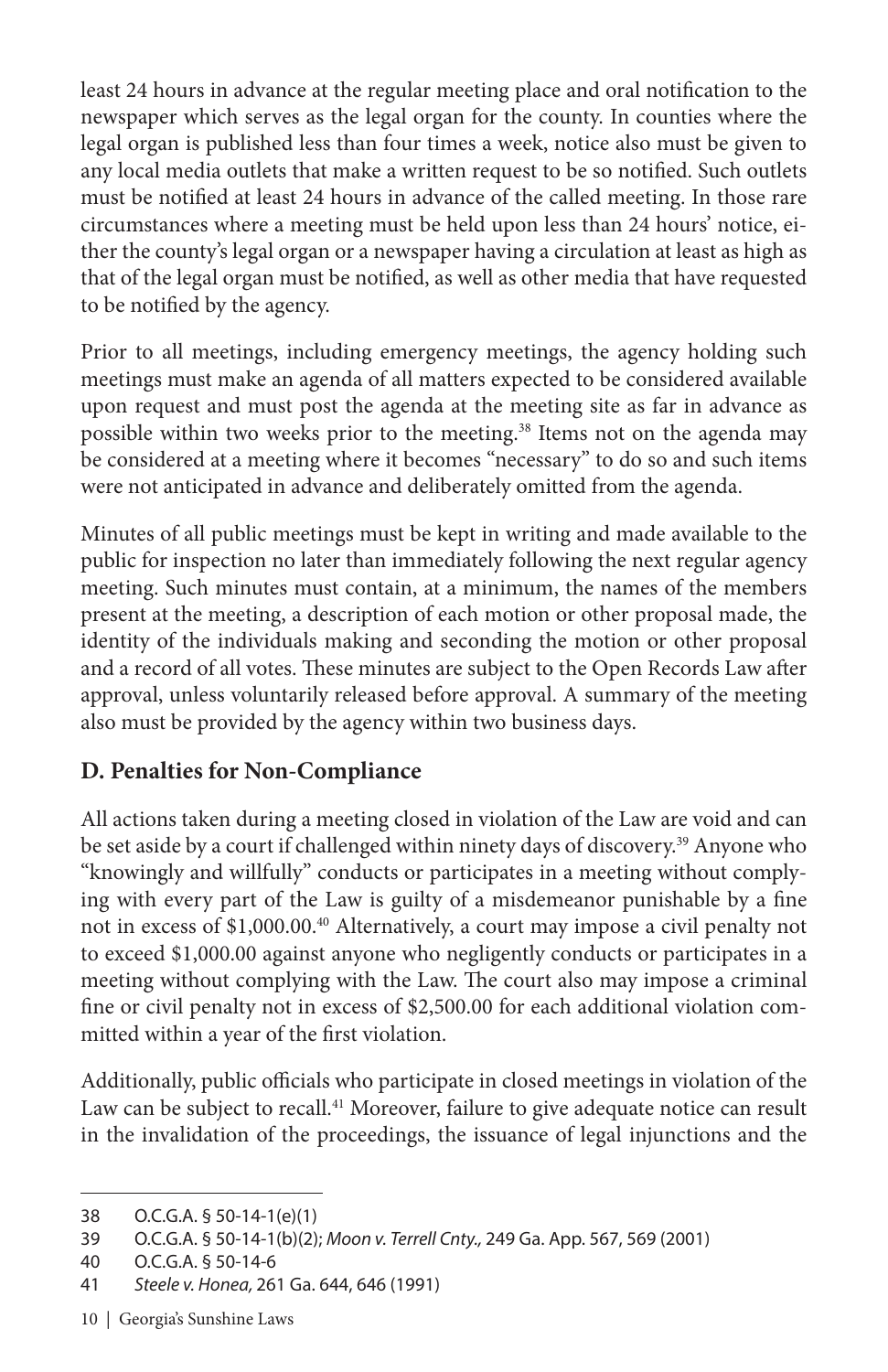requirement to pay the objecting party's legal costs.42 In addition, the Attorney General may bring a civil or criminal action to enforce compliance with the Law. As with the Open Records Law, a government agency may be liable for the attorney's fees of a party who brings a lawsuit to require compliance with the Law if that agency has acted without substantial justification.<sup>43</sup>

Lastly, the Law does not require that any meetings be closed. Agencies may close meetings only as permitted by a specific exemption provided by law. A meeting may not be closed to the public except by a majority vote of those agency members present. That portion of a meeting prior to closure by majority vote must be open to the public. An agency must state the specific reasons for closure of the meeting in the official minutes, and the person presiding over such meeting must execute a notarized affidavit stating under oath that the closed portion of the meeting was devoted to matters within the exceptions provided by law and must identify the specific relevant exception.<sup>44</sup> The new law requires that minutes of these "executive sessions" be kept in writing so that a court can examine them should a legal dispute about the propriety of the closed session arise.45 These minutes are not available to the public for inspection.

## *Conclusion*

It is the public policy of Georgia that all agencies of our State should conduct business in the open and maintain records that are available to every individual. Experience has shown that openness is the best policy in go  $\Gamma$ t is the public policy of Georgia that all agencies of our State should conduct business in the open and maintain records that are available to every individual. Experience has shown that openness is the best policy in government, to continue the perception that governmental decisions are made in the brightness of Georgia's sunshine.

<sup>42</sup> O.C.G.A. § 50-14-5(a), (b); *Howard v. Sumter Free Press, Inc.,* 272 Ga. 521 (2000)

<sup>43</sup> O.C.G.A. § 50-14-5(b); *Moon v. Terrell Cnty.,* 260 Ga. App. 433, 435 (2003)

<sup>44</sup> O.C.G.A. § 50-14-4(b)(1)

<sup>45</sup> O.C.G.A. § 50-14-1(e)(2)(C)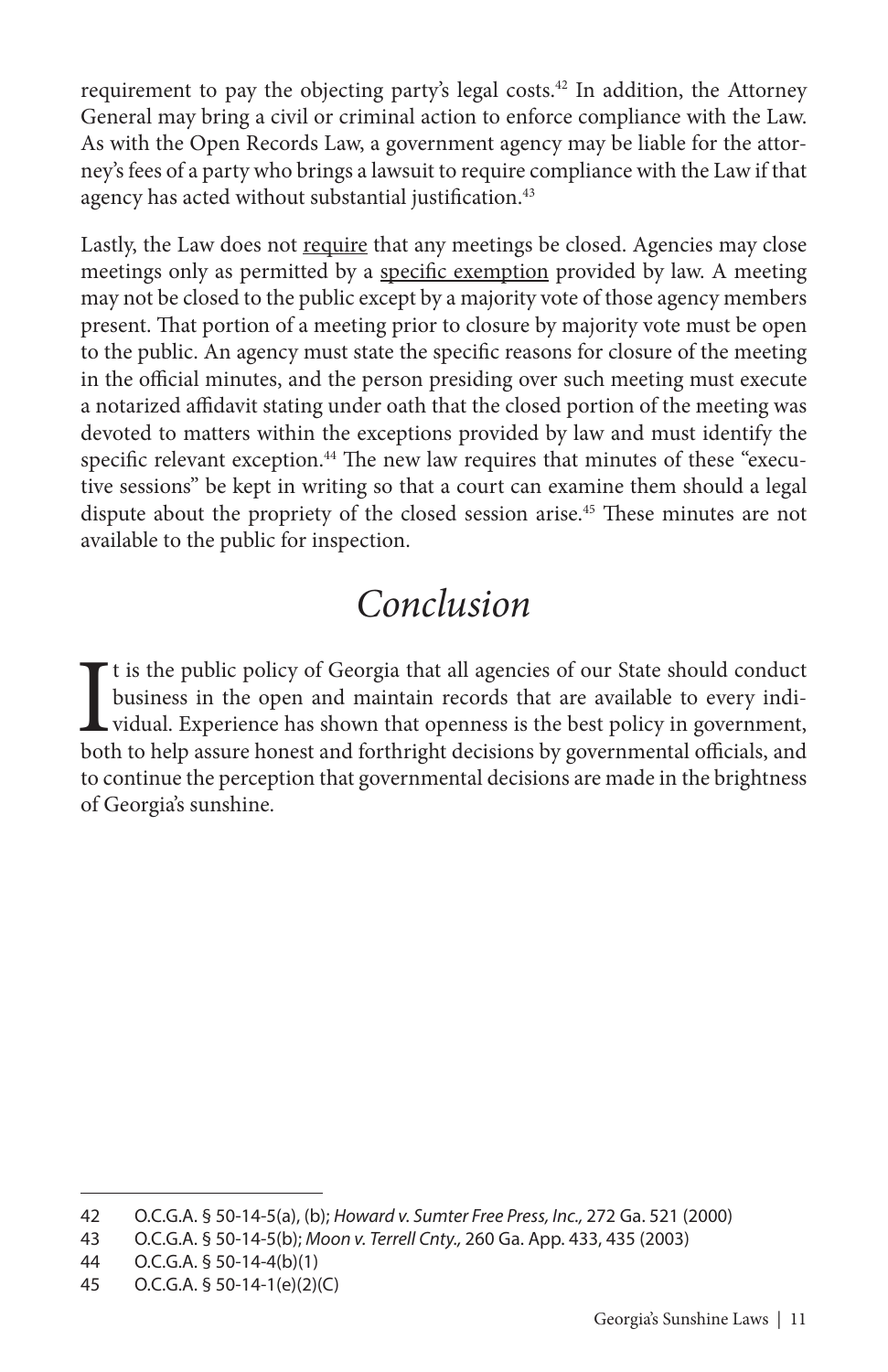*Appendix 1*

THE OPEN RECORDS LAW

#### **§ 50-18-70. Legislative findings and declaration; definitions**

- (a) The General Assembly finds and declares that the strong public policy of this state is in favor of open government; that open government is essential to a free, open, and democratic society; and that public access to public records should be encouraged to foster confidence in government and so that the public can evaluate the expenditure of public funds and the efficient and proper functioning of its institutions. The General Assembly further finds and declares that there is a strong presumption that public records should be made available for public inspection without delay. This article shall be broadly construed to allow the inspection of governmental records. The exceptions set forth in this article, together with any other exception located elsewhere in the Code, shall be interpreted narrowly to exclude only those portions of records addressed by such exception.
- (b) As used in this article, the term:
	- (1) "Agency" shall have the same meaning as in Code Section 50-14-1 and shall additionally include any association, corporation, or other similar organization that has a membership or ownership body composed primarily of counties, municipal corporations, or school districts of this state, their officers, or any combination thereof and derives more than 33 1/3 percent of its general operating budget from payments from such political subdivisions.
	- (2) "Public record" means all documents, papers, letters, maps, books, tapes, photographs, computer based or generated information, data, data fields, or similar material prepared and maintained or received by an agency or by a private person or entity in the performance of a service or function for or on behalf of an agency or when such documents have been transferred to a private person or entity by an agency for storage or future governmental use.

#### **§ 50-18-71. Inspection and copies of public records; request procedures; fees and charges**

- (a) All public records shall be open for personal inspection and copying, except those which by order of a court of this state or by law are specifically exempted from disclosure. Records shall be maintained by agencies to the extent and in the manner required by Article 5 of this chapter.
- (b) (1) (A) Agencies shall produce for inspection all records responsive to a request within a reasonable amount of time not to exceed three business days of receipt of a request; provided, however, that nothing in this chapter shall require agencies to produce records in response to a request if such records did not exist at the time of the request. In those instances where some, but not all, records are available within three business days, an agency shall make available within that period those records that can be located and produced. In any instance where records are unavailable within three business days of receipt of the request, and responsive records exist, the agency shall, within such time period, provide the requester with a description of such records and a timeline for when the records will be available for inspection or copying and provide the responsive records or access thereto as soon as practicable.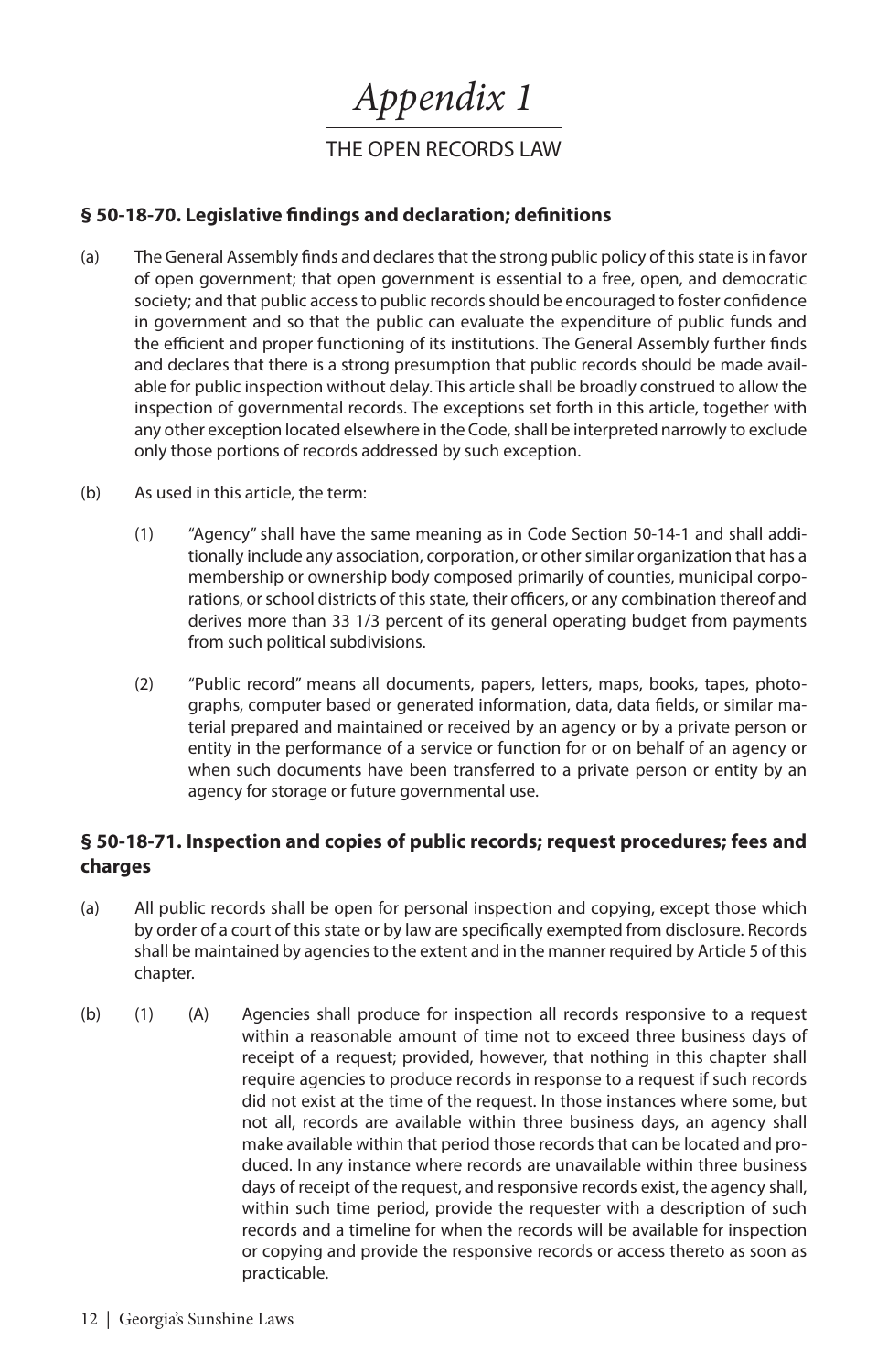- (B) A request made pursuant to this article may be made to the custodian of a public record orally or in writing. An agency may, but shall not be obligated to, require that all written requests be made upon the responder's choice of one of the following: the agency's director, chairperson, or chief executive officer, however denominated; the senior official at any satellite office of an agency; a clerk specifically designated by an agency as the custodian of agency records; or a duly designated open records officer of an agency; provided, however, that the absence or unavailability of the designated agency officer or employee shall not be permitted to delay the agency's response. At the time of inspection, any person may make photographic copies or other electronic reproductions of the records using suitable portable devices brought to the place of inspection. Notwithstanding any other provision of this chapter, an agency may, in its discretion, provide copies of a record in lieu of providing access to the record when portions of the record contain confidential information that must be redacted.
- (2) Any agency that designates one or more open records officers upon whom requests for inspection or copying of records may be delivered shall make such designation in writing and shall immediately provide notice to any person upon request, orally or in writing, of those open records officers. If the agency has elected to designate an open records officer, the agency shall so notify the legal organ of the county in which the agency's principal offices reside and, if the agency has a website, shall also prominently display such designation on the agency's website. In the event an agency requires that requests be made upon the individuals identified in subparagraph (B) of paragraph (1) of this subsection, the three-day period for response to a written request shall not begin to run until the request is made in writing upon such individuals. An agency shall permit receipt of written requests by e-mail or facsimile transmission in addition to any other methods of transmission approved by the agency, provided such agency uses e-mail or facsimile in the normal course of its business.
- (3) The enforcement provisions of Code Sections 50-18-73 and 50-18-74 shall be available only to enforce compliance and punish noncompliance when a written request is made consistent with this subsection and shall not be available when such request is made orally.
- (c) (1) An agency may impose a reasonable charge for the search, retrieval, redaction, and production or copying costs for the production of records pursuant to this article. An agency shall utilize the most economical means reasonably calculated to identify and produce responsive, nonexcluded documents. Where fees for certified copies or other copies or records are specifically authorized or otherwise prescribed by law, such specific fee shall apply when certified copies or other records to which a specific fee may apply are sought. In all other instances, the charge for the search, retrieval, or redaction of records shall not exceed the prorated hourly salary of the lowest paid full-time employee who, in the reasonable discretion of the custodian of the records, has the necessary skill and training to perform the request; provided, however, that no charge shall be made for the first quarter hour.
	- (2) In addition to a charge for the search, retrieval, or redaction of records, an agency may charge a fee for the copying of records or data, not to exceed 10¢ per page for letter or legal size documents or, in the case of other documents, the actual cost of producing the copy. In the case of electronic records, the agency may charge the actual cost of the media on which the records or data are produced.
	- (3) Whenever any person has requested to inspect or copy a public record and does not pay the cost for search, retrieval, redaction, or copying of such records when such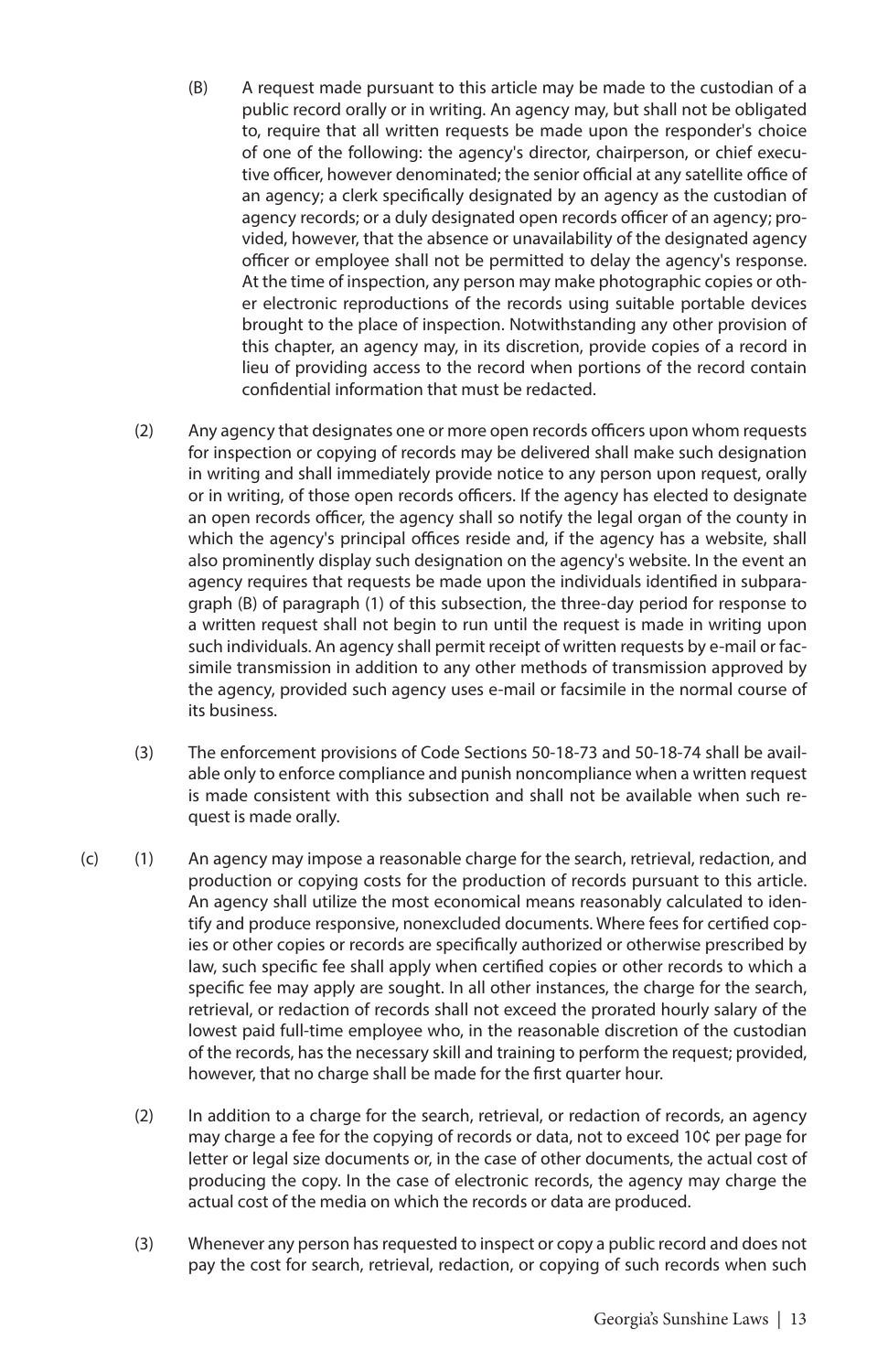charges have been lawfully estimated and agreed to pursuant to this article, and the agency has incurred the agreed-upon costs to make the records available, regardless of whether the requester inspects or accepts copies of the records, the agency shall be authorized to collect such charges in any manner authorized by law for the collection of taxes, fees, or assessments by such agency.

- (d) In any instance in which an agency is required to or has decided to withhold all or part of a requested record, the agency shall notify the requester of the specific legal authority exempting the requested record or records from disclosure by Code section, subsection, and paragraph within a reasonable amount of time not to exceed three business days or in the event the search and retrieval of records is delayed pursuant to this subsection or pursuant to subparagraph (b)(1)(A) of this Code section, then no later than three business days after the records have been retrieved. In any instance in which an agency will seek costs in excess of \$25.00 for responding to a request, the agency shall notify the requester within a reasonable amount of time not to exceed three business days and inform the requester of the estimate of the costs, and the agency may defer search and retrieval of the records until the requester agrees to pay the estimated costs unless the requester has stated in his or her request a willingness to pay an amount that exceeds the search and retrieval costs. In any instance in which the estimated costs for production of the records exceeds \$500.00, an agency may insist on prepayment of the costs prior to beginning search, retrieval, review, or production of the records. Whenever any person who has requested to inspect or copy a public record has not paid the cost for search, retrieval, redaction, or copying of such records when such charges have been lawfully incurred, an agency may require prepayment for compliance with all future requests for production of records from that person until the costs for the prior production of records have been paid or the dispute regarding payment resolved.
- (e) Requests by civil litigants for records that are sought as part of or for use in any ongoing civil or administrative litigation against an agency shall be made in writing and copied to counsel of record for that agency contemporaneously with their submission to that agency. The agency shall provide, at no cost, duplicate sets of all records produced in response to the request to counsel of record for that agency unless the counsel of record for that agency elects not to receive the records.
- (f) As provided in this subsection, an agency's use of electronic record-keeping systems must not erode the public's right of access to records under this article. Agencies shall produce electronic copies of or, if the requester prefers, printouts of electronic records or data from data base fields that the agency maintains using the computer programs that the agency has in its possession. An agency shall not refuse to produce such electronic records, data, or data fields on the grounds that exporting data or redaction of exempted information will require inputting range, search, filter, report parameters, or similar commands or instructions into an agency's computer system so long as such commands or instructions can be executed using existing computer programs that the agency uses in the ordinary course of business to access, support, or otherwise manage the records or data. A requester may request that electronic records, data, or data fields be produced in the format in which such data or electronic records are kept by the agency, or in a standard export format such as a flat file electronic American Standard Code for Information Interchange (ASCII) format, if the agency's existing computer programs support such an export format. In such instance, the data or electronic records shall be downloaded in such format onto suitable electronic media by the agency.
- (g) Requests to inspect or copy electronic messages, whether in the form of e-mail, text message, or other format, should contain information about the messages that is reasonably calculated to allow the recipient of the request to locate the messages sought, including, if known, the name, title, or office of the specific person or persons whose electronic messages are sought and, to the extent possible, the specific data bases to be searched for such messages.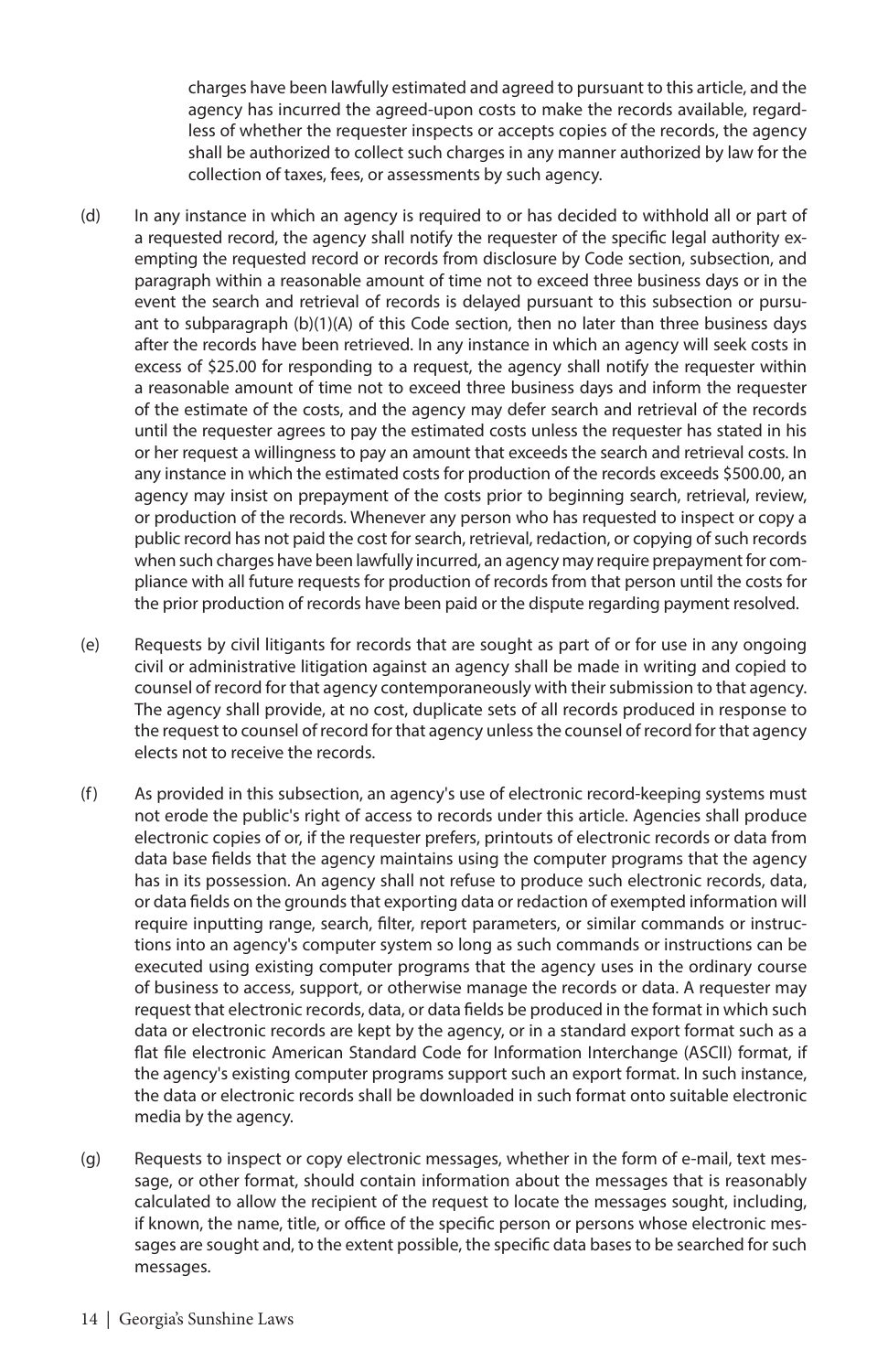- (h) In lieu of providing separate printouts or copies of records or data, an agency may provide access to records through a website accessible by the public. However, if an agency receives a request for data fields, an agency shall not refuse to provide the responsive data on the grounds that the data is available in whole or in its constituent parts through a website if the requester seeks the data in the electronic format in which it is kept. Additionally, if an agency contracts with a private vendor to collect or maintain public records, the agency shall ensure that the arrangement does not limit public access to those records and that the vendor does not impede public record access and method of delivery as established by the agency or as otherwise provided for in this Code section.
- (i) Any computerized index of county real estate deed records shall be printed for purposes of public inspection no less than every 30 days, and any correction made on such index shall be made a part of the printout and shall reflect the time and date that such index was corrected.
- (j) No public officer or agency shall be required to prepare new reports, summaries, or compilations not in existence at the time of the request.

#### **§ 50-18-72. Exception of certain records**

- (a) Public disclosure shall not be required for records that are:
	- (1) Specifically required by federal statute or regulation to be kept confidential;
	- (2) Medical or veterinary records and similar files, the disclosure of which would be an invasion of personal privacy;
	- (3) Except as otherwise provided by law, records compiled for law enforcement or prosecution purposes to the extent that production of such records is reasonably likely to disclose the identity of a confidential source, disclose confidential investigative or prosecution material which would endanger the life or physical safety of any person or persons, or disclose the existence of a confidential surveillance or investigation;
	- (4) Records of law enforcement, prosecution, or regulatory agencies in any pending investigation or prosecution of criminal or unlawful activity, other than initial police arrest reports and initial incident reports; provided, however, that an investigation or prosecution shall no longer be deemed to be pending when all direct litigation involving such investigation and prosecution has become final or otherwise terminated; and provided, further, that this paragraph shall not apply to records in the possession of an agency that is the subject of the pending investigation or prosecution;
	- (5) Individual Georgia Uniform Motor Vehicle Accident Reports, except upon the submission of a written statement of need by the requesting party to be provided to the custodian of records and to set forth the need for the report pursuant to this Code section; provided, however, that any person or entity whose name or identifying information is contained in a Georgia Uniform Motor Vehicle Accident Report shall be entitled, either personally or through a lawyer or other representative, to receive a copy of such report; and provided, further, that Georgia Uniform Motor Vehicle Accident Reports shall not be available in bulk for inspection or copying by any person absent a written statement showing the need for each such report pursuant to the requirements of this Code section. For the purposes of this subsection, the term "need" means that the natural person or legal entity who is requesting in person or by representative to inspect or copy the Georgia Uniform Motor Vehicle Accident Report: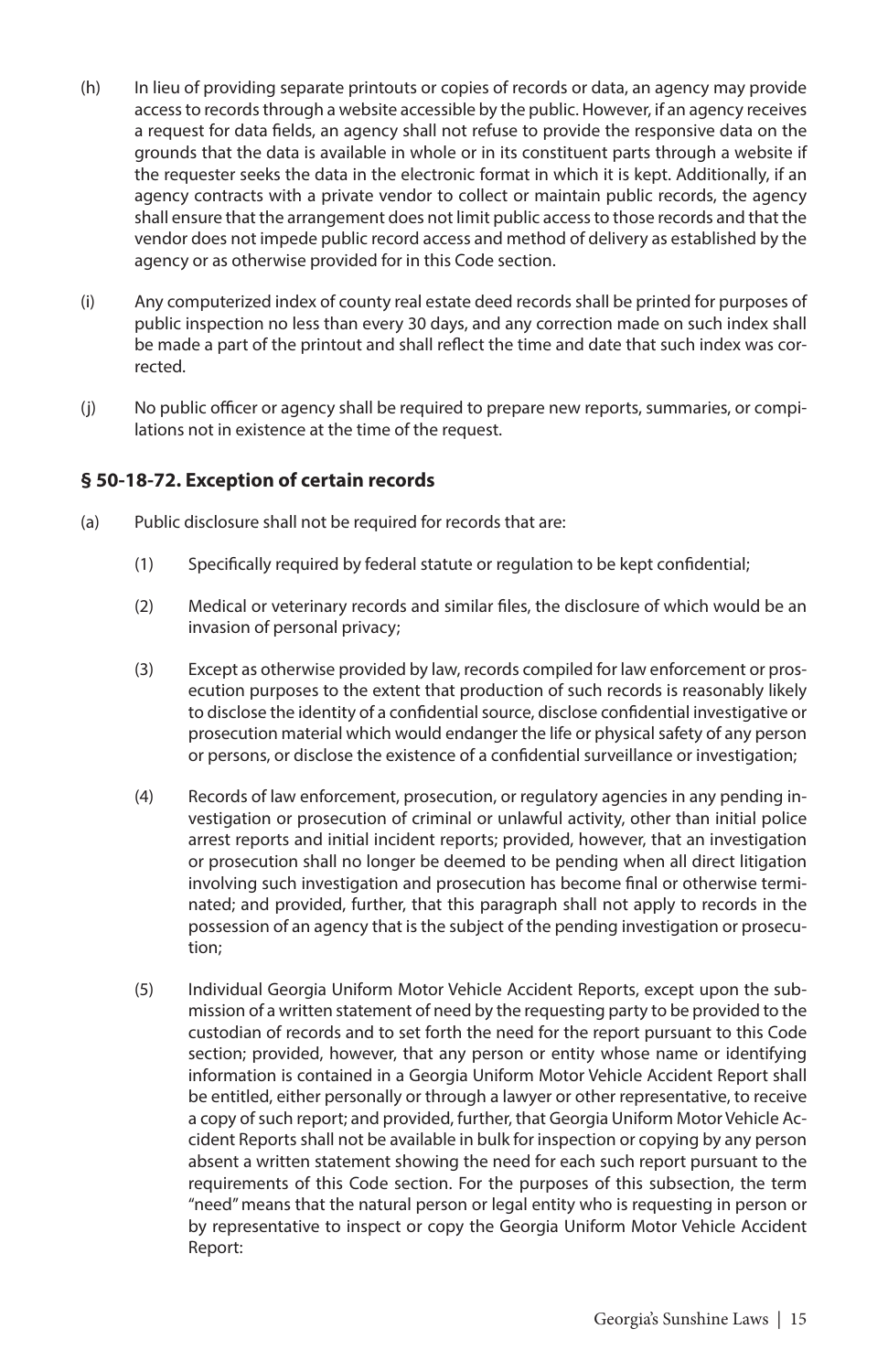- (A) Has a personal, professional, or business connection with a party to the accident;
- (B) Owns or leases an interest in property allegedly or actually damaged in the accident;
- (C) Was allegedly or actually injured by the accident;
- (D) Was a witness to the accident;
- (E) Is the actual or alleged insurer of a party to the accident or of property actually or allegedly damaged by the accident;
- (F) Is a prosecutor or a publicly employed law enforcement officer;
- (G) Is alleged to be liable to another party as a result of the accident;
- (H) Is an attorney stating that he or she needs the requested reports as part of a criminal case, or an investigation of a potential claim involving contentions that a roadway, railroad crossing, or intersection is unsafe;
- (I) Is gathering information as a representative of a news media organization;
- (J) Is conducting research in the public interest for such purposes as accident prevention, prevention of injuries or damages in accidents, determination of fault in an accident or accidents, or other similar purposes; provided, however, that this subparagraph shall apply only to accident reports on accidents that occurred more than 30 days prior to the request and which shall have the name, street address, telephone number, and driver's license number redacted; or
- (K) Is a governmental official, entity, or agency, or an authorized agent thereof, requesting reports for the purpose of carrying out governmental functions or legitimate governmental duties;
- (6) Jury list data, including, but not limited to, persons' names, dates of birth, addresses, ages, race, gender, telephone numbers, social security numbers, and when it is available, the person's ethnicity, and other confidential identifying information that is collected and used by the Council of Superior Court Clerks of Georgia for creating, compiling, and maintaining state-wide master jury lists and county master jury lists for the purpose of establishing and maintaining county jury source lists pursuant to the provisions of Chapter 12 of Title 15; provided, however, that when ordered by the judge of a court having jurisdiction over a case in which a challenge to the array of the grand or trial jury has been filed, the Council of Superior Court Clerks of Georgia or the clerk of the county board of jury commissioners of any county shall provide data within the time limit established by the court for the limited purpose of such challenge. Neither the Council of Superior Court Clerks of Georgia nor the clerk of a county board of jury commissioners shall be liable for any use or misuse of such data;
- (7) Records consisting of confidential evaluations submitted to, or examinations prepared by, a governmental agency and prepared in connection with the appointment or hiring of a public officer or employee;
- (8) Records consisting of material obtained in investigations related to the suspension, firing, or investigation of complaints against public officers or employees until ten days after the same has been presented to the agency or an officer for action or the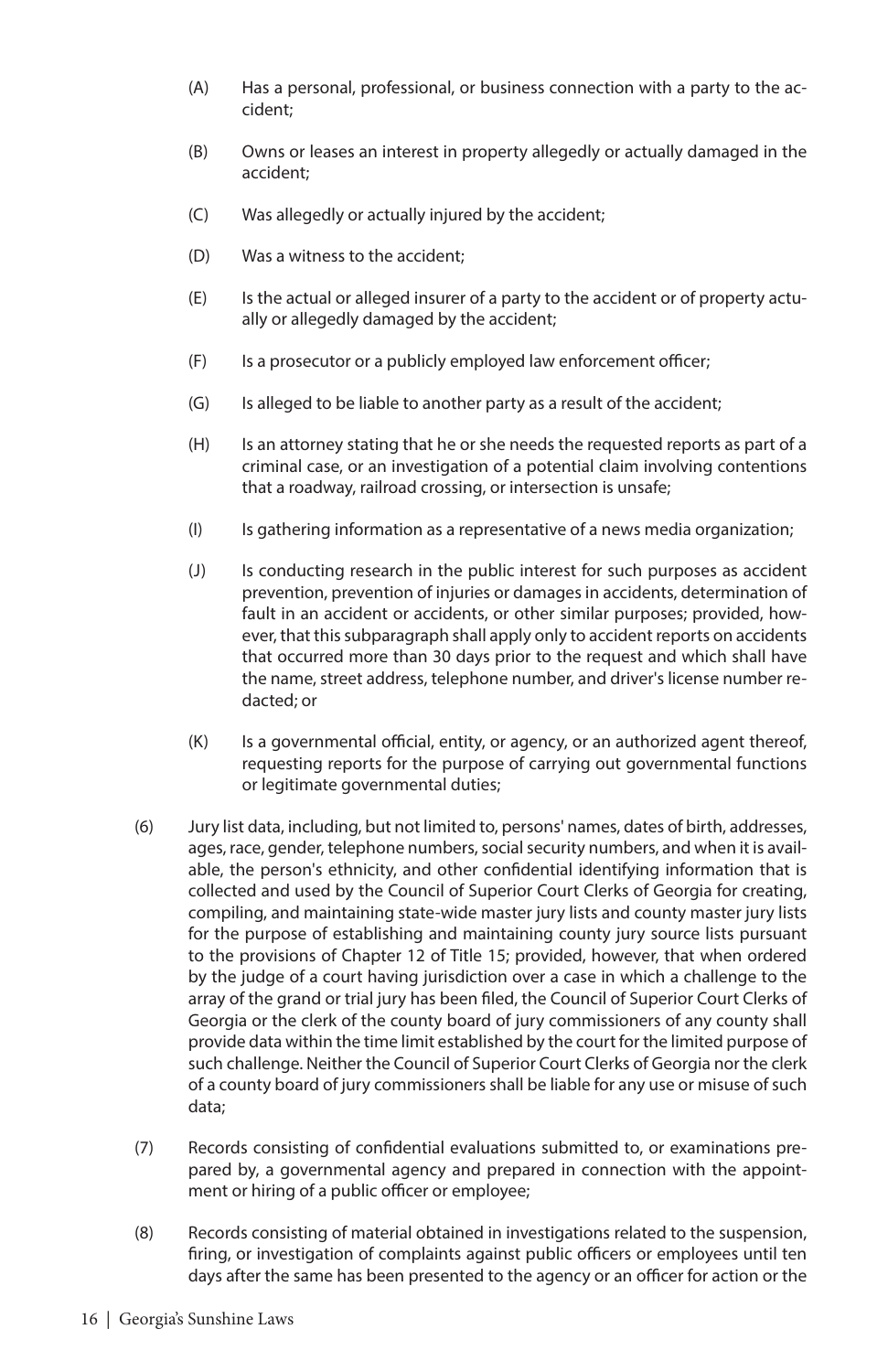investigation is otherwise concluded or terminated, provided that this paragraph shall not be interpreted to make such investigatory records privileged;

- (9) Real estate appraisals, engineering or feasibility estimates, or other records made for or by the state or a local agency relative to the acquisition of real property until such time as the property has been acquired or the proposed transaction has been terminated or abandoned;
- (10) Pending, rejected, or deferred sealed bids or sealed proposals and detailed cost estimates related thereto until such time as the final award of the contract is made, the project is terminated or abandoned, or the agency in possession of the records takes a public vote regarding the sealed bid or sealed proposal, whichever comes first;
- (11) Records which identify persons applying for or under consideration for employment or appointment as executive head of an agency or of a unit of the University System of Georgia; provided, however, that at least 14 calendar days prior to the meeting at which final action or vote is to be taken on the position of executive head of an agency or five business days prior to the meeting at which final action or vote is to be taken on the position of president of a unit of the University System of Georgia, all documents concerning as many as three persons under consideration whom the agency has determined to be the best qualified for the position shall be subject to inspection and copying. Prior to the release of these documents, an agency may allow such a person to decline being considered further for the position rather than have documents pertaining to such person released. In that event, the agency shall release the documents of the next most qualified person under consideration who does not decline the position. If an agency has conducted its hiring or appointment process without conducting interviews or discussing or deliberating in executive session in a manner otherwise consistent with Chapter 14 of this title, it shall not be required to delay final action on the position. The agency shall not be required to release such records of other applicants or persons under consideration, except at the request of any such person. Upon request, the hiring agency shall furnish the number of applicants and the composition of the list by such factors as race and sex. The agency shall not be allowed to avoid the provisions of this paragraph by the employment of a private person or agency to assist with the search or application process;
- (12) Related to the provision of staff services to individual members of the General Assembly by the Legislative and Congressional Reapportionment Office, the Senate Research Office, or the House Budget and Research Office, provided that this exception shall not have any application to records related to the provision of staff services to any committee or subcommittee or to any records which are or have been previously publicly disclosed by or pursuant to the direction of an individual member of the General Assembly;
- (13) Records that are of historical research value which are given or sold to public archival institutions, public libraries, or libraries of a unit of the Board of Regents of the University System of Georgia when the owner or donor of such records wishes to place restrictions on access to the records. No restriction on access, however, may extend more than 75 years from the date of donation or sale. This exemption shall not apply to any records prepared in the course of the operation of state or local governments of the State of Georgia;
- (14) Records that contain information from the Department of Natural Resources inventory and register relating to the location and character of a historic property or of historic properties as those terms are defined in Code Sections 12-3-50.1 and 12- 3-50.2 if the Department of Natural Resources through its Division of Historic Preservation determines that disclosure will create a substantial risk of harm, theft, or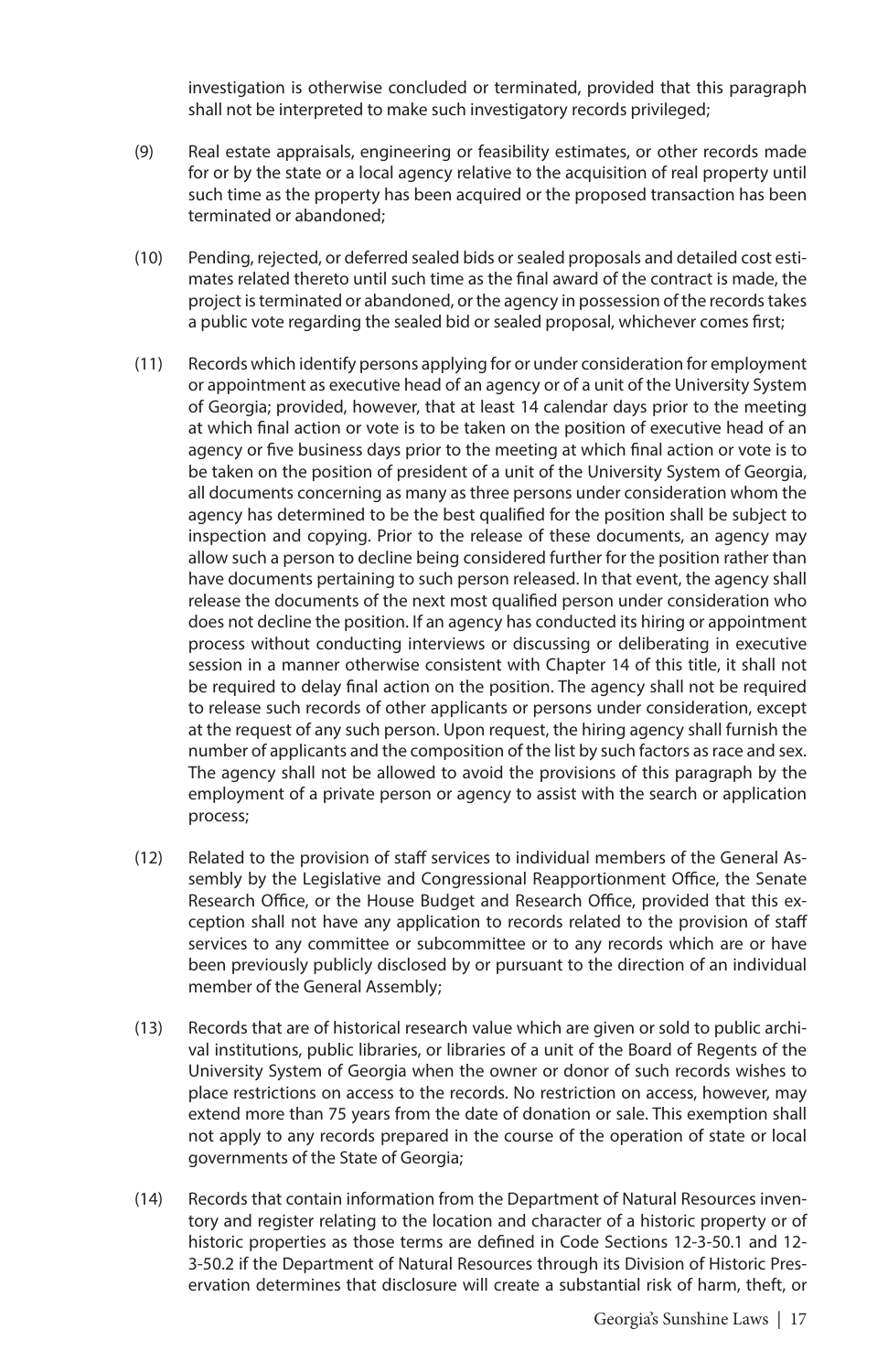destruction to the property or properties or the area or place where the property or properties are located;

- (15) Records of farm water use by individual farms as determined by water-measuring devices installed pursuant to Code Section 12-5-31 or 12-5-105; provided, however, that compilations of such records for the 52 large watershed basins as identified by the eight-digit United States Geologic Survey hydrologic code or an aquifer that do not reveal farm water use by individual farms shall be subject to disclosure under this article;
- (16) Agricultural or food system records, data, or information that are considered by the Department of Agriculture to be a part of the critical infrastructure, provided that nothing in this paragraph shall prevent the release of such records, data, or information to another state or federal agency if the release of such records, data, or information is necessary to prevent or control disease or to protect public health, safety, or welfare. As used in this paragraph, the term "critical infrastructure" shall have the same meaning as in 42 U.S.C. Section 5195c(e). Such records, data, or information shall be subject to disclosure only upon the order of a court of competent jurisdiction;
- (17) Records, data, or information collected, recorded, or otherwise obtained that is deemed confidential by the Department of Agriculture for the purposes of the national animal identification system, provided that nothing in this paragraph shall prevent the release of such records, data, or information to another state or federal agency if the release of such records, data, or information is necessary to prevent or control disease or to protect public health, safety, or welfare. As used in this paragraph, the term "national animal identification program" means a national program intended to identify animals and track them as they come into contact with or commingle with animals other than herdmates from their premises of origin. Such records, data, or information shall be subject to disclosure only upon the order of a court of competent jurisdiction;
- (18) Records that contain site-specific information regarding the occurrence of rare species of plants or animals or the location of sensitive natural habitats on public or private property if the Department of Natural Resources determines that disclosure will create a substantial risk of harm, theft, or destruction to the species or habitats or the area or place where the species or habitats are located; provided, however, that the owner or owners of private property upon which rare species of plants or animals occur or upon which sensitive natural habitats are located shall be entitled to such information pursuant to this article;
- (19) Records that reveal the names, home addresses, telephone numbers, security codes, e-mail addresses, or any other data or information developed, collected, or received by counties or municipalities in connection with neighborhood watch or public safety notification programs or with the installation, servicing, maintaining, operating, selling, or leasing of burglar alarm systems, fire alarm systems, or other electronic security systems; provided, however, that initial police reports and initial incident reports shall remain subject to disclosure pursuant to paragraph (4) of this subsection;
- (20) (A) Records that reveal an individual's social security number, mother's birth name, credit card information, debit card information, bank account information, account number, utility account number, password used to access his or her account, financial data or information, insurance or medical information in all records, unlisted telephone number if so designated in a public record, personal e-mail address or cellular telephone number, day and month of birth, and information regarding public utility, television, Internet, or telephone accounts held by private customers, provided that nonitemized bills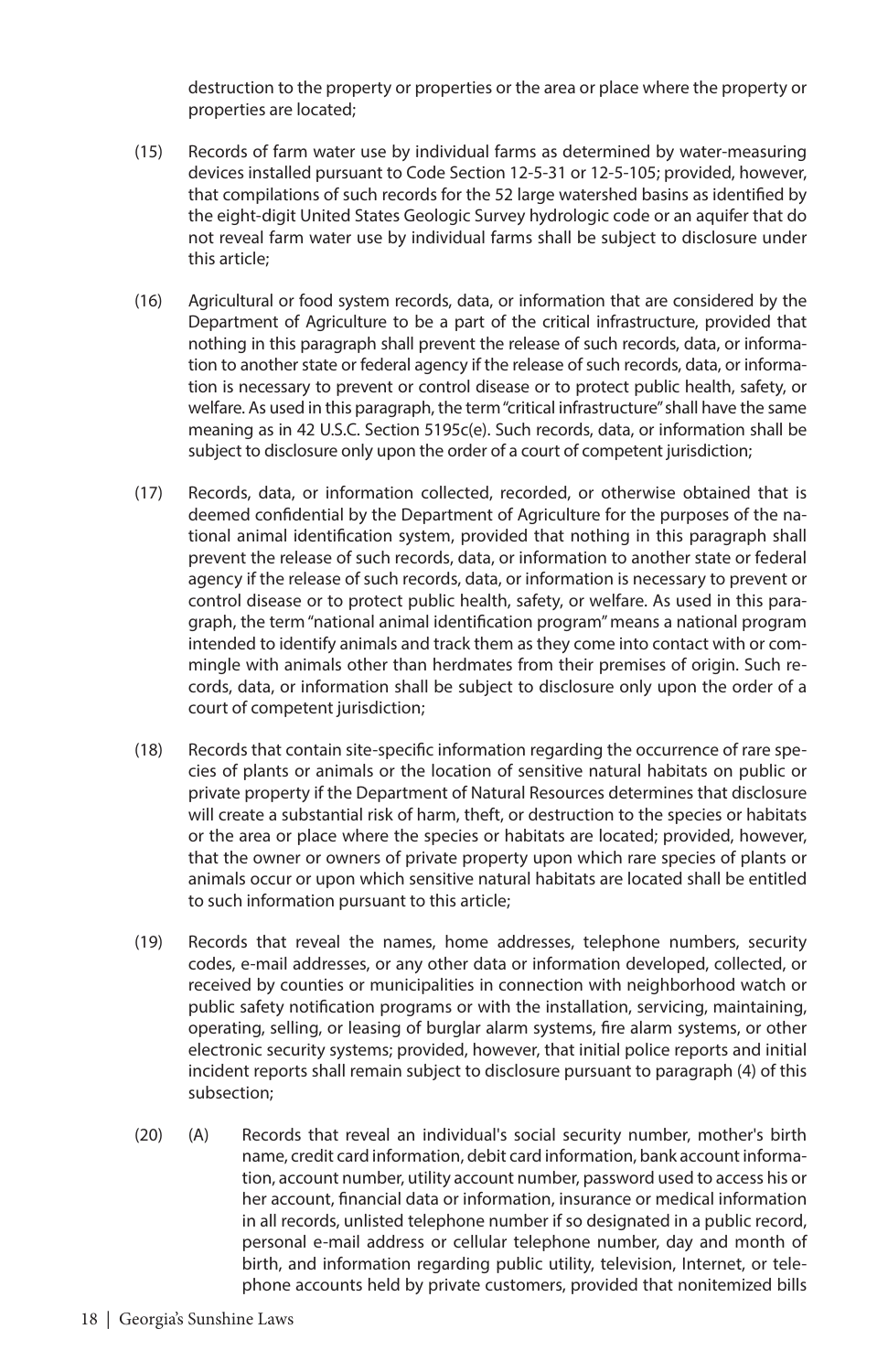showing amounts owed and amounts paid shall be available. Items exempted by this subparagraph shall be redacted prior to disclosure of any record requested pursuant to this article; provided, however, that such information shall not be redacted from such records if the person or entity requesting such records requests such information in a writing signed under oath by such person or a person legally authorized to represent such entity which states that such person or entity is gathering information as a representative of a news media organization for use in connection with news gathering and reporting; and provided, further, that such access shall be limited to social security numbers and day and month of birth; and provided, further, that the news media organization exception in this subparagraph shall not apply to paragraph (21) of this subsection.

- (B) This paragraph shall have no application to:
	- (i) The disclosure of information contained in the records or papers of any court or derived therefrom including without limitation records maintained pursuant to Article 9 of Title 11;
	- (ii) The disclosure of information to a court, prosecutor, or publicly employed law enforcement officer, or authorized agent thereof, seeking records in an official capacity;
	- (iii) The disclosure of information to a public employee of this state, its political subdivisions, or the United States who is obtaining such information for administrative purposes, in which case, subject to applicable laws of the United States, further access to such information shall continue to be subject to the provisions of this paragraph;
	- (iv) The disclosure of information as authorized by the order of a court of competent jurisdiction upon good cause shown to have access to any or all of such information upon such conditions as may be set forth in such order;
	- (v) The disclosure of information to the individual in respect of whom such information is maintained, with the authorization thereof, or to an authorized agent thereof; provided, however, that the agency maintaining such information shall require proper identification of such individual or such individual's agent, or proof of authorization, as determined by such agency;
	- (vi) The disclosure of the day and month of birth and mother's birth name of a deceased individual;
	- (vii) The disclosure by an agency of credit or payment information in connection with a request by a consumer reporting agency as that term is defined under the federal Fair Credit Reporting Act (15 U.S.C. Section 1681, et seq.);
	- (viii) The disclosure by an agency of information in its records in connection with the agency's discharging or fulfilling of its duties and responsibilities, including, but not limited to, the collection of debts owed to the agency or individuals or entities whom the agency assists in the collection of debts owed to the individual or entity;
	- (ix) The disclosure of information necessary to comply with legal or regulatory requirements or for legitimate law enforcement purposes; or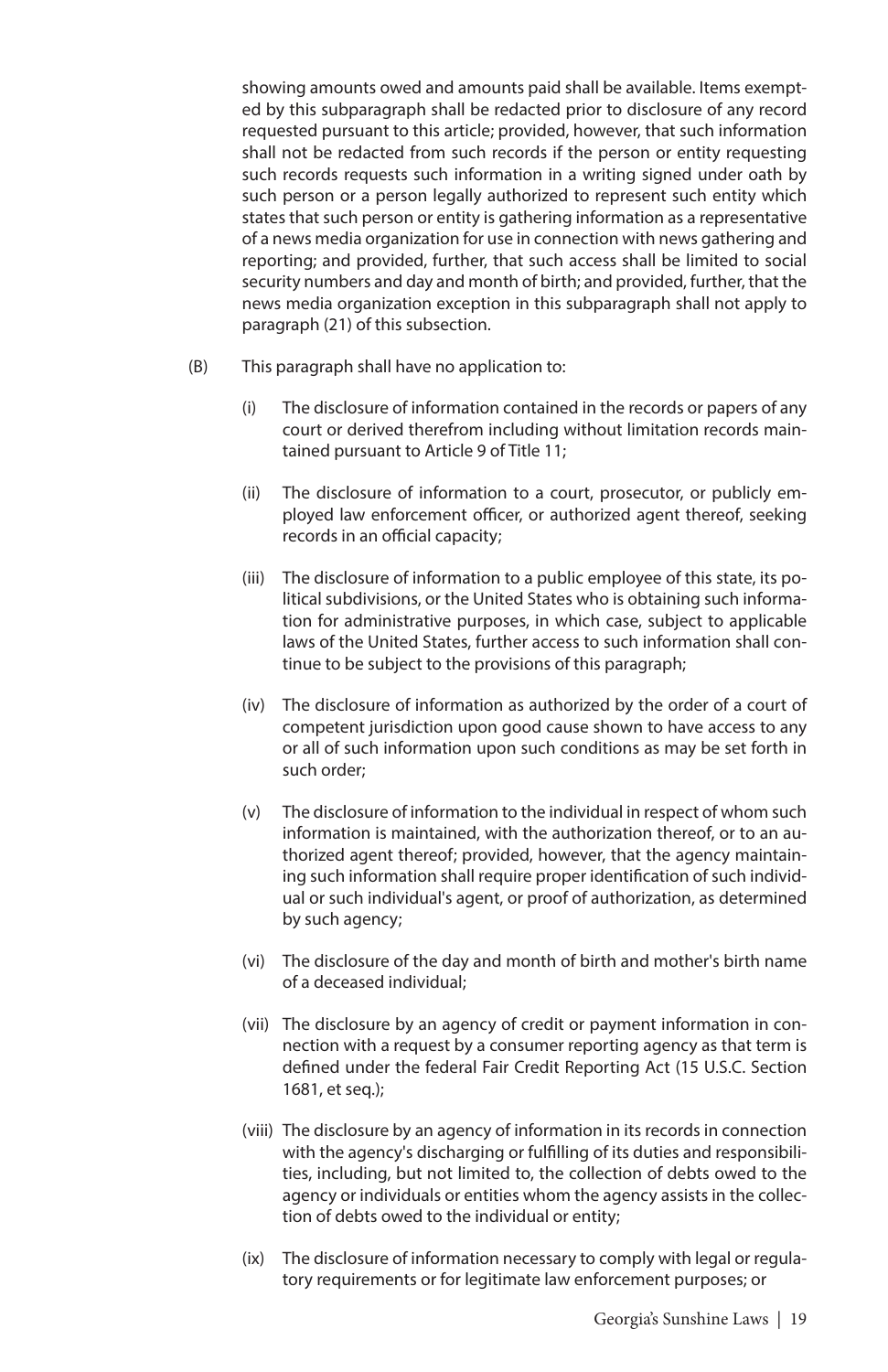- (x) The disclosure of the date of birth within criminal records.
- (C) Records and information disseminated pursuant to this paragraph may be used only by the authorized recipient and only for the authorized purpose. Any person who obtains records or information pursuant to the provisions of this paragraph and knowingly and willfully discloses, distributes, or sells such records or information to an unauthorized recipient or for an unauthorized purpose shall be guilty of a misdemeanor of a high and aggravated nature and upon conviction thereof shall be punished as provided in Code Section 17-10-4. Any person injured thereby shall have a cause of action for invasion of privacy.
- (D) In the event that the custodian of public records protected by this paragraph has good faith reason to believe that a pending request for such records has been made fraudulently, under false pretenses, or by means of false swearing, such custodian shall apply to the superior court of the county in which such records are maintained for a protective order limiting or prohibiting access to such records.
- (E) This paragraph shall supplement and shall not supplant, overrule, replace, or otherwise modify or supersede any provision of statute, regulation, or law of the federal government or of this state as now or hereafter amended or enacted requiring, restricting, or prohibiting access to the information identified in subparagraph (A) of this paragraph and shall constitute only a regulation of the methods of such access where not otherwise provided for, restricted, or prohibited;
- (21) Records concerning public employees that reveal the public employee's home address, home telephone number, day and month of birth, social security number, insurance or medical information, mother's birth name, credit card information, debit card information, bank account information, account number, utility account number, password used to access his or her account, financial data or information other than compensation by a government agency, unlisted telephone number if so designated in a public record, and the identity of the public employee's immediate family members or dependents. This paragraph shall not apply to public records that do not specifically identify public employees or their jobs, titles, or offices. For the purposes of this paragraph, the term "public employee" means any officer, employee, or former employee of:
	- (A) The State of Georgia or its agencies, departments, or commissions;
	- (B) Any county or municipality or its agencies, departments, or commissions;
	- (C) Other political subdivisions of this state;
	- (D) Teachers in public and charter schools and nonpublic schools; or
	- (E) Early care and education programs administered through the Department of Early Care and Learning;
- (22) Records of the Department of Early Care and Learning that contain the:
	- (A) Names of children and day and month of each child's birth;
	- (B) Names, addresses, telephone numbers, or e-mail addresses of parents, immediate family members, and emergency contact persons; or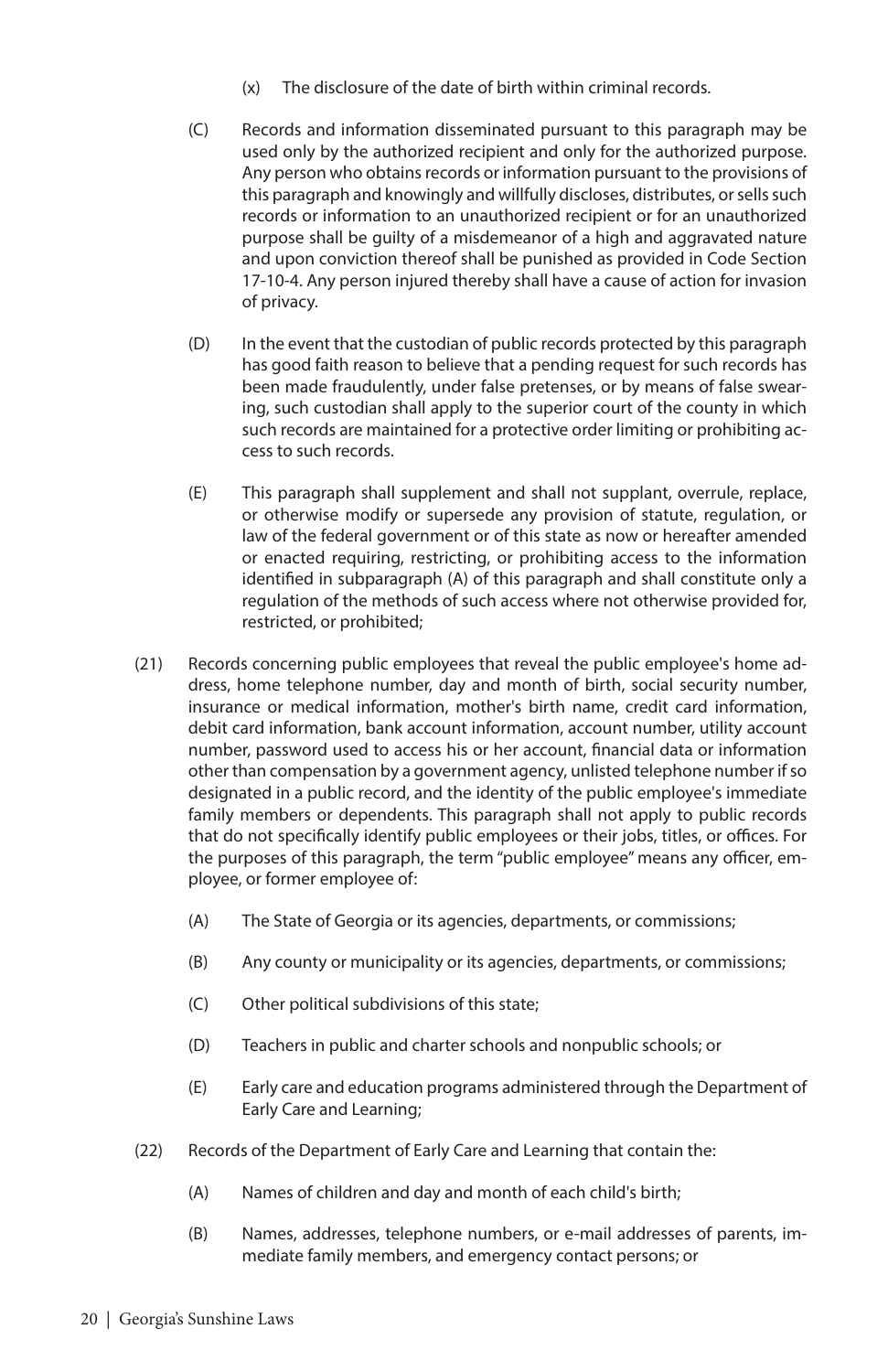- (C) Names or other identifying information of individuals who report violations to the department;
- (23) Public records containing information that would disclose or might lead to the disclosure of any component in the process used to execute or adopt an electronic signature, if such disclosure would or might cause the electronic signature to cease being under the sole control of the person using it. For purposes of this paragraph, the term "electronic signature" has the same meaning as that term is defined in Code Section 10-12-2;
- (24) Records acquired by an agency for the purpose of establishing or implementing, or assisting in the establishment or implementation of, a carpooling or ridesharing program, including, but not limited to, the formation of carpools, vanpools, or buspools, the provision of transit routes, rideshare research, and the development of other demand management strategies such as variable working hours and telecommuting;
- (25) (A) Records, the disclosure of which would compromise security against sabotage or criminal or terrorist acts and the nondisclosure of which is necessary for the protection of life, safety, or public property, which shall be limited to the following:
	- (i) Security plans and vulnerability assessments for any public utility, technology infrastructure, building, facility, function, or activity in effect at the time of the request for disclosure or pertaining to a plan or assessment in effect at such time;
	- (ii) Any plan for protection against terrorist or other attacks that depends for its effectiveness in whole or in part upon a lack of general public knowledge of its details;
	- (iii) Any document relating to the existence, nature, location, or function of security devices designed to protect against terrorist or other attacks that depend for their effectiveness in whole or in part upon a lack of general public knowledge;
	- (iv) Any plan, blueprint, or other material which if made public could compromise security against sabotage, criminal, or terroristic acts; and
	- (v) Records of any government sponsored programs concerning training relative to governmental security measures which would identify persons being trained or instructors or would reveal information described in divisions (i) through (iv) of this subparagraph.
	- (B) In the event of litigation challenging nondisclosure pursuant to this paragraph by an agency of a document covered by this paragraph, the court may review the documents in question in camera and may condition, in writing, any disclosure upon such measures as the court may find to be necessary to protect against endangerment of life, safety, or public property.
	- (C) As used in division (i) of subparagraph (A) of this paragraph, the term "activity" means deployment or surveillance strategies, actions mandated by changes in the federal threat level, motorcades, contingency plans, proposed or alternative motorcade routes, executive and dignitary protection, planned responses to criminal or terrorist actions, after-action reports still in use, proposed or actual plans and responses to bioterrorism, and proposed or actual plans and responses to requesting and receiving the National Pharmacy Stockpile;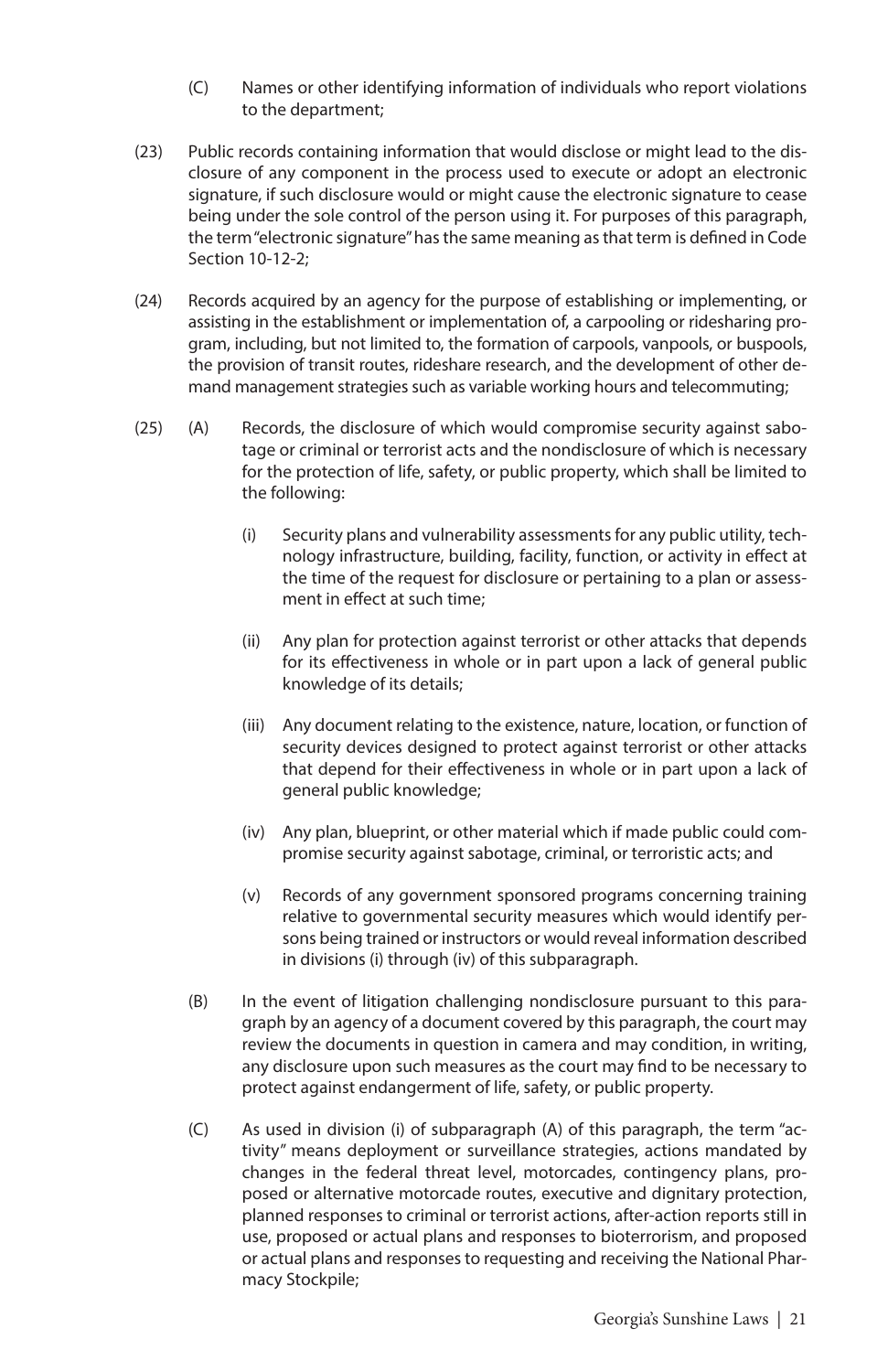- (26) Unless the request is made by the accused in a criminal case or by his or her attorney, public records of an emergency 9-1-1 system, as defined in paragraph (3) of Code Section 46-5-122, containing information which would reveal the name, address, or telephone number of a person placing a call to a public safety answering point. Such information may be redacted from such records if necessary to prevent the disclosure of the identity of a confidential source, to prevent disclosure of material which would endanger the life or physical safety of any person or persons, or to prevent the disclosure of the existence of a confidential surveillance or investigation;
- (27) Records of athletic or recreational programs, available through the state or a political subdivision of the state, that include information identifying a child or children 12 years of age or under by name, address, telephone number, or emergency contact, unless such identifying information has been redacted;
- (28) Records of the State Road and Tollway Authority which would reveal the financial accounts or travel history of any individual who is a motorist upon any toll project;
- (29) Records maintained by public postsecondary educational institutions in this state and associated foundations of such institutions that contain personal information concerning donors or potential donors to such institutions or foundations; provided, however, that the name of any donor and the amount of donation made by such donor shall be subject to disclosure if such donor or any entity in which such donor has a substantial interest transacts business with the public postsecondary educational institution to which the donation is made within three years of the date of such donation. As used in this paragraph, the term "transact business" means to sell or lease any personal property, real property, or services on behalf of oneself or on behalf of any third party as an agent, broker, dealer, or representative in an amount in excess of \$10,000.00 in the aggregate in a calendar year; and the term "substantial interest" means the direct or indirect ownership of more than 25 percent of the assets or stock of an entity;
- (30) Records of the Metropolitan Atlanta Rapid Transit Authority or of any other transit system that is connected to that system's TransCard, SmartCard, or successor or similar system which would reveal the financial records or travel history of any individual who is a purchaser of a TransCard, SmartCard, or successor or similar fare medium. Such financial records shall include, but not be limited to, social security number, home address, home telephone number, e-mail address, credit or debit card information, and bank account information but shall not include the user's name;
- (31) Building mapping information produced and maintained pursuant to Article 10 of Chapter 3 of Title 38;
- (32) Notwithstanding the provisions of paragraph (4) of this subsection, any physical evidence or investigatory materials that are evidence of an alleged violation of Part 2 of Article 3 of Chapter 12 of Title 16 and are in the possession, custody, or control of law enforcement, prosecution, or regulatory agencies;
- (33) Records that are expressly exempt from public inspection pursuant to Code Sections 47-1-14 and 47-7-127;
- (34) Any trade secrets obtained from a person or business entity that are required by law, regulation, bid, or request for proposal to be submitted to an agency.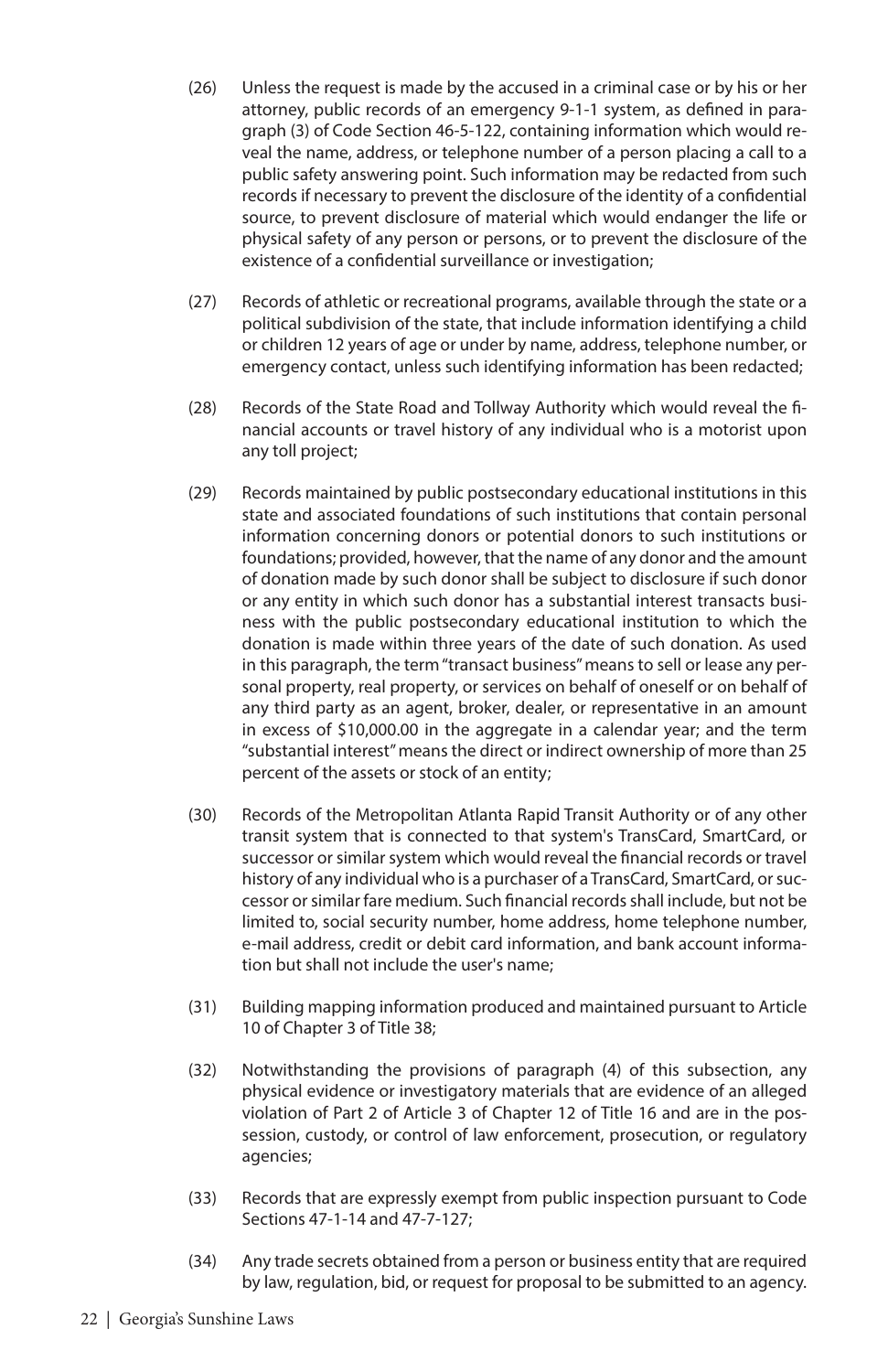An entity submitting records containing trade secrets that wishes to keep such records confidential under this paragraph shall submit and attach to the records an affidavit affirmatively declaring that specific information in the records constitute trade secrets pursuant to Article 27 of Chapter 1 of Title 10. If such entity attaches such an affidavit, before producing such records in response to a request under this article, the agency shall notify the entity of its intention to produce such records as set forth in this paragraph. If the agency makes a determination that the specifically identified information does not in fact constitute a trade secret, it shall notify the entity submitting the affidavit of its intent to disclose the information within ten days unless prohibited from doing so by an appropriate court order. In the event the entity wishes to prevent disclosure of the requested records, the entity may file an action in superior court to obtain an order that the requested records are trade secrets exempt from disclosure. The entity filing such action shall serve the requestor with a copy of its court filing. If the agency makes a determination that the specifically identified information does constitute a trade secret, the agency shall withhold the records, and the requester may file an action in superior court to obtain an order that the requested records are not trade secrets and are subject to disclosure;

- (35) Data, records, or information of a proprietary nature produced or collected by or for faculty or staff of state institutions of higher learning, or other governmental agencies, in the conduct of, or as a result of, study or research on commercial, scientific, technical, or scholarly issues, whether sponsored by the institution alone or in conjunction with a governmental body or private concern, where such data, records, or information has not been publicly released, published, copyrighted, or patented;
- (36) Any data, records, or information developed, collected, or received by or on behalf of faculty, staff, employees, or students of an institution of higher education or any public or private entity supporting or participating in the activities of an institution of higher education in the conduct of, or as a result of, study or research on medical, scientific, technical, scholarly, or artistic issues, whether sponsored by the institution alone or in conjunction with a governmental body or private entity, until such information is published, patented, otherwise publicly disseminated, or released to an agency whereupon the request must be made to the agency. This paragraph shall apply to, but shall not be limited to, information provided by participants in research, research notes and data, discoveries, research projects, methodologies, protocols, and creative works;
- (37) Any record that would not be subject to disclosure, or the disclosure of which would jeopardize the receipt of federal funds, under 20 U.S.C. Section 1232g or its implementing regulations;
- (38) Unless otherwise provided by law, records consisting of questions, scoring keys, and other materials constituting a test that derives value from being unknown to the test taker prior to administration which is to be administered by an agency, including, but not limited to, any public school, any unit of the Board of Regents of the University System of Georgia, any public technical school, the State Board of Education, the Office of Student Achievement, the Professional Standards Commission, or a local school system, if reasonable measures are taken by the owner of the test to protect security and confidentiality; provided, however, that the State Board of Education may establish procedures whereby a person may view, but not copy, such records if viewing will not, in the judgment of the board, affect the result of administration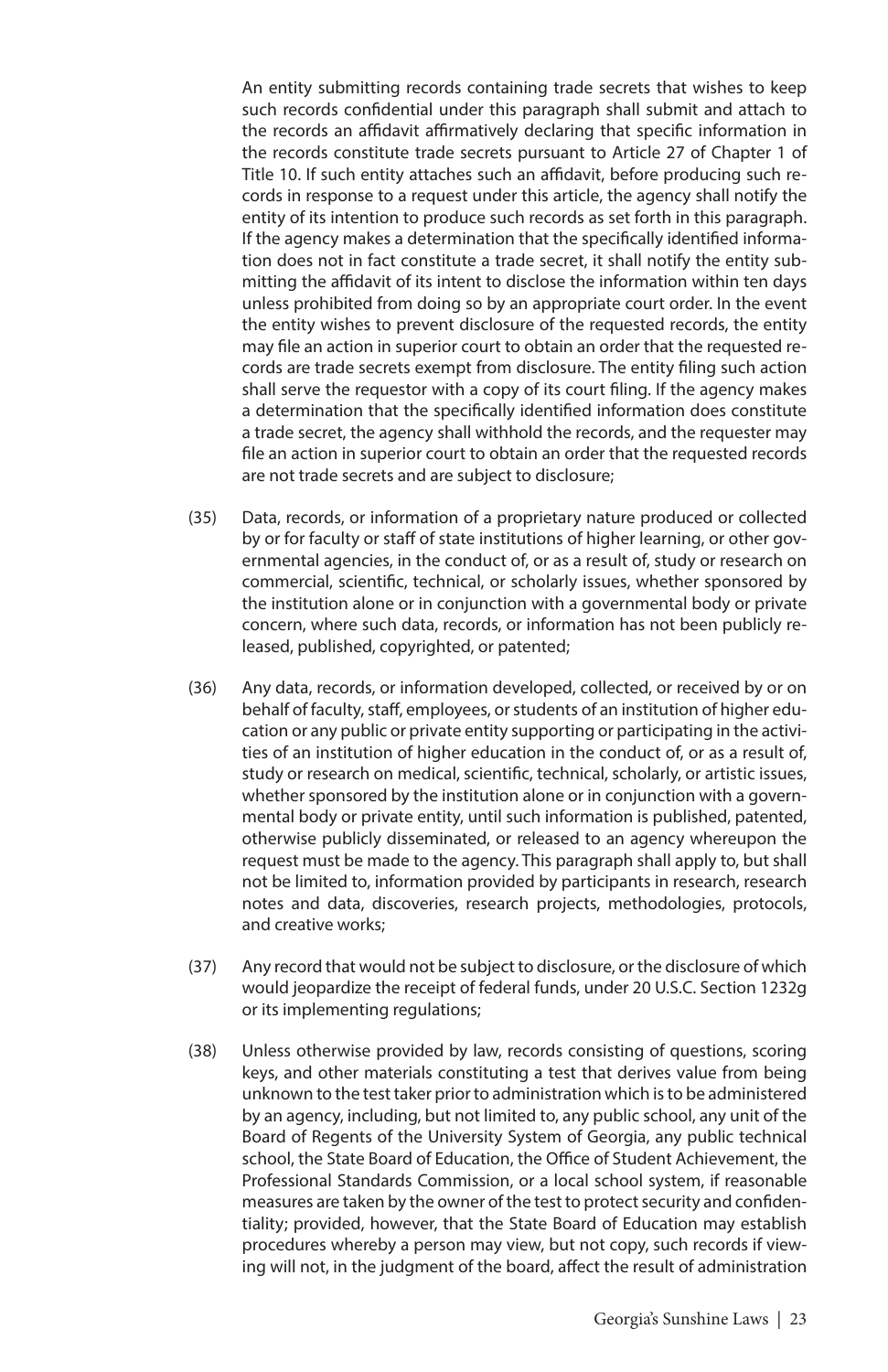of such test. These limitations shall not be interpreted by any court of law to include or otherwise exempt from inspection the records of any athletic association or other nonprofit entity promoting intercollegiate athletics;

- (39) Records disclosing the identity or personally identifiable information of any person participating in research on commercial, scientific, technical, medical, scholarly, or artistic issues conducted by the Department of Community Health, the Department of Public Health, the Department of Behavioral Health and Developmental Disabilities, or a state institution of higher education whether sponsored by the institution alone or in conjunction with a governmental body or private entity;
- (40) Any permanent records maintained by a judge of the probate court pursuant to Code Section 16-11-129, relating to weapons carry licenses, or pursuant to any other requirement for maintaining records relative to the possession of firearms, except to the extent that such records relating to licensing and possession of firearms are sought by law enforcement agencies as provided by law;
- (41) Records containing communications subject to the attorney-client privilege recognized by state law; provided, however, that this paragraph shall not apply to the factual findings, but shall apply to the legal conclusions, of an attorney conducting an investigation on behalf of an agency so long as such investigation does not pertain to pending or potential litigation, settlement, claims, administrative proceedings, or other judicial actions brought or to be brought by or against the agency or any officer or employee; and provided, further, that such investigations conducted by hospital authorities to ensure compliance with federal or state law, regulations, or reimbursement policies shall be exempt from disclosure if such investigations are otherwise subject to the attorney-client privilege. Attorney-client communications, however, may be obtained in a proceeding under Code Section 50-18-73 to prove justification or lack thereof in refusing disclosure of documents under this Code section provided the judge of the court in which such proceeding is pending shall first determine by an in camera examination that such disclosure would be relevant on that issue. In addition, when an agency withholds information subject to this paragraph, any party authorized to bring a proceeding under Code Section 50-18-73 may request that the judge of the court in which such proceeding is pending determine by an in camera examination whether such information was properly withheld;
- (42) Confidential attorney work product; provided, however, that this paragraph shall not apply to the factual findings, but shall apply to the legal conclusions, of an attorney conducting an investigation on behalf of an agency so long as such investigation does not pertain to pending or potential litigation, settlement, claims, administrative proceedings, or other judicial actions brought or to be brought by or against the agency or any officer or employee; and provided, further, that such investigations conducted by hospital authorities to ensure compliance with federal or state law, regulations, or reimbursement policies shall be exempt from disclosure if such investigations are otherwise subject to confidentiality as attorney work product. In addition, when an agency withholds information subject to this paragraph, any party authorized to bring a proceeding under Code Section 50-18-73 may request that the judge of the court in which such proceeding is pending determine by an in camera examination whether such information was properly withheld;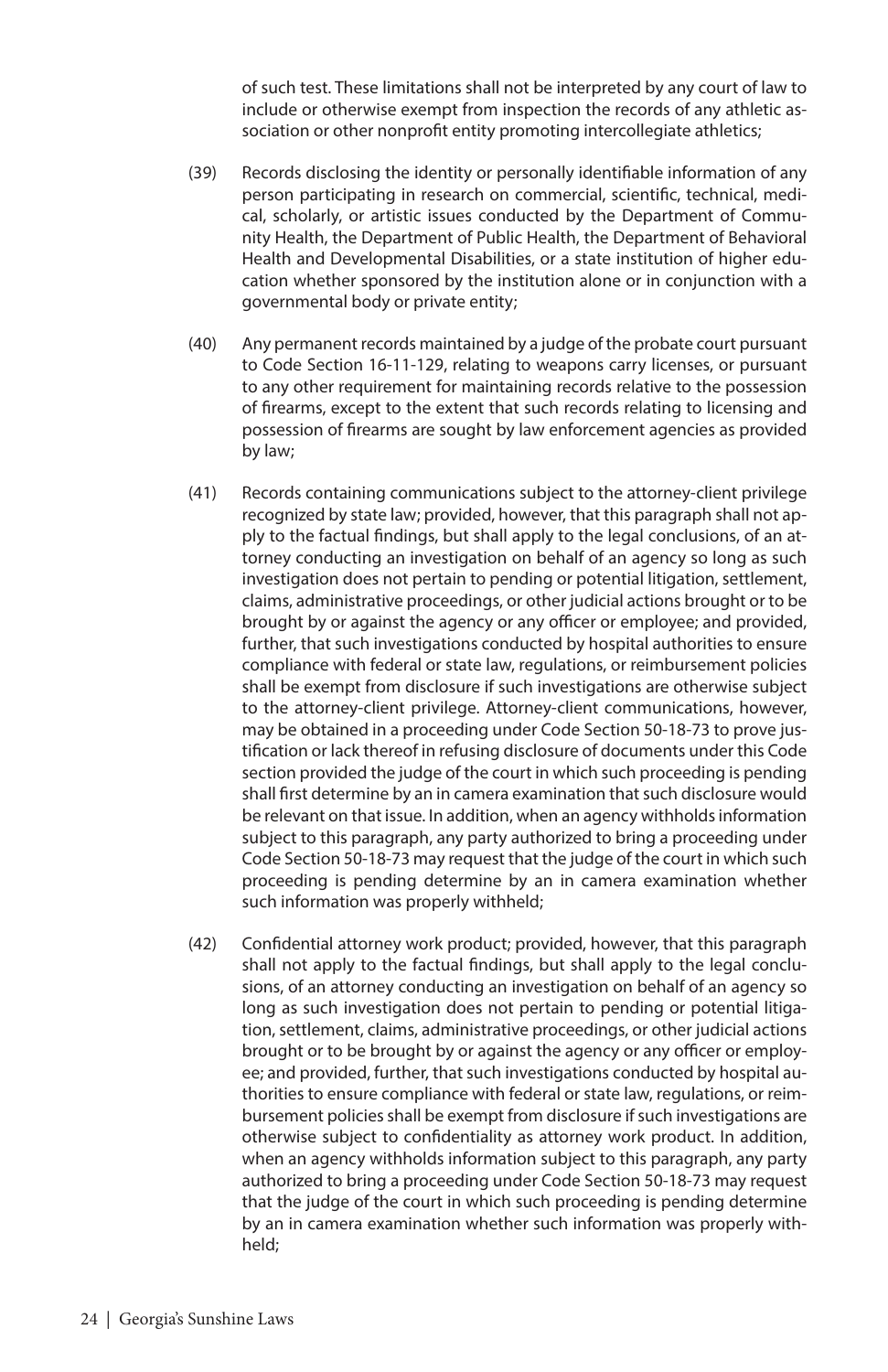- (43) Records containing tax matters or tax information that is confidential under state or federal law;
- (44) Records consisting of any computer program or computer software used or maintained in the course of operation of a public office or agency; provided, however, that data generated, kept, or received by an agency shall be subject to inspection and copying as provided in this article;
- (45) Records pertaining to the rating plans, rating systems, underwriting rules, surveys, inspections, statistical plans, or similar proprietary information used to provide or administer liability insurance or self-insurance coverage to any agency;
- (46) Documents maintained by the Department of Economic Development pertaining to an economic development project until the economic development project is secured by binding commitment, provided that any such documents shall be disclosed upon proper request after a binding commitment has been secured or the project has been terminated. No later than five business days after the Department of Economic Development secures a binding commitment and the department has committed the use of state funds from the OneGeorgia Authority or funds from Regional Economic Business Assistance for the project pursuant to Code Section 50-8-8, or other provisions of law, the Department of Economic Development shall give notice that a binding commitment has been reached by posting on its website notice of the project in conjunction with a copy of the Department of Economic Development's records documenting the bidding commitment made in connection with the project and the negotiation relating thereto and by publishing notice of the project and participating parties in the legal organ of each county in which the economic development project is to be located. As used in this paragraph, the term "economic development project" means a plan or proposal to locate a business, or to expand a business, that would involve an expenditure of more than \$25 million by the business or the hiring of more than 50 employees by the business;
- (47) Records related to a training program operated under the authority of Article 3 of Chapter 4 of Title 20 disclosing an economic development project prior to a binding commitment having been secured, relating to job applicants, or identifying proprietary hiring practices, training, skills, or other business methods and practices of a private entity. As used in this paragraph, the term "economic development project" means a plan or proposal to locate a business, or to expand a business, that would involve an expenditure of more than \$25 million by the business or the hiring of more than 50 employees by the business; or
- (48) Records that are expressly exempt from public inspection pursuant to Code Section 47-20-87.
- (b) This Code section shall be interpreted narrowly so as to exclude from disclosure only that portion of a public record to which an exclusion is directly applicable. It shall be the duty of the agency having custody of a record to provide all other portions of a record for public inspection or copying.
- (c) (1) Notwithstanding any other provision of this article, an exhibit tendered to the court as evidence in a criminal or civil trial shall not be open to public inspection without approval of the judge assigned to the case.
	- (2) Except as provided in subsection (d) of this Code section, in the event inspection is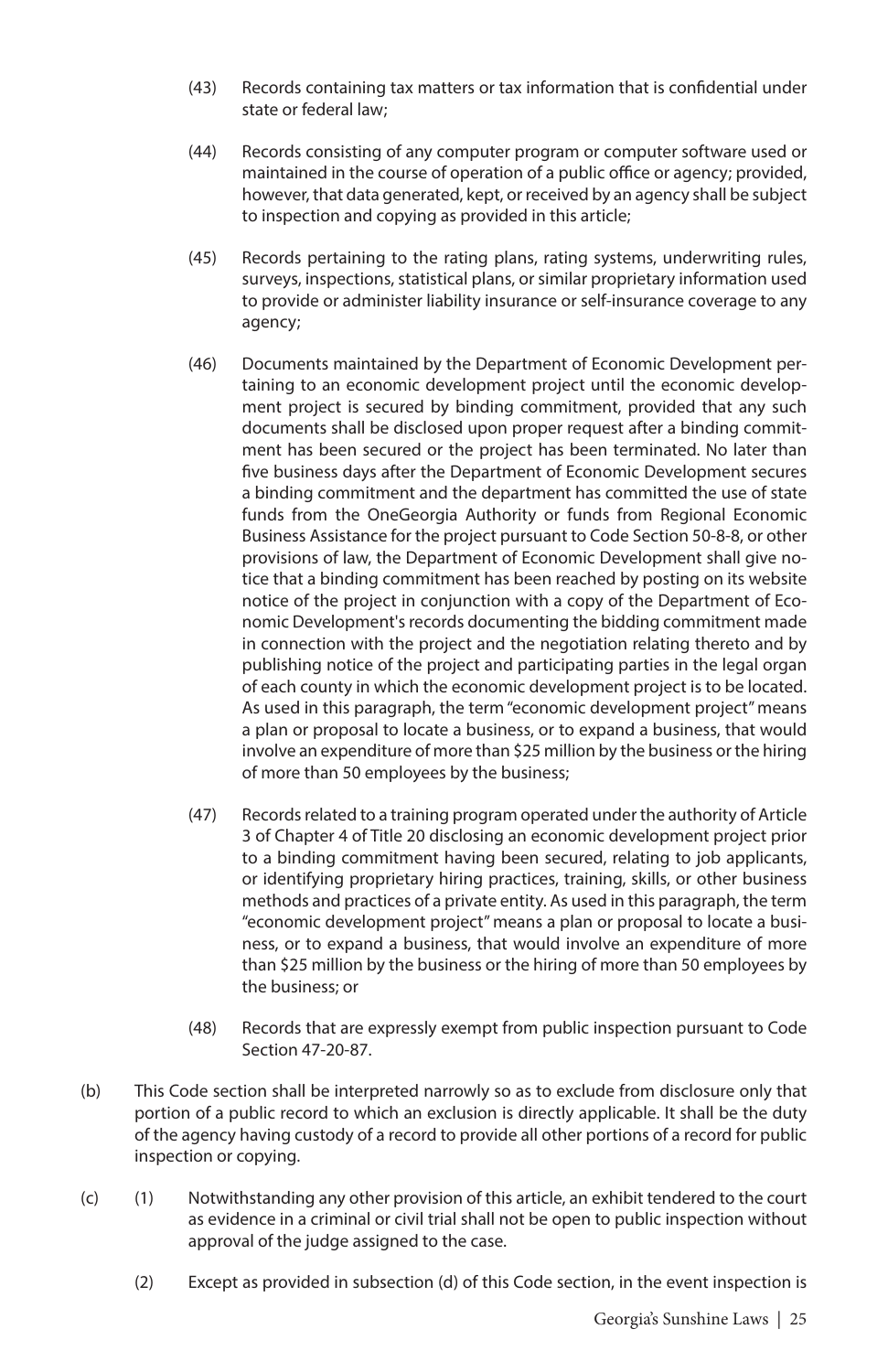not approved by the court, in lieu of inspection of such an exhibit, the custodian of such an exhibit shall, upon request, provide one or more of the following:

- (A) A photograph;
- (B) A photocopy;
- (C) A facsimile; or
- (D) Another reproduction.
- (3) The provisions of this article regarding fees for production of a record, including, but not limited to, subsections (c) and (d) of Code Section 50-18-71, shall apply to exhibits produced according to this subsection.
- (d) Any physical evidence that is used as an exhibit in a criminal or civil trial to show or support an alleged violation of Part 2 of Article 3 of Chapter 12 of Title 16 shall not be open to public inspection except by court order. If the judge approves inspection of such physical evidence, the judge shall designate, in writing, the facility owned or operated by an agency of the state or local government where such physical evidence may be inspected. If the judge permits inspection, such property or material shall not be photographed, copied, or reproduced by any means. Any person who violates the provisions of this subsection shall be guilty of a felony and, upon conviction thereof, shall be punished by imprisonment for not less than one nor more than 20 years, a fine of not more than \$100,000.00, or both.

#### **§ 50-18-73. Actions to enforce provisions**

- (a) The superior courts of this state shall have jurisdiction in law and in equity to entertain actions against persons or agencies having custody of records open to the public under this article to enforce compliance with the provisions of this article. Such actions may be brought by any person, firm, corporation, or other entity. In addition, the Attorney General shall have authority to bring such actions in his or her discretion as may be appropriate to enforce compliance with this article and to seek either civil or criminal penalties or both.
- (b) In any action brought to enforce the provisions of this chapter in which the court determines that either party acted without substantial justification either in not complying with this chapter or in instituting the litigation, the court shall, unless it finds that special circumstances exist, assess in favor of the complaining party reasonable attorney's fees and other litigation costs reasonably incurred. Whether the position of the complaining party was substantially justified shall be determined on the basis of the record as a whole which is made in the proceeding for which fees and other expenses are sought.
- (c) Any agency or person who provides access to information in good faith reliance on the requirements of this chapter shall not be liable in any action on account of such decision.

#### **§ 50-18-74. Penalties**

(a) Any person or entity knowingly and willfully violating the provisions of this article by failing or refusing to provide access to records not subject to exemption from this article, by knowingly and willingly failing or refusing to provide access to such records within the time limits set forth in this article, or by knowingly and willingly frustrating or attempting to frustrate the access to records by intentionally making records difficult to obtain or review shall be guilty of a misdemeanor and upon conviction shall be punished by a fine not to exceed \$1,000.00 for the first violation. Alternatively, a civil penalty may be imposed by the court in any civil action brought pursuant to this article against any person who negligently violates the terms of this article in an amount not to exceed \$1,000.00 for the first violation. A civil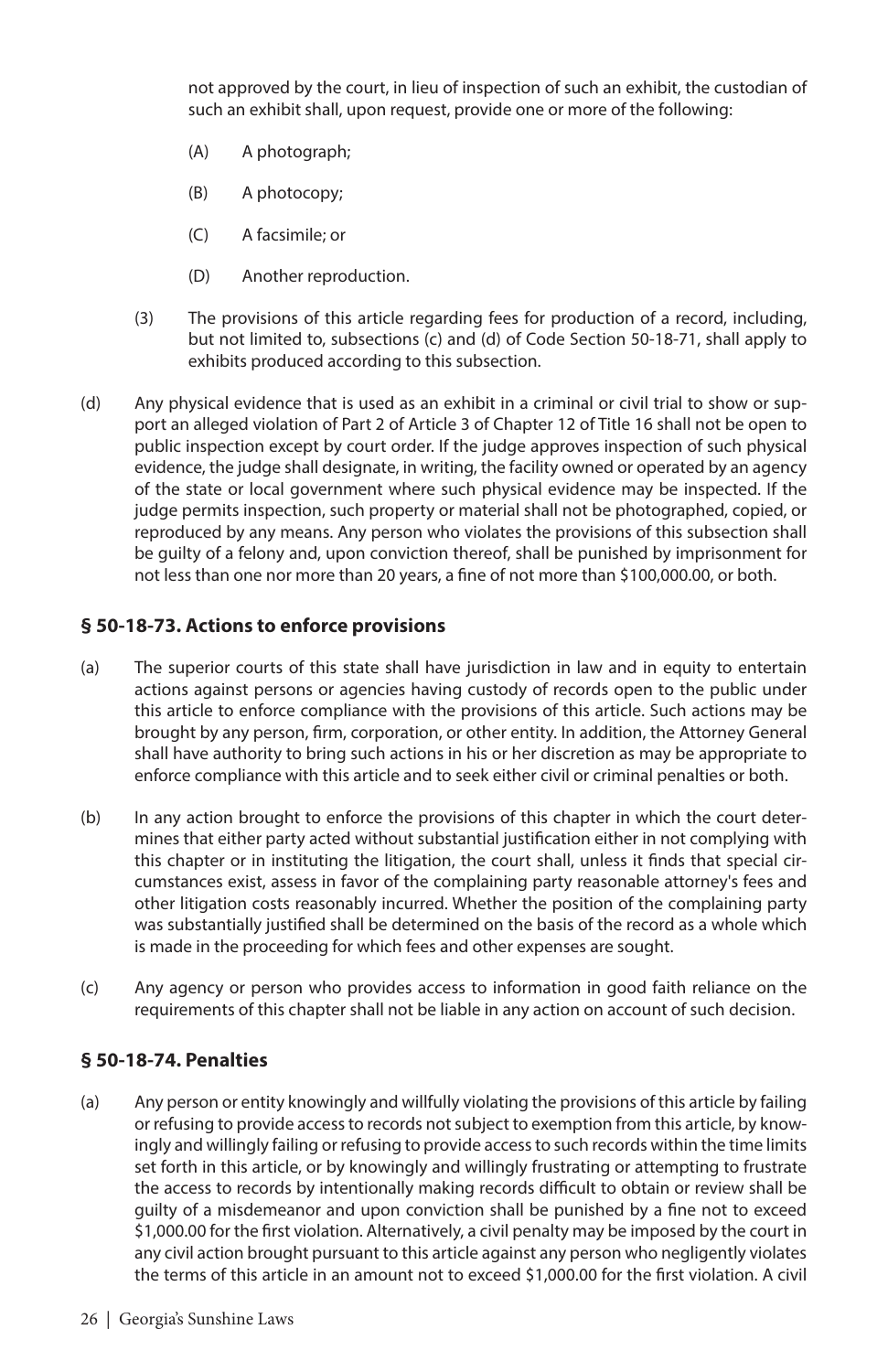penalty or criminal fine not to exceed \$2,500.00 per violation may be imposed for each additional violation that the violator commits within a 12 month period from the date the first penalty or fine was imposed. It shall be a defense to any criminal action under this Code section that a person has acted in good faith in his or her actions. In addition, persons or entities that destroy records for the purpose of preventing their disclosure under this article may be subject to prosecution under Code Section 45-11-1.

(b) A prosecution under this Code section may only be commenced by issuance of a citation in the same manner as an arrest warrant for a peace officer pursuant to Code Section 17-4-40; such citation shall be personally served upon the accused. The defendant shall not be arrested prior to the time of trial, except that a defendant who fails to appear for arraignment or trial may thereafter be arrested pursuant to a bench warrant and required to post a bond for his or her future appearance.

#### **§ 50-18-75. Privileged communications**

Communications between the Office of Legislative Counsel and the following persons shall be privileged and confidential: members of the General Assembly, the Lieutenant Governor, and persons acting on behalf of such public officers; and such communications, and records and work product relating to such communications, shall not be subject to inspection or disclosure under this article or any other law or under judicial process; provided, however, that this privilege shall not apply where it is waived by the affected public officer or officers. The privilege established under this Code section is in addition to any other constitutional, statutory, or common law privilege.

#### **§ 50-18-76. Vital records temporarily kept in office of judge or clerk of any court not open to inspection**

No form, document, or other written matter which is required by law or rule or regulation to be filed as a vital record under the provisions of Chapter 10 of Title 31, which contains information which is exempt from disclosure under Code Section 31-10-25, and which is temporarily kept or maintained in any file or with any other documents in the office of the judge or clerk of any court prior to filing with the Department of Public Health shall be open to inspection by the general public, even though the other papers or documents in such file may be open to inspection.

#### **§ 50-18-77. Procedures and fees not applicable when records requested by grand jury, taxing authority, law enforcement agency, or prosecuting attorney**

The procedures and fees provided for in this article shall not apply to public records, including records that are exempt from disclosure pursuant to Code Section 50-18-72, which are requested in writing by a state or federal grand jury, taxing authority, law enforcement agency, or prosecuting attorney in conjunction with an ongoing administrative, criminal, or tax investigation. The lawful custodian shall provide copies of such records to the requesting agency unless such records are privileged or disclosure to such agencies is specifically restricted by law.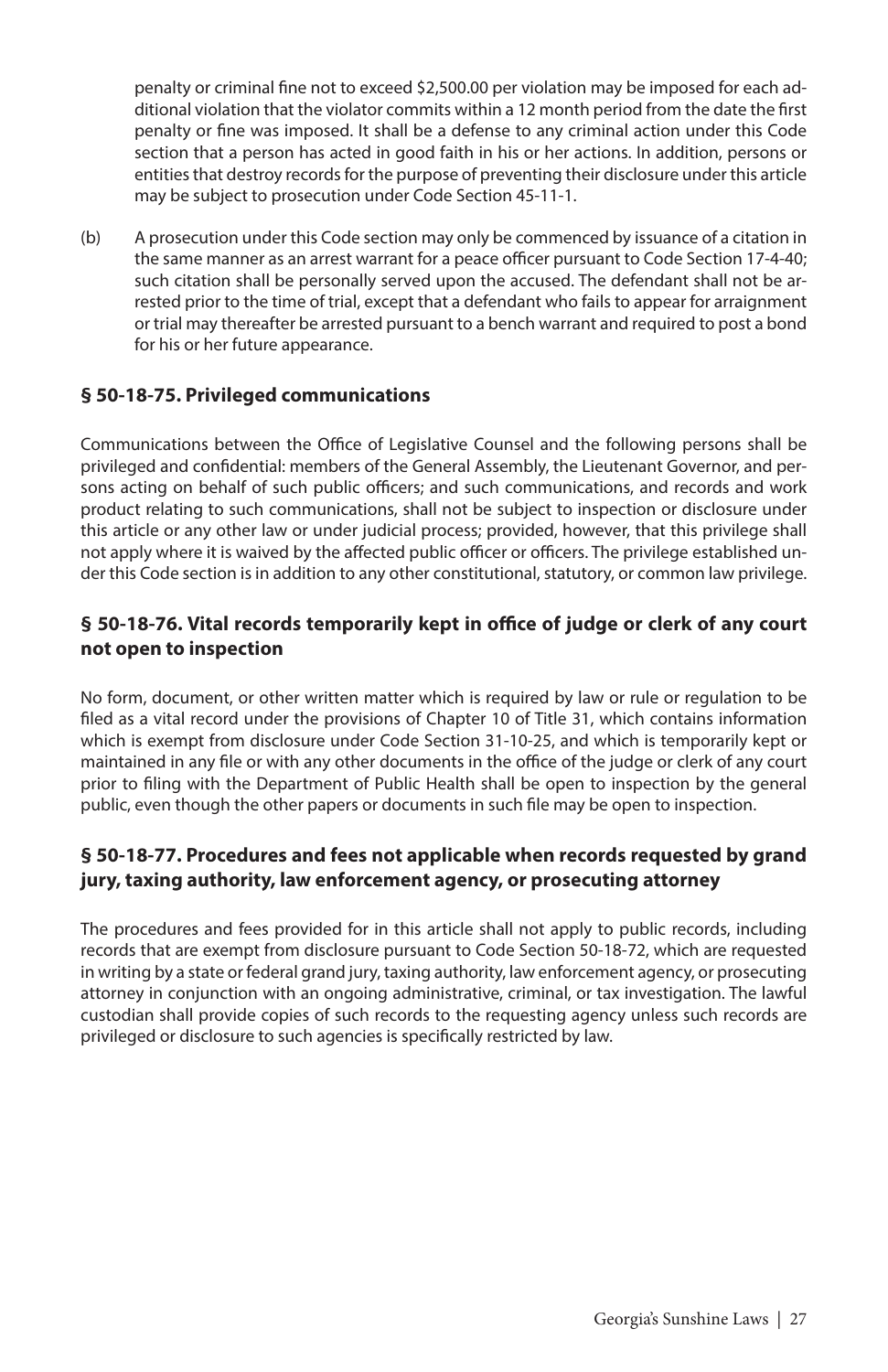## *Appendix 2*

### THE OPEN AND PUBLIC MEETINGS LAW

#### **§ 50-14-1. Meetings of departments, agencies, boards, etc., to be open to public; notice of meetings and agenda**

- (a) As used in this chapter, the term:
	- (1) "Agency" means:
		- (A) Every state department, agency, board, bureau, office, commission, public corporation, and authority;
		- (B) Every county, municipal corporation, school district, or other political subdivision of this state;
		- (C) Every department, agency, board, bureau, office, commission, authority, or similar body of each such county, municipal corporation, or other political subdivision of the state;
		- (D) Every city, county, regional, or other authority established pursuant to the laws of this state; and
		- (E) Any nonprofit organization to which there is a direct allocation of tax funds made by the governing body of any agency as defined in this paragraph which constitutes more than 33 1/3 percent of the funds from all sources of such organization; provided, however, that this subparagraph shall not include hospitals, nursing homes, dispensers of pharmaceutical products, or any other type organization, person, or firm furnishing medical or health services to a citizen for which they receive reimbursement from the state whether directly or indirectly; nor shall this term include a subagency or affiliate of such a nonprofit organization from or through which the allocation of tax funds is made.
	- (2) "Executive session" means a portion of a meeting lawfully closed to the public.
	- (3) (A) "Meeting" means:
		- (i) The gathering of a quorum of the members of the governing body of an agency at which any official business, policy, or public matter of the agency is formulated, presented, discussed, or voted upon; or
		- (ii) The gathering of a quorum of any committee of the members of the governing body of an agency or a quorum of any committee created by the governing body, at which any official business, policy, or public matter of the committee is formulated, presented, discussed, or voted upon.
		- (B) "Meeting" shall not include:
			- (i) The gathering of a quorum of the members of a governing body or committee for the purpose of making inspections of physical facilities or property under the jurisdiction of such agency at which no other official business of the agency is to be discussed or official action is to be taken;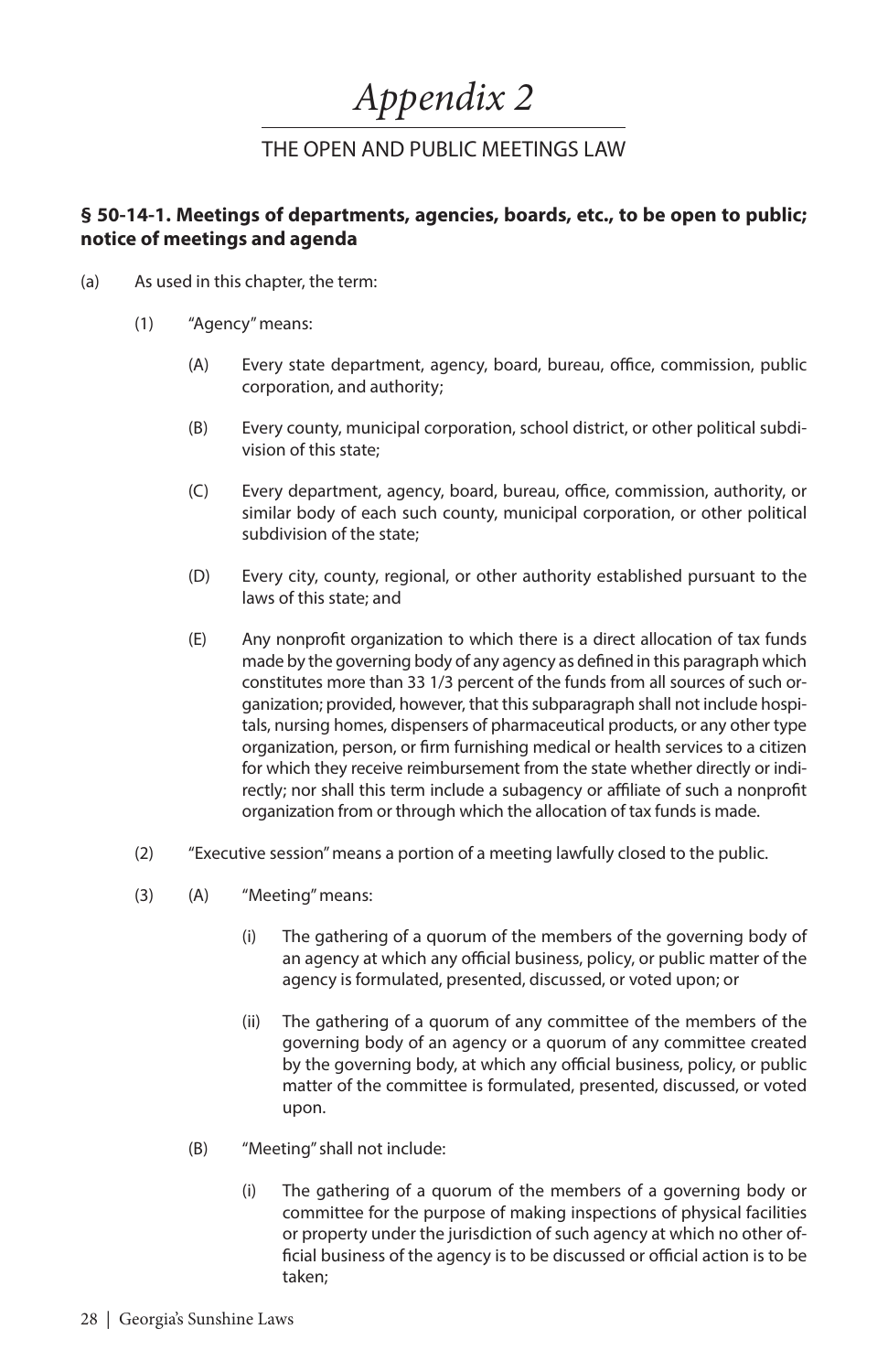- (ii) The gathering of a quorum of the members of a governing body or committee for the purpose of attending state-wide, multijurisdictional, or regional meetings to participate in seminars or courses of training on matters related to the purpose of the agency or to receive or discuss information on matters related to the purpose of the agency at which no official action is to be taken by the members;
- (iii) The gathering of a quorum of the members of a governing body or committee for the purpose of meeting with officials of the legislative or executive branches of the state or federal government at state or federal offices and at which no official action is to be taken by the members;
- (iv) The gathering of a quorum of the members of a governing body of an agency for the purpose of traveling to a meeting or gathering as otherwise authorized by this subsection so long as no official business, policy, or public matter is formulated, presented, discussed, or voted upon by the quorum; or
- (v) The gathering of a quorum of the members of a governing body of an agency at social, ceremonial, civic, or religious events so long as no official business, policy, or public matter is formulated, presented, discussed, or voted upon by the quorum.

This subparagraph's exclusions from the definition of the term meeting shall not apply if it is shown that the primary purpose of the gathering or gatherings is to evade or avoid the requirements for conducting a meeting while discussing or conducting official business.

- (b) (1) Except as otherwise provided by law, all meetings shall be open to the public. All votes at any meeting shall be taken in public after due notice of the meeting and compliance with the posting and agenda requirements of this chapter.
	- (2) Any resolution, rule, regulation, ordinance, or other official action of an agency adopted, taken, or made at a meeting which is not open to the public as required by this chapter shall not be binding. Any action contesting a resolution, rule, regulation, ordinance, or other formal action of an agency based on an alleged violation of this provision shall be commenced within 90 days of the date such contested action was taken or, if the meeting was held in a manner not permitted by law, within 90 days from the date the party alleging the violation knew or should have known about the alleged violation so long as such date is not more than six months after the date the contested action was taken.
	- (3) Notwithstanding the provisions of paragraph (2) of this subsection, any action under this chapter contesting a zoning decision of a local governing authority shall be commenced within the time allowed by law for appeal of such zoning decision.
- (c) The public at all times shall be afforded access to meetings declared open to the public pursuant to subsection (b) of this Code section. Visual and sound recording during open meetings shall be permitted.
- (d) (1) Every agency subject to this chapter shall prescribe the time, place, and dates of regular meetings of the agency. Such information shall be available to the general public and a notice containing such information shall be posted at least one week in advance and maintained in a conspicuous place available to the public at the regular place of an agency or committee meeting subject to this chapter as well as on the agency's website, if any. Meetings shall be held in accordance with a regular

Georgia's Sunshine Laws | 29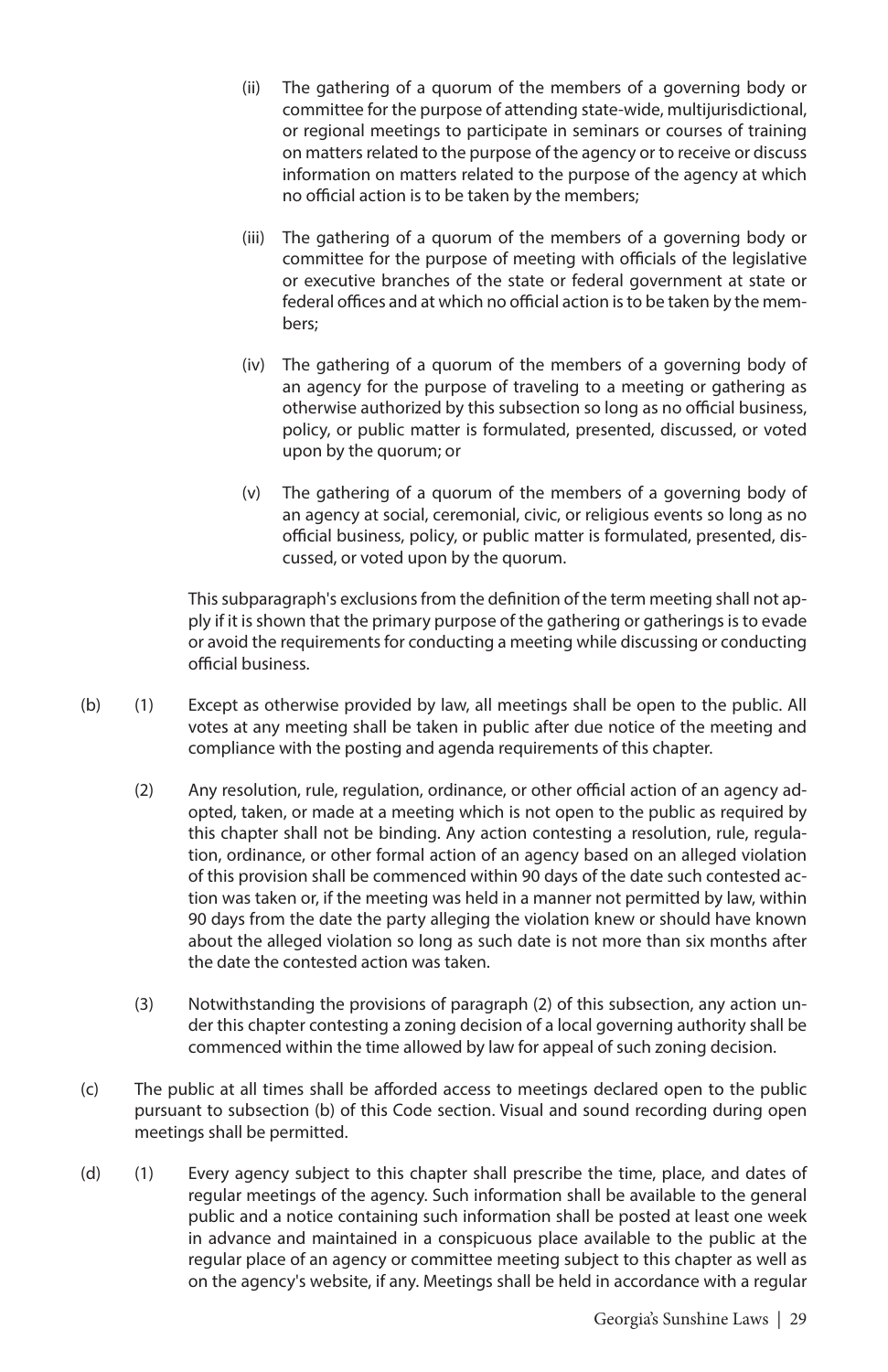schedule, but nothing in this subsection shall preclude an agency from canceling or postponing any regularly scheduled meeting.

- (2) For any meeting, other than a regularly scheduled meeting of the agency for which notice has already been provided pursuant to this chapter, written or oral notice shall be given at least 24 hours in advance of the meeting to the legal organ in which notices of sheriff's sales are published in the county where regular meetings are held or at the option of the agency to a newspaper having a general circulation in such county at least equal to that of the legal organ; provided, however, that, in counties where the legal organ is published less often than four times weekly, sufficient notice shall be the posting of a written notice for at least 24 hours at the place of regular meetings and, upon written request from any local broadcast or print media outlet whose place of business and physical facilities are located in the county, notice by telephone, facsimile, or e-mail to that requesting media outlet at least 24 hours in advance of the called meeting. Whenever notice is given to a legal organ or other newspaper, that publication shall immediately or as soon as practicable make the information available upon inquiry to any member of the public. Upon written request from any local broadcast or print media outlet, a copy of the meeting's agenda shall be provided by facsimile, e-mail, or mail through a self-addressed, stamped envelope provided by the requestor.
- (3) When special circumstances occur and are so declared by an agency, that agency may hold a meeting with less than 24 hours' notice upon giving such notice of the meeting and subjects expected to be considered at the meeting as is reasonable under the circumstances, including notice to the county legal organ or a newspaper having a general circulation in the county at least equal to that of the legal organ, in which event the reason for holding the meeting within 24 hours and the nature of the notice shall be recorded in the minutes. Such reasonable notice shall also include, upon written request within the previous calendar year from any local broadcast or print media outlet whose place of business and physical facilities are located in the county, notice by telephone, facsimile, or e-mail to that requesting media outlet.
- (e) (1) Prior to any meeting, the agency or committee holding such meeting shall make available an agenda of all matters expected to come before the agency or committee at such meeting. The agenda shall be available upon request and shall be posted at the meeting site, as far in advance of the meeting as reasonably possible, but shall not be required to be available more than two weeks prior to the meeting and shall be posted, at a minimum, at some time during the two-week period immediately prior to the meeting. Failure to include on the agenda an item which becomes necessary to address during the course of a meeting shall not preclude considering and acting upon such item.
	- (2) (A) A summary of the subjects acted on and those members present at a meeting of any agency shall be written and made available to the public for inspection within two business days of the adjournment of a meeting.
		- (B) The regular minutes of a meeting subject to this chapter shall be promptly recorded and such records shall be open to public inspection once approved as official by the agency or its committee, but in no case later than immediately following its next regular meeting; provided, however, that nothing contained in this chapter shall prohibit the earlier release of minutes, whether approved by the agency or not. Such minutes shall, at a minimum, include the names of the members present at the meeting, a description of each motion or other proposal made, the identity of the persons making and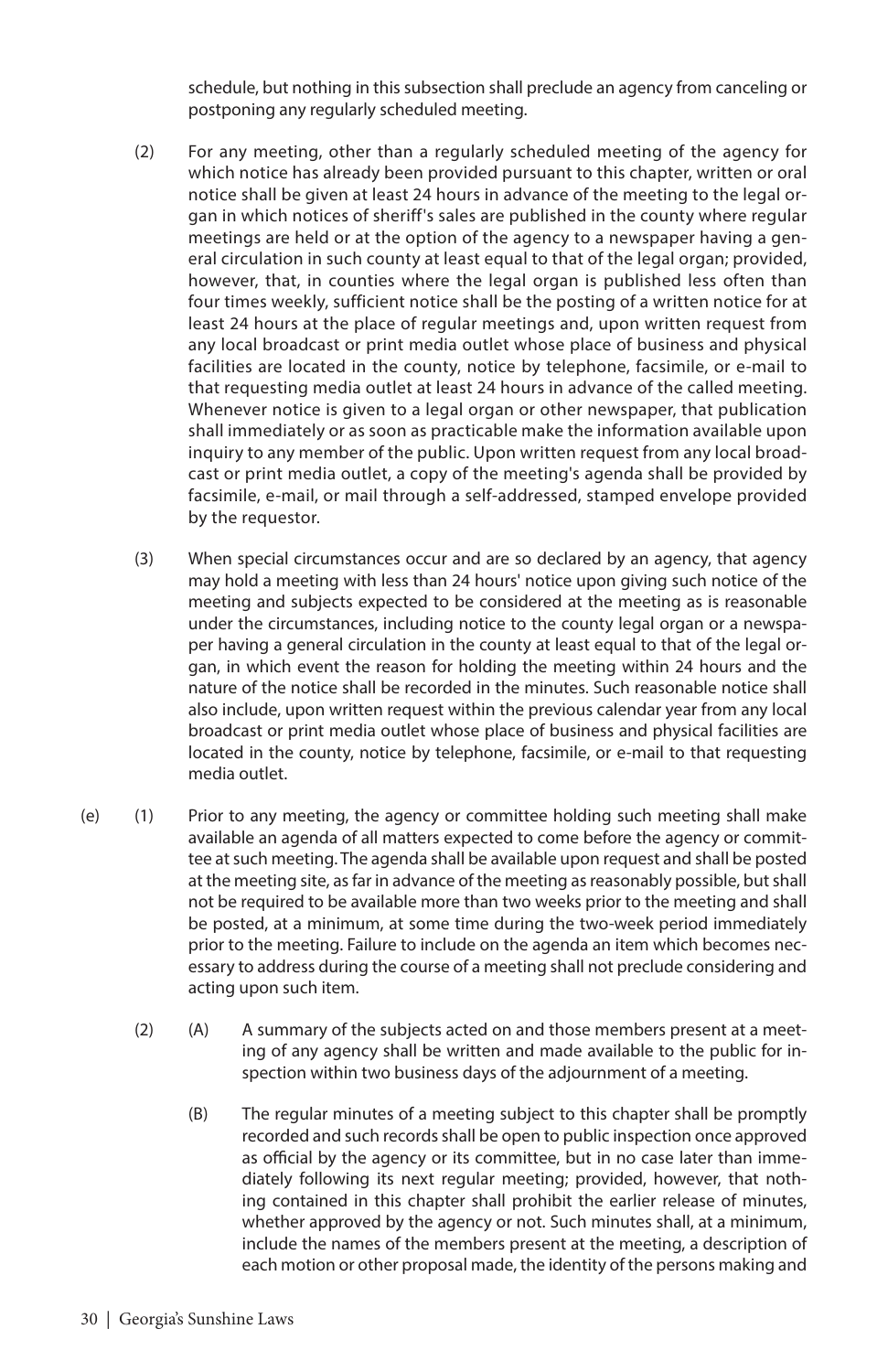seconding the motion or other proposal, and a record of all votes. The name of each person voting for or against a proposal shall be recorded. It shall be presumed that the action taken was approved by each person in attendance unless the minutes reflect the name of the persons voting against the proposal or abstaining.

- (C) Minutes of executive sessions shall also be recorded but shall not be open to the public. Such minutes shall specify each issue discussed in executive session by the agency or committee. In the case of executive sessions where matters subject to the attorney-client privilege are discussed, the fact that an attorney-client discussion occurred and its subject shall be identified, but the substance of the discussion need not be recorded and shall not be identified in the minutes. Such minutes shall be kept and preserved for in camera inspection by an appropriate court should a dispute arise as to the propriety of any executive session.
- (f) An agency with state-wide jurisdiction or committee of such an agency shall be authorized to conduct meetings by teleconference, provided that any such meeting is conducted in compliance with this chapter.
- (g) Under circumstances necessitated by emergency conditions involving public safety or the preservation of property or public services, agencies or committees thereof not otherwise permitted by subsection (f) of this Code section to conduct meetings by teleconference may meet by means of teleconference so long as the notice required by this chapter is provided and means are afforded for the public to have simultaneous access to the teleconference meeting. On any other occasion of the meeting of an agency or committee thereof, and so long as a quorum is present in person, a member may participate by teleconference if necessary due to reasons of health or absence from the jurisdiction so long as the other requirements of this chapter are met. Absent emergency conditions or the written opinion of a physician or other health professional that reasons of health prevent a member's physical presence, no member shall participate by teleconference pursuant to this subsection more than twice in one calendar year.

#### **§ 50-14-2. Attorney-client privilege and confidential tax matters not affected**

This chapter shall not be construed so as to repeal in any way:

- (1) The attorney-client privilege recognized by state law to the extent that a meeting otherwise required to be open to the public under this chapter may be closed in order to consult and meet with legal counsel pertaining to pending or potential litigation, settlement, claims, administrative proceedings, or other judicial actions brought or to be brought by or against the agency or any officer or employee or in which the agency or any officer or employee may be directly involved; provided, however, the meeting may not be closed for advice or consultation on whether to close a meeting; and
- (2) Those tax matters which are otherwise made confidential by state law.

#### **§ 50-14-3. Exceptions**

- (a) This chapter shall not apply to the following:
	- (1) Staff meetings held for investigative purposes under duties or responsibilities imposed by law;
	- (2) The deliberations and voting of the State Board of Pardons and Paroles; and in addi-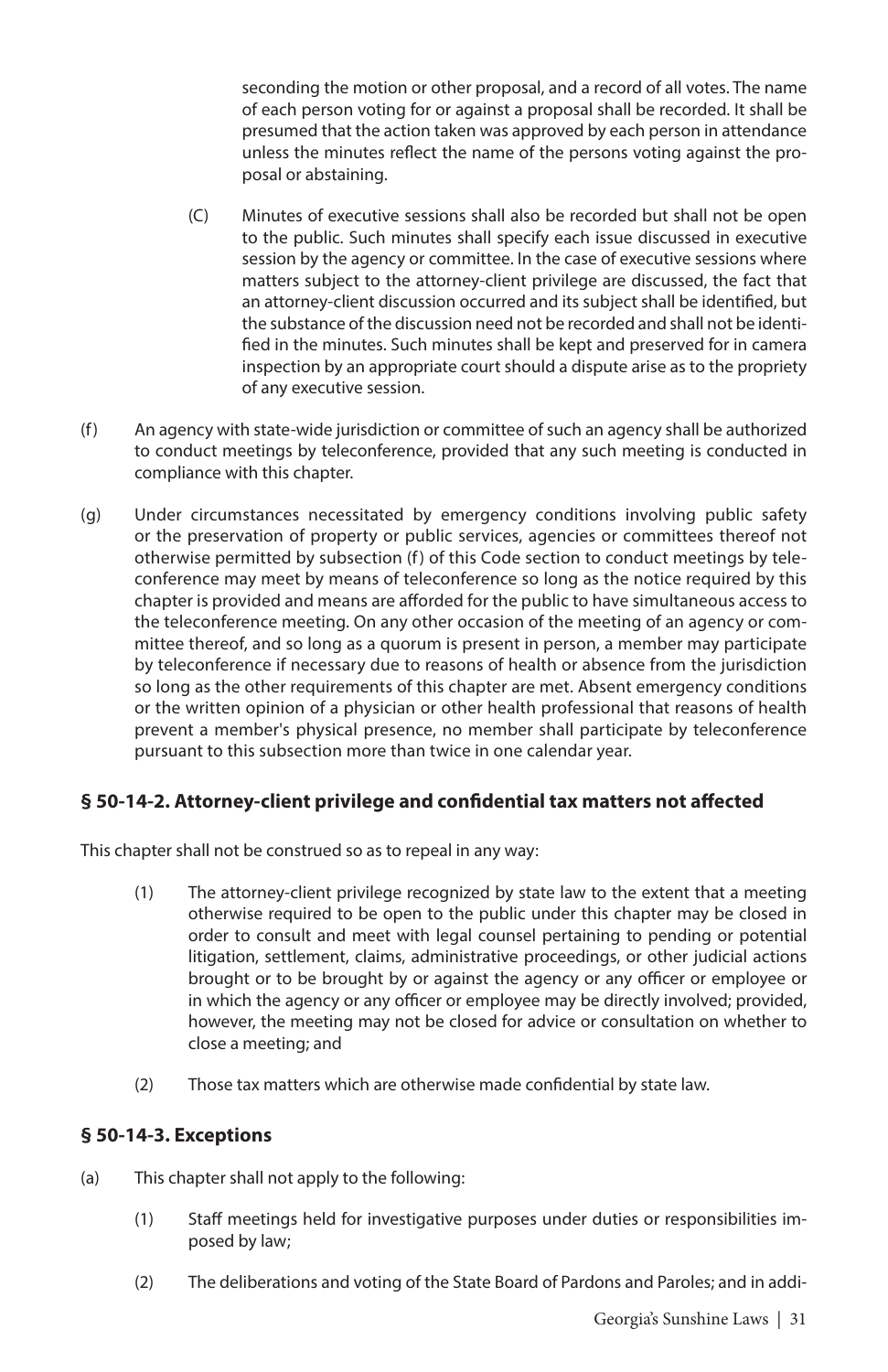tion such board may close a meeting held for the purpose of receiving information or evidence for or against clemency or in revocation proceedings if it determines that the receipt of such information or evidence in open meeting would present a substantial risk of harm or injury to a witness;

- (3) Meetings of the Georgia Bureau of Investigation or any other law enforcement or prosecutorial agency in the state, including grand jury meetings;
- (4) Adoptions and proceedings related thereto;
- (5) Gatherings involving an agency and one or more neutral third parties in mediation of a dispute between the agency and any other party. In such a gathering, the neutral party may caucus jointly or independently with the parties to the mediation to facilitate a resolution to the conflict, and any such caucus shall not be subject to the requirements of this chapter. Any decision or resolution agreed to by an agency at any such caucus shall not become effective until ratified in a public meeting and the terms of any such decision or resolution are disclosed to the public. Any final settlement agreement, memorandum of agreement, memorandum of understanding, or other similar document, however denominated, in which an agency has formally resolved a claim or dispute shall be subject to the provisions of Article 4 of Chapter 18 of this title;
- (6) Meetings:
	- (A) Of any medical staff committee of a public hospital;
	- (B) Of the governing authority of a public hospital or any committee thereof when performing a peer review or medical review function as set forth in Code Section 31-7-15, Articles 6 and 6A of Chapter 7 of Title 31, or under any other applicable federal or state statute or regulation; and
	- (C) Of the governing authority of a public hospital or any committee thereof in which the granting, restriction, or revocation of staff privileges or the granting of abortions under state or federal law is discussed, considered, or voted upon;
- (7) Incidental conversation unrelated to the business of the agency; or
- (8) E-mail communications among members of an agency; provided, however, that such communications shall be subject to disclosure pursuant to Article 4 of Chapter 18 of this title.
- (b) Subject to compliance with the other provisions of this chapter, executive sessions shall be permitted for:
	- (1) Meetings when any agency is discussing or voting to:
		- (A) Authorize the settlement of any matter which may be properly discussed in executive session in accordance with paragraph (1) of Code Section 50-14-2;
		- (B) Authorize negotiations to purchase, dispose of, or lease property;
		- (C) Authorize the ordering of an appraisal related to the acquisition or disposal of real estate;
		- (D) Enter into a contract to purchase, dispose of, or lease property subject to approval in a subsequent public vote; or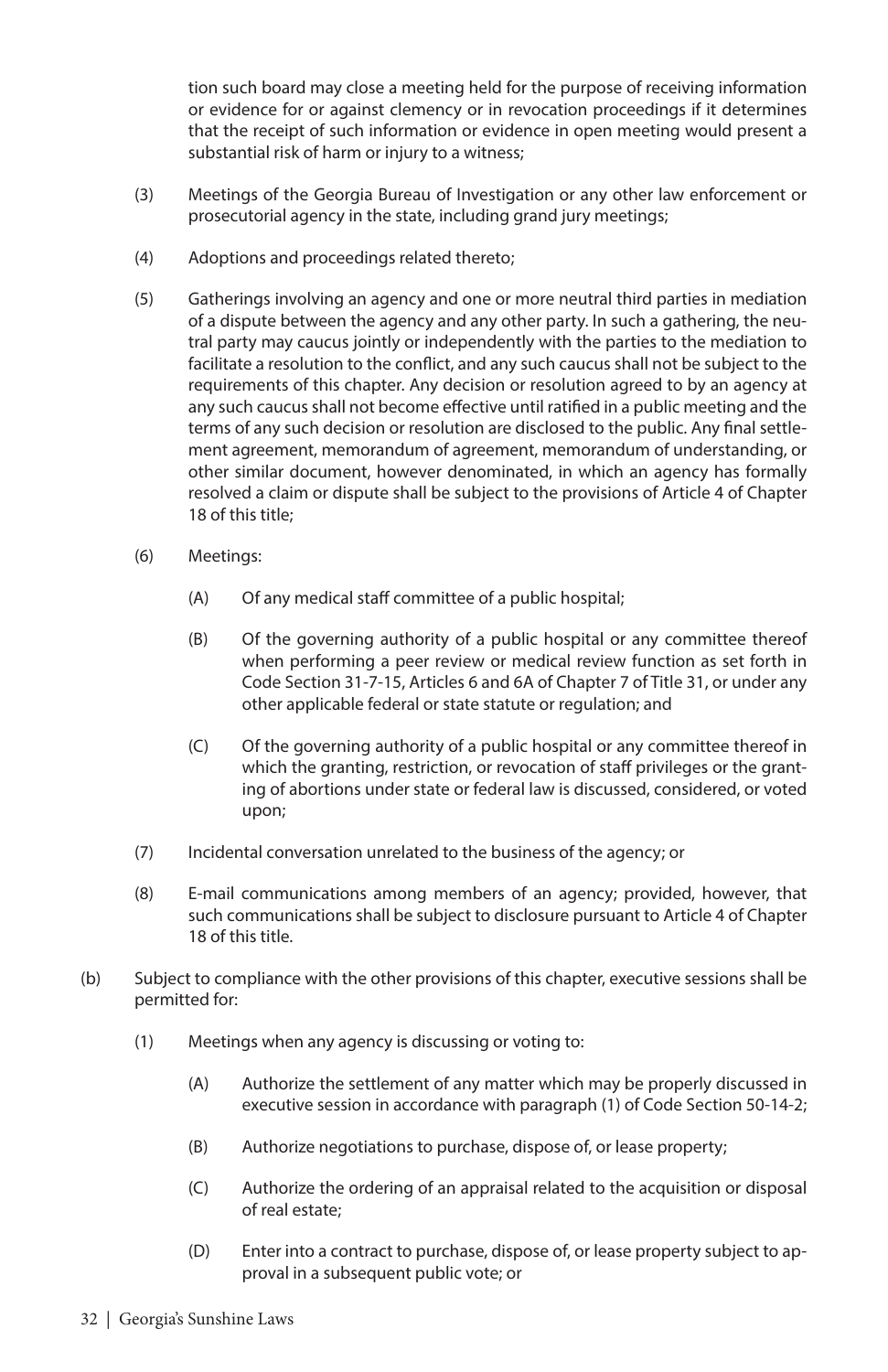(E) Enter into an option to purchase, dispose of, or lease real estate subject to approval in subsequent public vote.

No vote in executive session to acquire, dispose of, or lease real estate, or to settle litigation, claims, or administrative proceedings, shall be binding on an agency until a subsequent vote is taken in an open meeting where the identity of the property and the terms of the acquisition, disposal, or lease are disclosed before the vote or where the parties and principal settlement terms are disclosed before the vote;

- (2) Meetings when discussing or deliberating upon the appointment, employment, compensation, hiring, disciplinary action or dismissal, or periodic evaluation or rating of a public officer or employee or interviewing applicants for the position of the executive head of an agency. This exception shall not apply to the receipt of evidence or when hearing argument on personnel matters, including whether to impose disciplinary action or dismiss a public officer or employee or when considering or discussing matters of policy regarding the employment or hiring practices of the agency. The vote on any matter covered by this paragraph shall be taken in public and minutes of the meeting as provided in this chapter shall be made available. Meetings by an agency to discuss or take action on the filling of a vacancy in the membership of the agency itself shall at all times be open to the public as provided in this chapter;
- (3) Meetings of the board of trustees or the investment committee of any public retirement system created by or subject to Title 47 when such board or committee is discussing matters pertaining to investment securities trading or investment portfolio positions and composition; and
- (4) Portions of meetings during which that portion of a record made exempt from public inspection or disclosure pursuant to Article 4 of Chapter 18 of this title is to be considered by an agency and there are no reasonable means by which the agency can consider the record without disclosing the exempt portions if the meeting were not closed.

#### **§ 50-14-4. Procedure for closure of meetings**

- (a) When any meeting of an agency is closed to the public pursuant to any provision of this chapter, the specific reasons for such closure shall be entered upon the official minutes, the meeting shall not be closed to the public except by a majority vote of a quorum present for the meeting, the minutes shall reflect the names of the members present and the names of those voting for closure, and that part of the minutes shall be made available to the public as any other minutes. Where a meeting of an agency is devoted in part to matters within the exceptions provided by law, any portion of the meeting not subject to any such exception, privilege, or confidentiality shall be open to the public, and the minutes of such portions not subject to any such exception shall be taken, recorded, and open to public inspection as provided in subsection (e) of Code Section 50-14-1.
- (b) (1) When any meeting of an agency is closed to the public pursuant to subsection (a) of this Code section, the person presiding over such meeting or, if the agency's policy so provides, each member of the governing body of the agency attending such meeting, shall execute and file with the official minutes of the meeting a notarized affidavit stating under oath that the subject matter of the meeting or the closed portion thereof was devoted to matters within the exceptions provided by law and identifying the specific relevant exception.
	- (2) In the event that one or more persons in an executive session initiates a discussion that is not authorized pursuant to Code Section 50-14-3, the presiding officer shall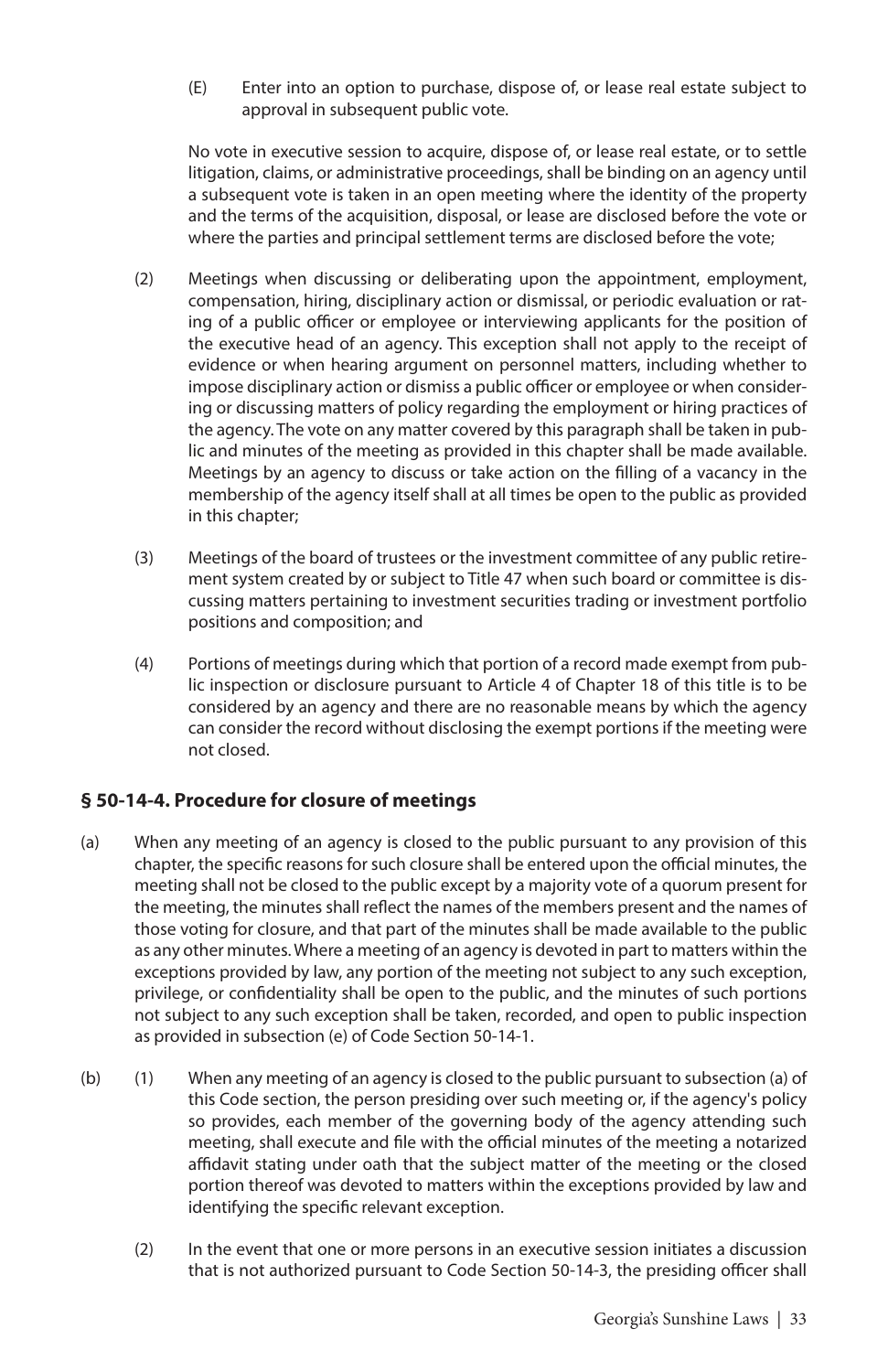immediately rule the discussion out of order and all present shall cease the questioned conversation. If one or more persons continue or attempt to continue the discussion after being ruled out of order, the presiding officer shall immediately adjourn the executive session.

#### **§ 50-14-5. Superior court jurisdiction**

- (a) The superior courts of this state shall have jurisdiction to enforce compliance with the provisions of this chapter, including the power to grant injunctions or other equitable relief. In addition to any action that may be brought by any person, firm, corporation, or other entity, the Attorney General shall have authority to bring enforcement actions, either civil or criminal, in his or her discretion as may be appropriate to enforce compliance with this chapter.
- (b) In any action brought to enforce the provisions of this chapter in which the court determines that an agency acted without substantial justification in not complying with this chapter, the court shall, unless it finds that special circumstances exist, assess in favor of the complaining party reasonable attorney's fees and other litigation costs reasonably incurred. Whether the position of the complaining party was substantially justified shall be determined on the basis of the record as a whole which is made in the proceeding for which fees and other expenses are sought.
- (c) Any agency or person who provides access to information in good faith reliance on the requirements of this chapter shall not be liable in any action on account of having provided access to such information.

#### **§ 50-14-6. Violations relating to open meetings**

Any person knowingly and willfully conducting or participating in a meeting in violation of this chapter shall be guilty of a misdemeanor and upon conviction shall be punished by a fine not to exceed \$1,000.00. Alternatively, a civil penalty may be imposed by the court in any civil action brought pursuant to this chapter against any person who negligently violates the terms of this chapter in an amount not to exceed \$1,000.00 for the first violation. A civil penalty or criminal fine not to exceed \$2,500.00 per violation may be imposed for each additional violation that the violator commits within a 12 month period from the date that the first penalty or fine was imposed. It shall be a defense to any criminal action under this Code section that a person has acted in good faith in his or her actions.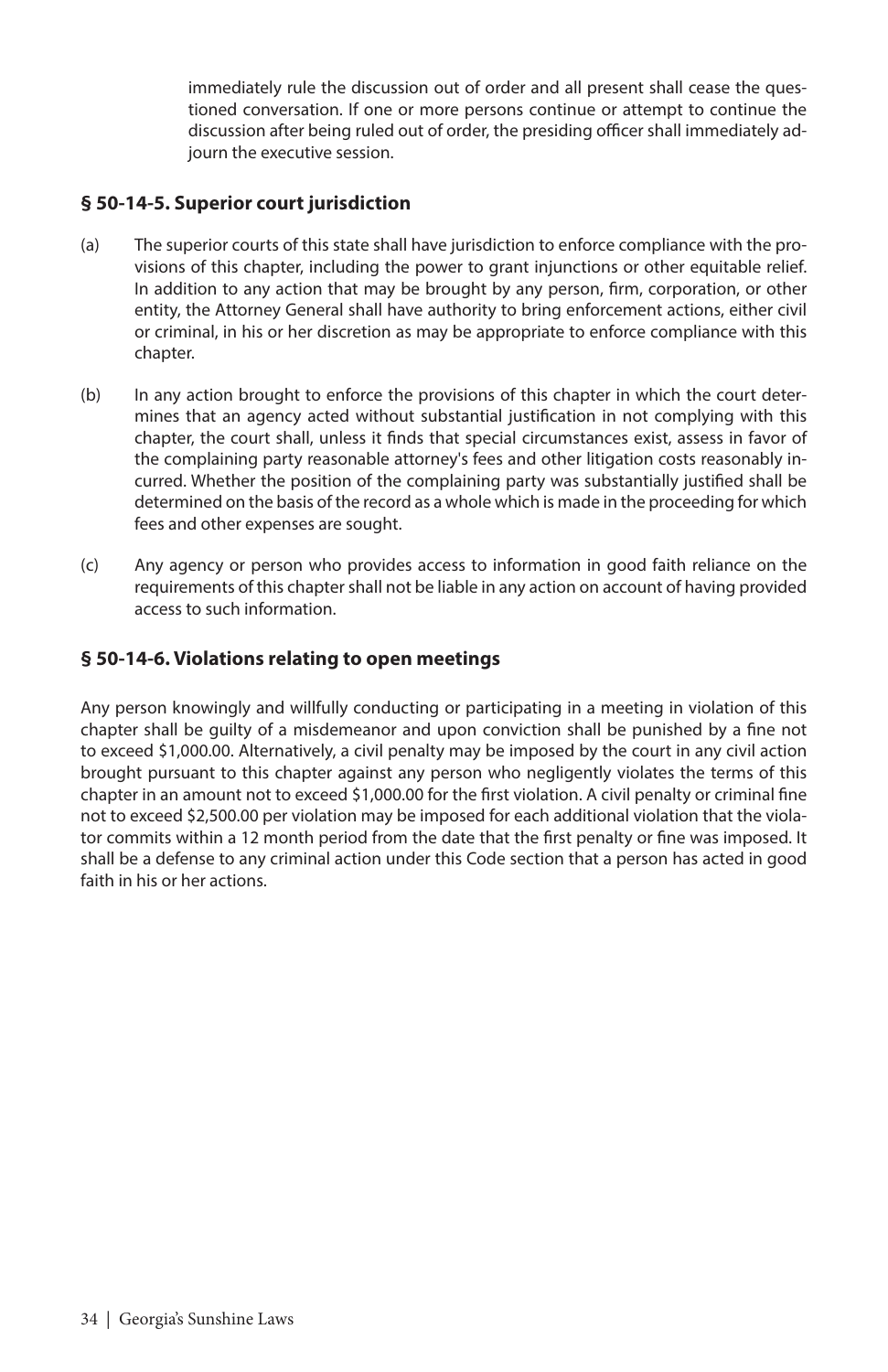## *Appendix 3*

#### SAMPLE OPEN RECORDS REQUEST

*Note: Delivery should be by hand delivery or by certified mail–return receipt requested. If there is an urgency to the request, hand delivery — or, if hand delivery is not feasible, delivery via fax or e-mail*  followed by a confirmatory phone call — is the most effective form of delivery. If the matter is not *time-sensitive, and you opt to mail the request — particularly if the relevant agency is a state one or one that serves a large metropolitan municipality such as the City of Atlanta or Gwinnett County, for example — you should clearly write "Attention: Open Records Act office" or "Attention: Public records custodian" on the front of the envelope to ensure prompt delivery to the appropriate agency employee.* 

[WRITER'S LETTERHEAD]

[DATE]

[CUSTODIAN'S NAME] [AGENCY'S NAME] [STREET ADDRESS] [CITY, STATE, ZIP] [CUSTODIAN'S FAX NUMBER, IF USED FOR DELIVERY] [CUSTODIAN'S E-MAIL ADDRESS, IF USED FOR DELIVERY]

Dear \_\_\_\_\_\_\_\_\_\_\_\_:

Pursuant to the Georgia Open Records Law (O.C.G.A § 50-18-70 et seq.) (the "Law"), you are hereby requested to make available for review and copying all files, records and other documents in your possessions that refer, reflect or relate to election of the sequest includes, but is not limited to, all documents, notes, correspondence and memoranda evidencing \_\_\_\_\_\_\_\_\_\_\_\_\_\_\_\_\_\_, and all communication and correspondence in whatever tangible medium between and among \_\_\_\_\_\_\_\_\_\_\_\_\_\_\_\_\_\_ and \_\_\_\_\_\_\_\_\_\_\_\_\_\_\_\_\_\_.

If this request is denied in whole or in part, we ask that you cite in writing the specific statutory exemption upon which you have relied, as required by law. We also ask that you release all separate portions of otherwise exempt material. Please waive any costs associated with this request, or first inform us about such costs as required by Georgia law.

As you know, the Law requires a response by you within three business days of your receipt of this letter and provides sanctions for non-compliance. I look forward to hearing from you.

Sincerely,

[YOUR NAME] [YOUR TITLE] [YOUR WORK NUMBER] [YOUR CELL NUMBER, IF YOU FEEL COMFORTABLE PROVIDING IT] [YOUR E-MAIL ADDRESS] [YOUR FAX NUMBER]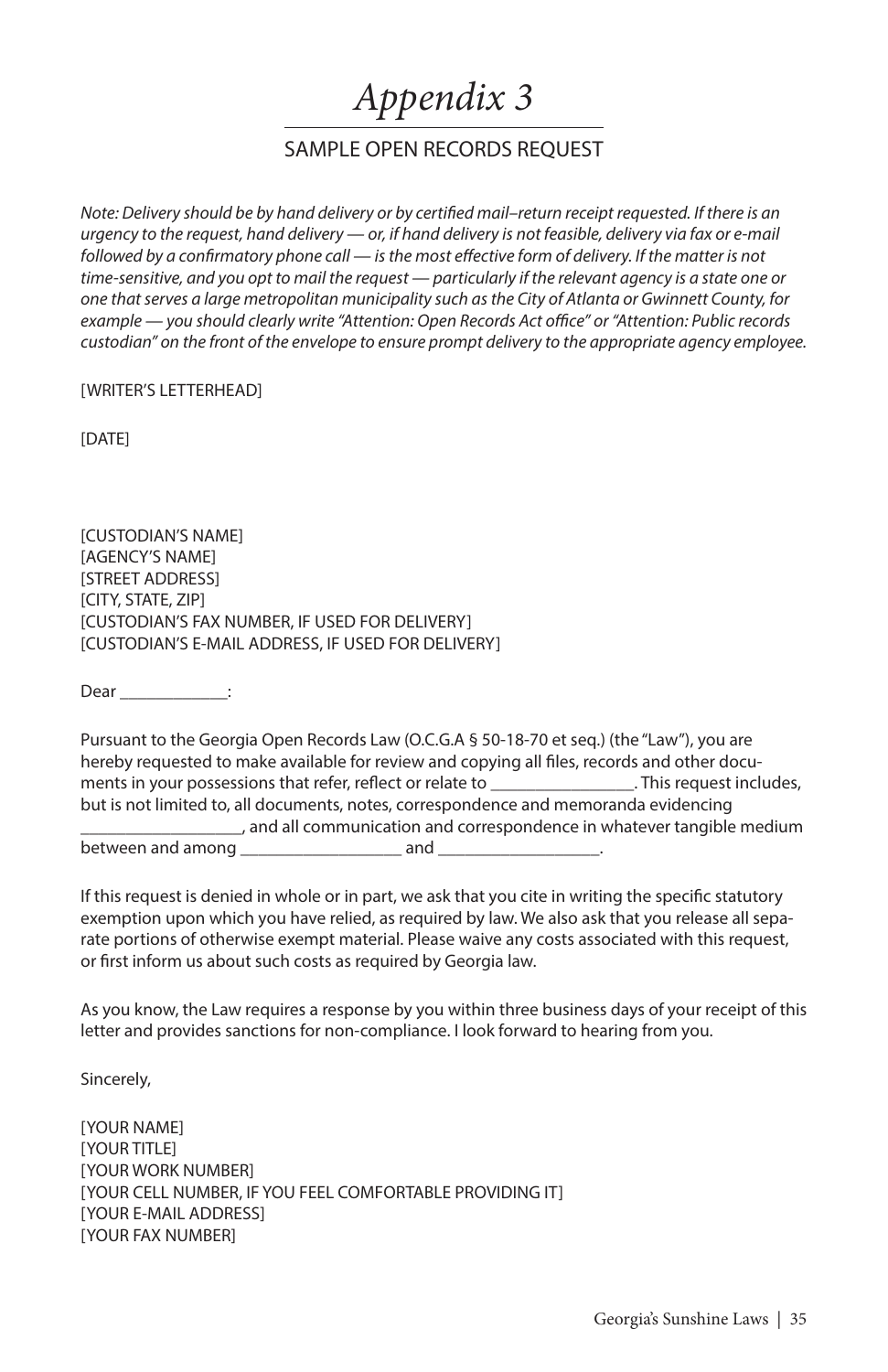## *Open Government Resources*

If you would like more information, the following is a list of resources on open records and open meeting laws at the federal level and within Georgia.

"Georgia Public Schools and the Open Records Act," 1st edition, 2007. Available from the Georgia First Amendment Foundation (404) 525-3646, www.gfaf.org.

"Georgia Law Enforcement and the Open Records Act," 2nd edition, 2005. Available from the Georgia First Amendment Foundation (404) 525-3646, www.gfaf. org.

"Access to Electronic Communications," 2009. Available from the Reporters Committee for Freedom of the Press (703) 807-2100, www.rcfp.org

"Access to Police Records," 2008. Available from the Reporters Committee for Freedom of the Press (703) 807-2100, www.rcfp.org

"Covering Campus Crime," 4th edition, 2009. Available from the Student Press Law Center, (703) 807-1904, www.splc.org.

"Electronic Access to Court Records," 2007. Available from the Reporters Committee for Freedom of the Press (703) 807-2100, www.rcfp.org.

"Federal FOIA Appeals Guide," 2012. Available from the Reporters Committee for Freedom of the Press (703) 807-2100, www.rcfp.org

"Federal Open Government Guide," 2009. Available from the Reporters Committee for Freedom of the Press (703) 807-2100, www.rcfp.org

"FERPA, HIPAA & DPPA" 2010. Available from the Reporters Committee for Freedom of the Press (703) 807-2100, www.rcfp.org

"Looking for Sunshine: Protecting Your Right to Know," 2006. Available from the League of Women Voters, (202) 429-1965, www.lwv.org

"Observing Your Government in Action," 2007. Available from the League of Women Voters, (202) 429-1965, www.lwv.org

"Open Doors: Accessing Government Records." Available from the Society of Professional Journalists, (317) 927-8000, www.spj.org

"Open Government Guide," 2011. Available from the Reporters Committee for Freedom of the Press (703) 807-2100, www.rcfp.org.

"Privatization v. The Public's Right to Know," 2007. Available from the Reporters Committee for Freedom of the Press (703) 807-2100, www.rcfp.org